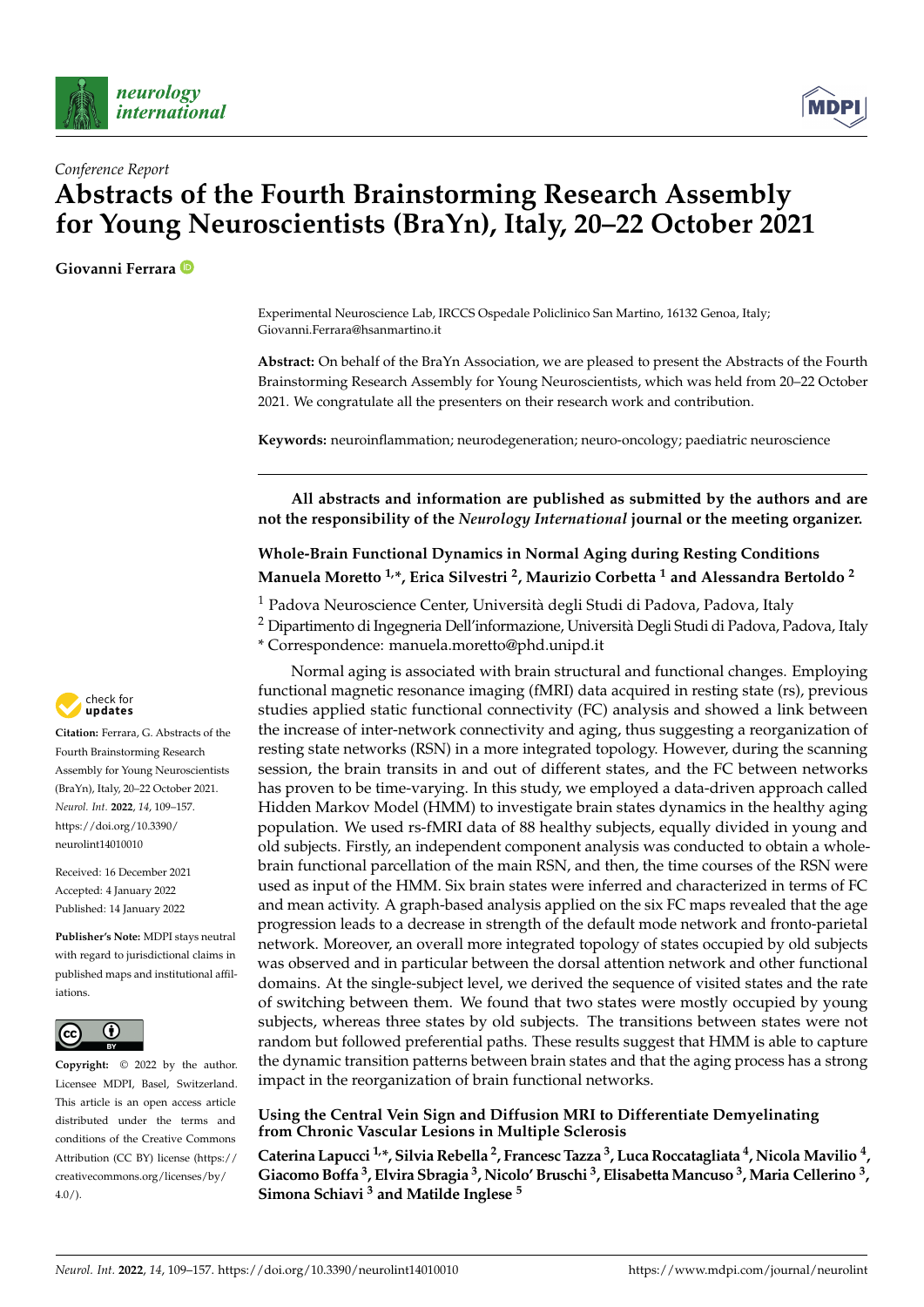<sup>1</sup> HNSR, IRCCS Ospedale Policlinico San Martino, Genova, Italy

- <sup>3</sup> DINOGMI, University of Genoa, Genoa, Italy
- <sup>4</sup> Department of Neuroradiology, IRCCS Ospedale Policlinico San Martino, Genoa, Italy
- <sup>5</sup> DINOGMI, IRCCS Ospedale Policlinico San Martino, University of Genoa, Genoa, Italy
- \* Correspondence: lapuccicate@gmail.com

The impact of vascular risk factors (VRFs) in interpreting the Central Vein Sign (CVS) in Multiple Sclerosis (MS) has been poorly investigated. The aim of the study is to evaluate VRFs impact on the percentage of CVS+/− lesions (%CVS+/−) detected on whole brain and subregions and to investigate whether diffusion MRI metrics are able to differentiate CVS+ from CVS− lesions. A total of 120 MS pts were stratified by age in four groups. 3DEPI-T2\*-weighted and multishell diffusion images (ac- quired at 3T) were analysed for the presence of the CVS. A linear regression model was used to predict VRFs impact on the %CVS+ on whole brain and subregions. DTI and NODDI metrics able to differentiate CVS+ from CVS− lesions were identified using ANCOVA. Group 1 (>60 y), 2 (45–60 y), 3 (30–45 y), and 4 (18–30 y) included 30 pts, respectively. The median frequency of CVS+ lesions was 73.5%. The %CVS+ lesions was higher in infratentorial and periventricular areas ( $p = 0.000$ ), while %CVS− lesions was higher in juxtacortical and deep subcortical (ds) white matter (WM) regions ( $p = 0.001$  and  $p = 0.002$ ). The %CVS− in dsWM was significantly higher than %CVS+ only in Group1 ( $p = 0.002$ ). The regression model showed that age was predictor of whole-brain %CVS+ ( $R^2 = 0.23$ ;  $p = 0.000$ ). In patients with age > 45 y, hypertension (HP) was predictor of %CVS– in dsWM ( $R^2$  = 0.12;  $p$  = 0.031). Mean diffusivity (MD) was higher in CVS+ than CVS− lesions (*p* = 0.004). Intracellular volume fraction (ICVF) was lower, and isotropic volume fraction (isoVF) was higher in CVS+ than CVS− lesions (*p* = 0.000 for both). Age and HP showed a relevant impact on the prevalence of CVS− lesions on whole brain and dsWM. The predominance of CVS− lesions in the dsWM, especially in adult-to-elderly MS pts with VRFs, should be considered a "red flag" for concomitant causes of WM damage different from MS. MD, ICVF, and isoVF differentiated CVS+ from CVS− lesions. IsoVF may reveal the presence of more pronounced inflammatory component inside CVS+ lesions.

#### **Microglial Spatio-Temporal Heterogeneity in a Perinatal Inflammation Mouse Model—Link to Autism-like Phenotypes**

**Cindy Bokobza 1,\*, Anne Galland <sup>1</sup> , David Guenoun <sup>1</sup> , Alice Jacquens 1,2, Valérie Faivre <sup>1</sup> , Zsolt Csaba <sup>1</sup> , Leslie Schwendimann <sup>1</sup> , Sophie Lebon <sup>1</sup> , Nicolas Heck <sup>3</sup> , Claire Leconte <sup>4</sup> , Valérie C. Besson<sup>4</sup> , Thomas Bourgeois <sup>1</sup> , Nelina Ramanantsoa <sup>1</sup> , BorisMatrot <sup>1</sup> , Jorge Gallego <sup>1</sup> , Bobbi Fleiss 1,5, Juliette Van Steenwinckel 1,\* ,† and Pierre Gressens 1,\* ,†**

<sup>1</sup> Université de Paris, NeuroDiderot, Inserm, F-75019 Paris, France

<sup>2</sup> Neuro Intensive Care, Pitié Salpétrière Hospital, F-75013 Paris France

<sup>3</sup> Neuroscience Paris Seine, Institut de Biologie Paris-Seine, CNRSUMR8246/INSERMU1130, Sorbonne Université, Paris, France

 $4$  EA4475—Pharmacologie de la Circulation Cérébrale, Faculté de Pharmacie de Paris, Université de Paris, F-75006 Paris, France

<sup>5</sup> School of Health and Biomedical Sciences, RMIT University, Bundoora, VIC 3083, Australia \* Correspondence: cindy.bokobza@inserm.fr

† These authors contributed equally to this work.

A general consensus regarding neurodevelopmental disorders, including Autism Spectrum Disorder (ASD), is that they originate from early development defects in brain formation, leading to altered neuronal circuitry responsible for the pathological behaviour. Despite studies on genetic implication in ASDs, a causal relationship between genomic alteration and ASD has been difficult to explain in many cases, suggesting environmental factors might be involved. In fact, preterm birth is often linked to the occurrence of inflammation, and preterm infants have a ten-times higher risk of developing ADS-like symptoms

<sup>2</sup> University of Genoa, Genoa, Italy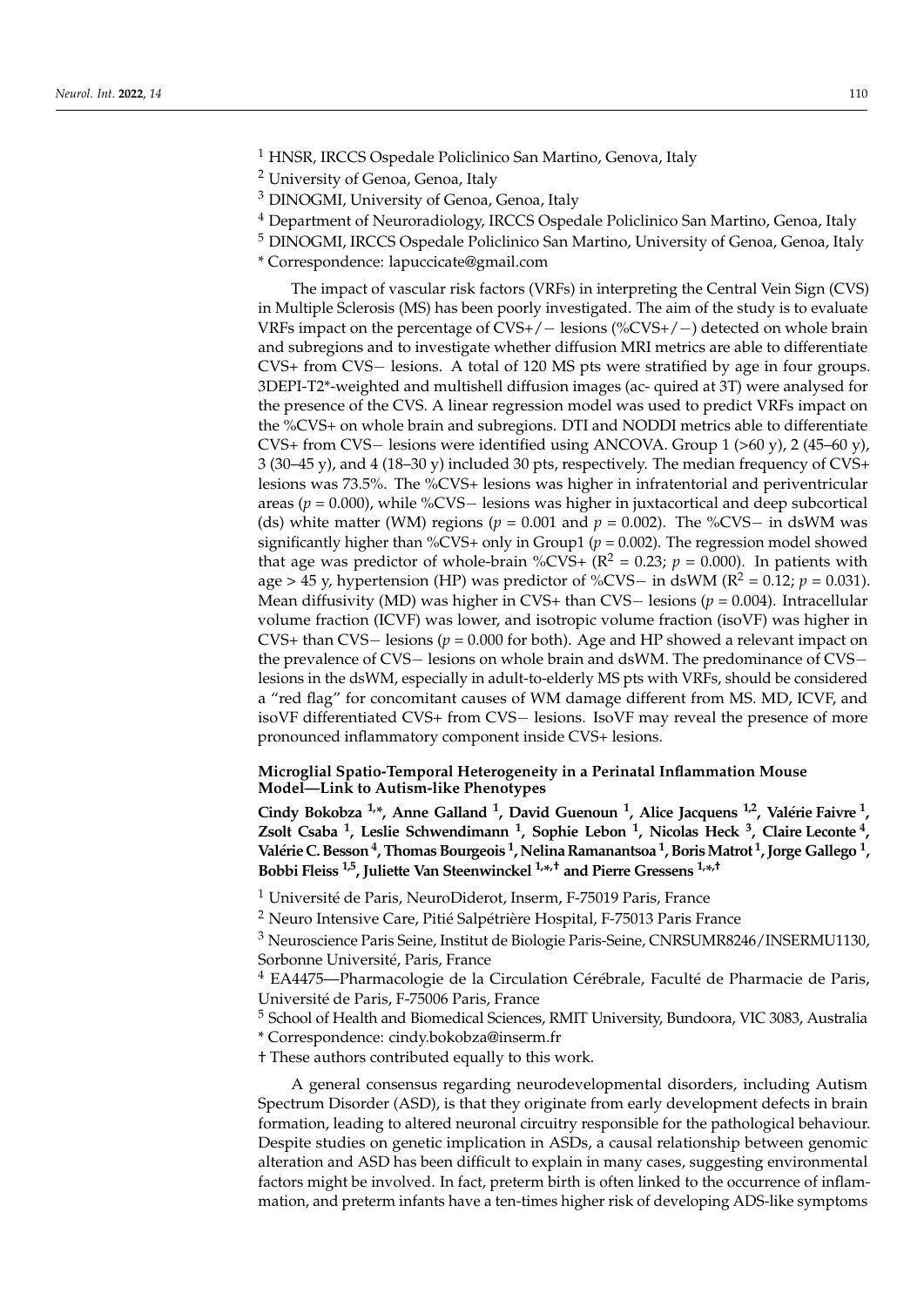than infants born at term. Moreover, some clinical studies reported ongoing neuroinflammation processes in different brain regions in autistic infants, including frontal cortex, hippocampus, and cerebellum. The major relay of the environmental response in the brain, including inflammatory responses, is microglia cells (MG), the brain-resident macrophages that continuously survey their local environment. Moreover, during development microglia play a critical role during the synaptic pruning to contribute to the formation of the mature cerebral connectivity network. In an inflammatory context, MG are activated and participated to the local release of pro-inflammatory cytokines. Our hypothesis is, therefore, that an exposition to perinatal inflammation impacts on neurodevelopmental disorder symptoms, leading to ASD. Using a mouse model of perinatal inflammation induced by IL1b injection between postnatal day  $(P)1-5$ , this project demonstrates that (i) there is region specific inflammation between frontal cortex, hippocampus, and cerebellum determinate; (ii) an impact of microglial activation on the synaptic pruning at P15 and a modulation of connectivity by UltraFast Doppler at P40; and (iii) an impact of the perinatal inflammation on the onset of ASD-like phenotypes at different developmental stages by UltraSonic Vocalization (P2 and P8), Nest Odour preference test (P8), and an adapted three-chamber test (P40). This innovative project has as objective to identify potential diagnosis markers to facilitate an early detection of ASD in premature infants based on inflammatory indicators.

#### **Electroencephalographic Alterations in SARS-CoV-2-Positive Persons**

#### **Paolo Onorati and Ginevra Toma \***

Department di Fisiologia e Farmacologia "V. Erspamer," Università degli studi di Roma La Sapienza, Roma, Italy

\* Correspondence: ginevra.toma@uniroma1.it

**Introduction**—The recent severe acute respiratory syndrome coronavirus 2 (SARS-CoV-2, previously known as 2019-nCoV) is a zoonotic virus capable of causing an acute respiratory infectious disease and primarily spreading through the respiratory tract. The current data suggest an incubation period of 1–14 days, in most cases 3–7 days. The virus is highly transmissible human to human and causes severe problems, especially in the elderly and people with underlying chronic diseases. The ACE-2 receptors have been identified as likely infection points for the SARS-CoV-2, and they are broadly expressed in the vascular endothelium, respiratory epithelium, alveolar monocytes, macrophages, neurons, and glial cells. COVID-19 patients typically present with specific, similar symptoms, such as fever, malaise, cough, and neurological signs, such as headache, anosmia, nausea, vomiting, nystagmus, objective vertigo, and convulsions. Here, we used EEG for assess the brain involvement in this viral pathology.

**Methods**—At COVID-Centre 3 of Rome, we recorded 15 EEG in patients with positive at COVID 19 (SARS-CoV-2). We recorded their breathing in ambient air (FiO<sub>2</sub> 21%), without fever, and five minutes before EEG recording; they also performed an arterial blood gas analysis for testing their effective saturation, partial pressure of carbon dioxide  $(CO<sub>2</sub>)$ , and oxygen  $(O_2)$ , PH, bicarbonate (HCO3−), and haemoglobin level. All patients were in remission of infectious disease and the pneumonia. EEG data were recorded on individuals in a resting state with activation tests (SLI and HPN), through 19 electrodes placed on the scalp, according to the international 10/20 system (electrodes: Fp1, Fp2, F7, F3, Fz, F4, F8, T3, C3, Cz, C4, T4, T5, P3, Pz, P4, T6, O1, and  $O<sub>2</sub>$ , linked ears as reference).

**Results**—The EEG of the 15 persons subjected to the study gave asymmetrical results (and therefore is pathological), with a prevalence of signal on the left side of the brain, a condition not in relationship with the respiratory pathology or a poor cerebral blood perfusion, considering the excellent haemodynamic and saturation values of participants. The pattern most represented in this group of patients is characterized by a simultaneous presence of the irritative elements as well as a general slowing of the basic cerebral electrogenesis.

**Conclusions**—The presence of viruses inside the glia can drastically modify brain electrogenesis in the sense of a discontinuity of the basic rhythm. The evidences deriving from these initial observations lead to identify in this virus a pathogenic element that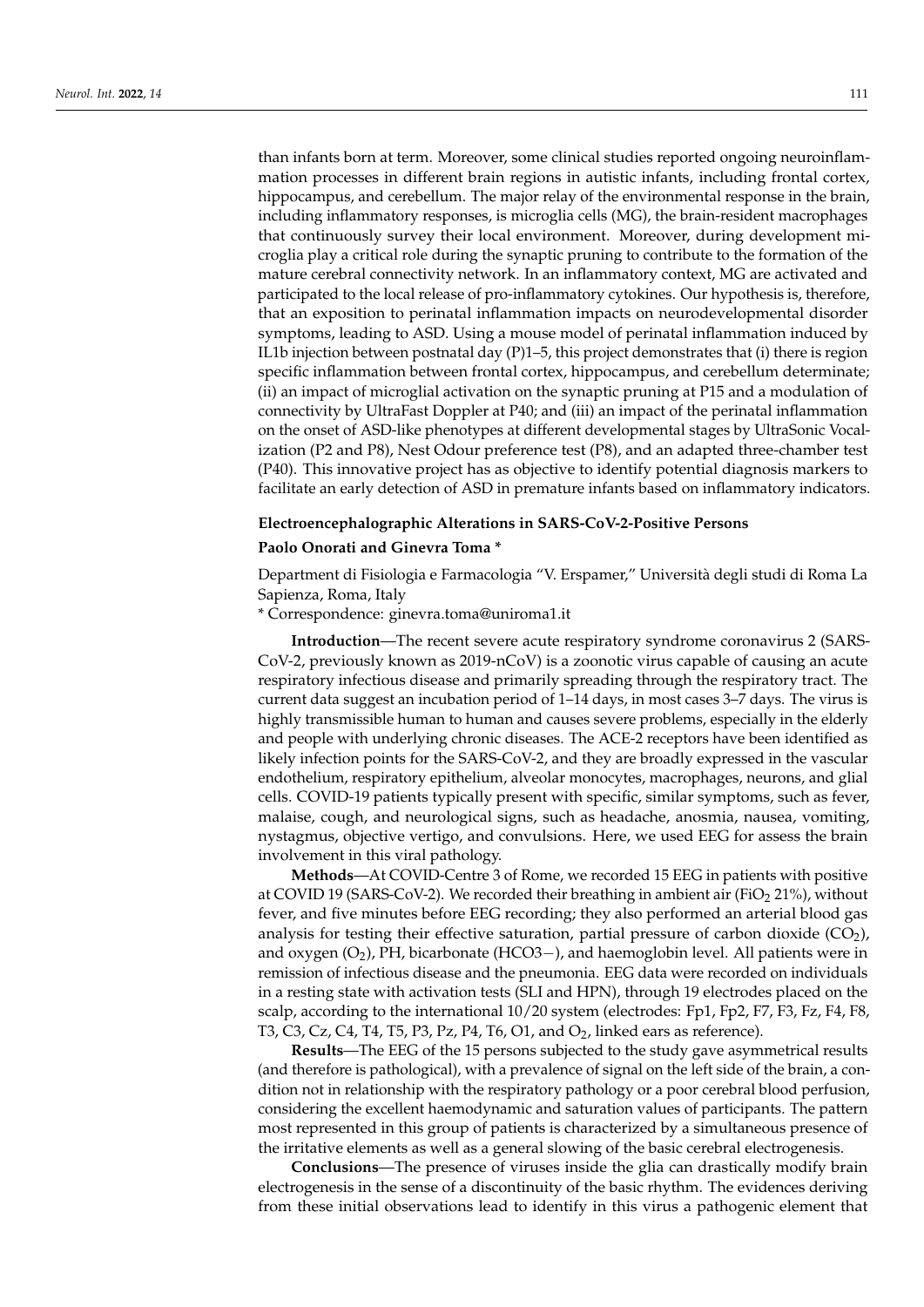strongly damages the brain structures, capable of causing inflammation, on the one hand, altering the physiology of the basal cerebral electrogenic activity by slowing its functioning and, on the other hand, creating an inflammatory and irritative state that is sometimes clearly visible and sometimes subclinical. Our study will continue with the acquisition of a greater number of data and the possibility of carrying out the follow ups of the persons participating in order to assess the actual involvement of the brain in this viral pathology.

#### β**3-Adrenergic Receptor Expressing Stromal Cells in Thymus Control Treg Generation and Release of Newly Generated Lymphocytes**

### **Maria CristinaMariani 1,\*, Tiziana Vigo <sup>1</sup> , Consuelo Venturi <sup>1</sup> , Erika Ricci <sup>1</sup> , Federico Ivaldi <sup>2</sup> , Nicole Kerlero de Rosbo <sup>2</sup> and Antonio Uccelli <sup>1</sup>**

<sup>1</sup> Neuroscience Lab., IRCCS San Martino Hospital, Genoa, Italy

<sup>2</sup> DINOGMI, University of Genoa, Genoa, Italy

\* Correspondence: marianimariacristina@gmail.com

The thymus is composed of spatially discrete areas, each of which is characterized by the presence of particular stromal cells, including mesenchymal stem cells (MSC) and T lymphocyte precursors at defined maturation stage. The thymus receives extensive innervation by the sympathetic nervous system (SNS). Norepinephrine (NE) released by the SNS in thymus impacts on  $\alpha$  and  $\beta$ 2 adrenergic receptors (AR) expressed by thymocytes, controlling selection processes and the specification of maturing lymphocytes into CD8 positive cells. In the bone marrow, NE activates β3AR, which are selectively expressed by MSC, blocking their expression of Cxcl12 and affecting haematopoiesis. In thymus β3AR, expression by stromal cells and effects of its activation on T-cell maturation has never been investigated. Here, we speculated that SNS may promote T-cell generation through NE-mediated activation of β3AR expressed by stromal cells in thymus. To assess our hypothesis, we performed a confocal and FACS analysis of thymic stromal cells in naive mice treated or not with a selective agonist of β3AR. We demonstrate that β3AR is expressed by different subsets of stromal cells in thymus, the majority of which coexpressed the endothelial marker CD31, while a small percentage were positive for the MSC marker, stem cell antigen-1 (Sca1). A confocal analysis of the thymus revealed that β3AR+-expressing cells are present in the medulla and form cell clusters within the external cortex. Activation of B3AR reduced the expression of Cxcl12, promoted the release of newly generated T lymphocytes into circulation and increased the frequency of regulatory T (Treg) cells in the thymus. Overall, our results indicate that the SNS can control the functionality of the thymus through a mechanism that involves β3AR-expressing stromal cells.

#### **Exercise Protects from Hippocampal Inflammation and Neurodegeneration in Experimental Autoimmune Encephalomyelitis**

**Livia Guadalupi 1,\*, Francesca Romana Rizzo <sup>1</sup> , Krizia Sanna <sup>1</sup> , Valentina Vanni <sup>2</sup> , Diego Fresegna <sup>2</sup> , Francesca De Vito <sup>3</sup> , Alessandra Musella <sup>4</sup> , Silvia Caioli <sup>3</sup> , Sara Balletta <sup>1</sup> , Silvia Bullitta <sup>1</sup> , Antonio Bruno <sup>1</sup> , Ettore Dolcetti <sup>1</sup> , Mario Stampanoni Bassi <sup>3</sup> , Fabio Buttari <sup>3</sup> , Luana Gilio <sup>3</sup> , Georgia Mandolesi <sup>4</sup> , Diego Centonze <sup>1</sup> and Antonietta Gentile <sup>2</sup>**

<sup>1</sup> Laboratorio di Immunopatologia Sinaptica, Università Degli Studi di Roma Tor Vergata, Roma, Italy

<sup>2</sup> Laboratorio di Immunopatologia Sinaptica, IRCSS San Raffaele Pisana, Roma, Italy

<sup>3</sup> Unità di Neurologia, IRCCS Neuromed, Pozzilli, Italy

<sup>4</sup> Dipartimento di Scienze Umane e Promozione Della Qualità Della Vita, Università di Roma San Raffaele, Roma, Italy

\* Correspondence: livia.guadalupi@gmail.com

Exercise training is increasingly recognized as a valuable strategy to promote wellness in people with multiple sclerosis (MS), a chronic inflammatory neurodegenerative and demyelinating disease. Clinical evidence and data from the animal model of MS, the experimental autoimmune encephalomyelitis (EAE), reveal that exercise can slow down disease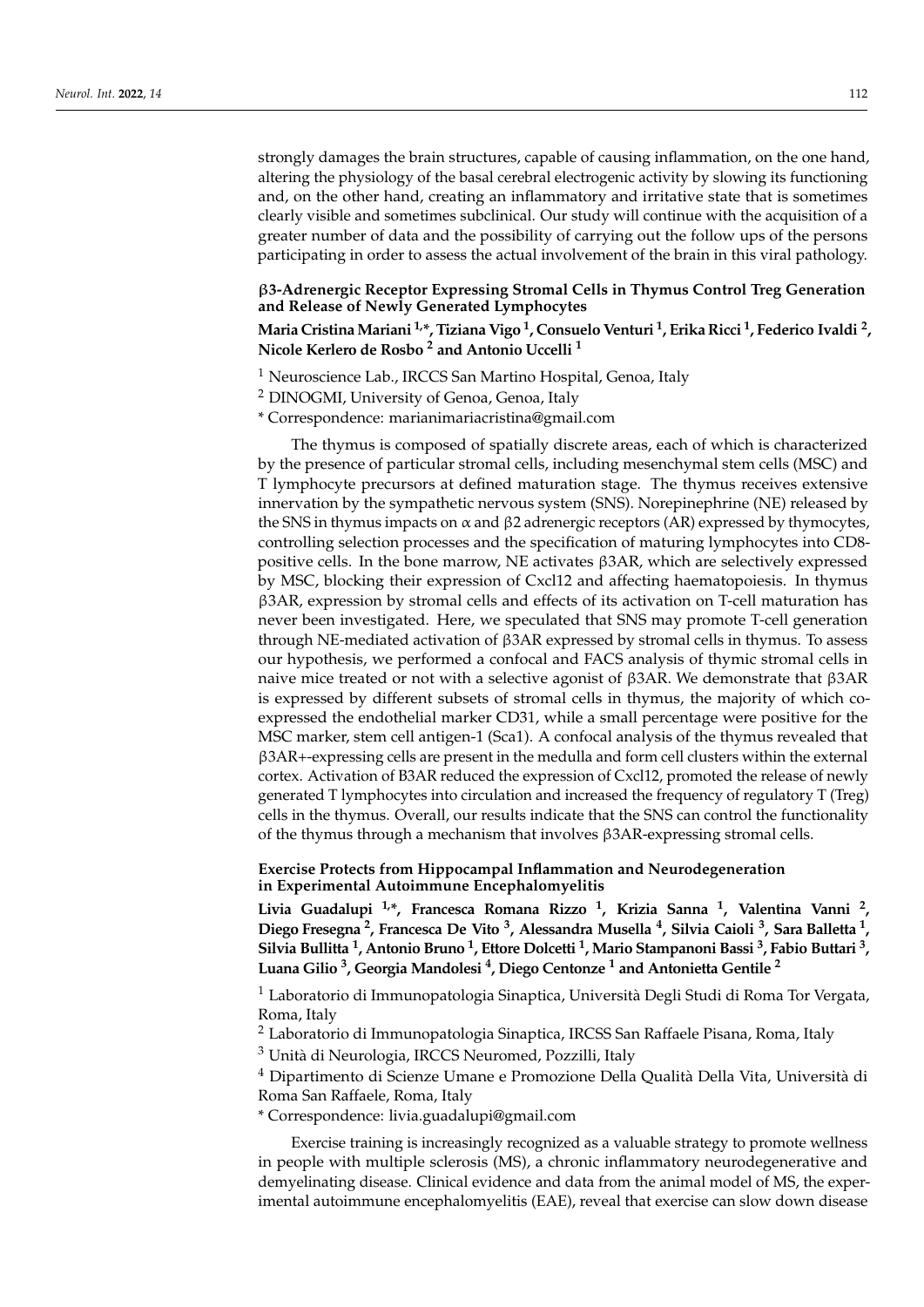progression and pathology. Hippocampal dysfunction represents a pathological feature of MS accounting for cognitive deficits. An inflammation-induced aberrant synaptic plasticity caused by GABAergic transmission reduction, associated with the loss of inhibitory parvalbumin-positive (PV+) interneurons, is proposed to contribute to hippocampal pathology in EAE/MS. Of note, the hippocampus is a brain area highly sensitive to the effects of exercise. Here, we addressed the effects of preventive voluntary running wheel on EAE hippocampal dysfunction, evaluating behavioural, electrophysiological, biochemical, and immunohistochemical outcomes. Our results show that exercise significantly improved clinical disability and corrected cognitive deficits in both presymptomatic and acute-phase EAE, as highlighted by better performance of exercise-EAE mice at novel object-recognition task and nest-building test, respectively. Exercise was shown to correct the EAE-induced aberrant hippocampal plasticity measured by field potential recording by counteracting the PV+ interneuron degeneration and by attenuating inflammation. On one side, voluntary running wheel exerted a relevant neuroprotective action. On the other side, exercise reduced hippocampal microgliosis and the expression of tumour necrosis factor in microglia and, to a lesser extent, the hippocampal level of interleukin 1beta, previously shown to contribute to the aberrant synaptic plasticity in the EAE hippocampus. Overall, these data provide evidence that physical exercise improves cognitive function and prevents synaptic and neuronal damage that typically affect EAE/MS hippocampus.

#### **Developing Silk Scaffold-Based Platform to Generate Functional and Reproducible Human Bioengineered Forebrain Organoids**

### **Edoardo Sozzi \*, Janko Kajtez, Andreas Bruzelius, Petter Storm, Daniella Ottosson, Malin Parmar and Alessandro Fiorenzano**

Department of Experimental Medical Science, Lund University, Box 117, 221 00 Lund, Sweden \* Correspondence: edoardo.sozzi@med.lu.se

Three-dimensional (3D) human brain organoids have rapidly become a widely used system to study brain development in a dish. Cultured over long periods of time, brain organoids provide a unique opportunity to model mature neuronal features, including cytoarchitecture and cell-cell interactions reminiscent of human brain complexity. However, conventional 3D methodology is hampered by high variability in terms of morphology, size, and cellular composition and the presence of immature differentiation in the inner core. Therefore, we established a novel technological approach, using recombinant silk protein to create a bioengineered scaffold that arranges hPSCs in an organ-like configuration while maintaining their self-organizing property. We showed that silk scaffold sustained the homogeneous differentiation into mature neurons throughout all compartments of the organoid, avoiding spontaneous differentiation of cells towards meso-endodermal fate as occasionally observed in conventionally generated organoids. Whole-cell patch clamp recordings together with calcium imaging confirmed the presence of an intricate neuronal network of functionally active neurons. Furthermore, by using optical oxygen sensors that can be easily integrated into 3D cultures, we measured the oxygen gradients in silk bioengineered and conventional organoids. Our findings showed the remarkable property of silk scaffolds to form porous microarchitectures facilitating the delivery of oxygen, nutrients, and extrinsic patterning cues, thus creating more favourable growth and differentiation conditions.

### **The Intranasal Administration of Cholesterol as a Possible Therapeutic Strategy in Huntington's Disease**

**Monica Favagrossa 1,\*, Alice Passoni <sup>1</sup> , Laura Colombo <sup>1</sup> , Renzo Bagnati <sup>1</sup> , Giulia Birolini <sup>2</sup> , Marta Valenza <sup>2</sup> , Elena Cattaneo <sup>2</sup> and Mario Salmona <sup>1</sup>**

<sup>1</sup> Istituto di Ricerche Farmacologiche Mario Negri IRCCS, Via Mario Negri 2, 20156 Milan, Italy

<sup>2</sup> Department of Biosciences, University of Milan, Via G. Celoria 26, 20133 Milan, Italy

\* Correspondence: monica.favagrossa@marionegri.it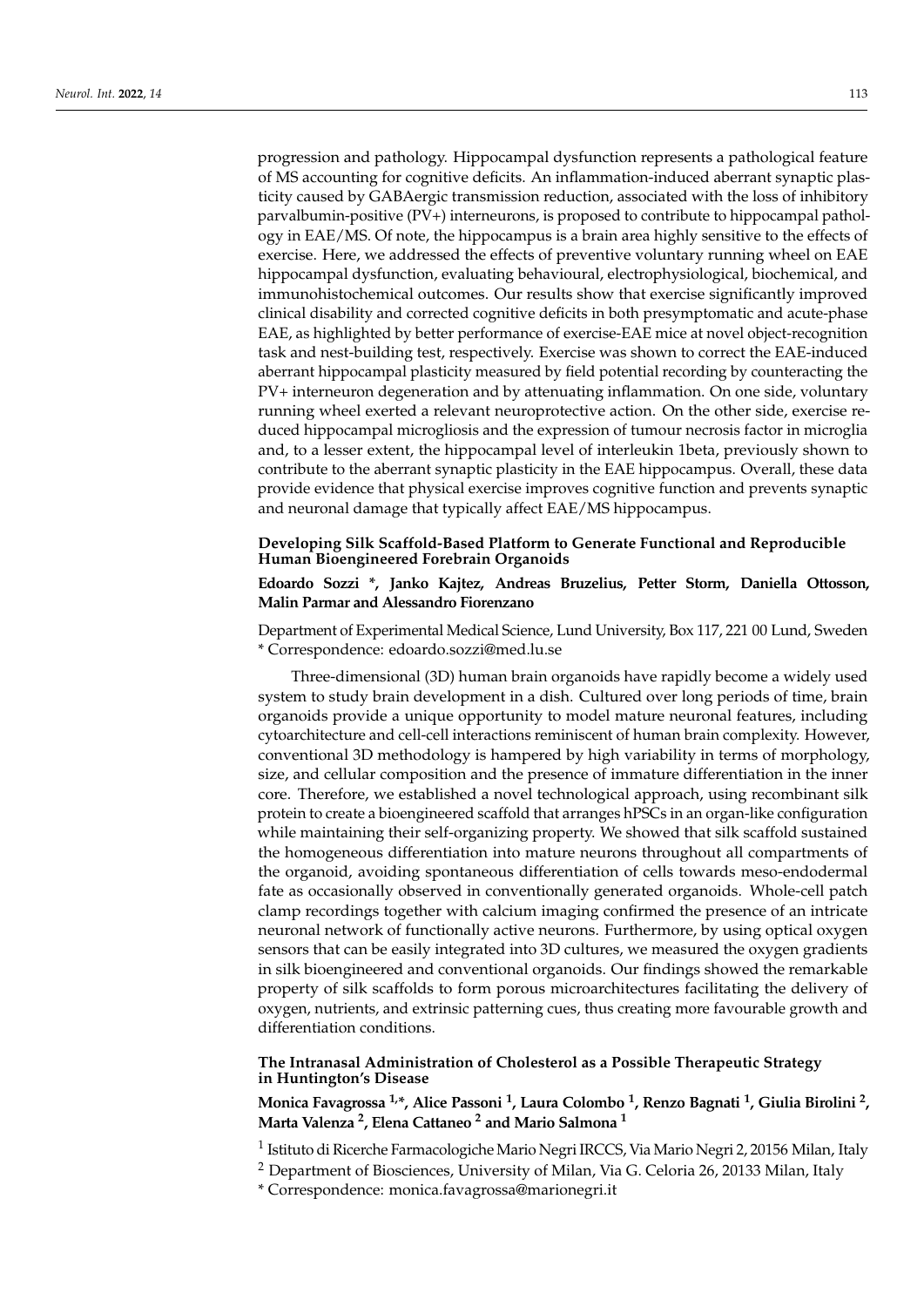Huntington's disease (HD) is a dominant neurodegenerative disorder characterized by neuronal dysfunction and cell loss. One of the affected pathways implicates brain cholesterol (chol) metabolism, and exogenous chol administration to HD mice ameliorates their phenotype, indicating chol as a good candidate for HD treatment. Considering that the strategies used are invasive and not easily transferable to the patients, we decided to combine the safety of the intranasal (IN) technique with the administration of liposomeloaded chol, whose formulation has already been used for commercial drugs.

WT and R6/2 mice were treated with a single dose of liposome-loaded cholesterol-D6 (chol-D6) (200 µg chol-D6/dose) during the acute trial. The LC-MS analysis confirmed the delivery of chol-D6 to the whole brain thought IN route independently from genotype by reaching a stable concentration until 10 days after IN treatment (0.4 ng/mg). Chol-D6 rose in the first 24 h in the peripheral tissues and declined ten days after IN treatment. At 42 days after IN treatment, chol-D6 level in the striatum of R6/2 mice was statistically reduced than WT mice, suggesting that exogenous chol supplied the lack of chol in R6/2 mice.

During the chronic trial, a group of 5-week-old R6/2 mice received 7 IN doses of chol-D6 (200  $\mu$ g chol-D6/IN) once a week, and at the same time, two control groups (WT and R6/2 mice) received PBS. The LC-MS analysis confirmed the chol-D6 accumulation after IN repeated treatments in the brain areas (about 3.5  $\frac{ng}{mg}$ ). R6/2 mice treated with liposomes rescued cognitive decline, while their strength were statistically improved compared to R6/2 treated with PBS.

This result highlighted the accumulation of chol-D6 in the whole brain, while its excess was eliminated from the peripheral tissues. Moreover, repeated IN treatments rescued cognitive functions and counteracted the muscular strength defect.

#### **Investigating a New Therapeutic Role of the GHRH Agonist MR409 in an Experimental Model of Spinal Muscular Atrophy**

**Anna Caretto 1,\*, Iacopo Gesmundo <sup>2</sup> , Roberta Schellino <sup>1</sup> , Andrew Viktor Schally <sup>3</sup> , Riccarda Granata <sup>2</sup> , Marina Boido <sup>1</sup> and Alessandro Vercelli <sup>1</sup>**

<sup>1</sup> Department of Neurosciences "Rita Levi Montalcini", Neuroscience Institute Cavalieri Ottolenghi, University of Turin, Orbassano, Italy

<sup>2</sup> Department of Medical Sciences, Division of Endocrinology, Diabetes, and Metabolism, University of Turin, Turin, Italy

<sup>3</sup> Department of Medicine, Division of Endocrinology, Miller School of Medicine, University of Miami, Miami, FL, USA

\* Correspondence: anna.caretto@unito.it

Spinal muscular atrophy (SMA) is a neurodegenerative genetic disease characterized by a progressive atrophy of skeletal muscles. It is caused by a reduction of survival motor neuron (SMN) protein levels that leads to lower motor neuron (MN) loss. Nowadays, the investigation of *SMN*-independent treatments is spreading ever more to bypass the limitations of the already available therapies, such as difficult administration, several adverse effects, and high costs. Here, we evaluated the role of MR409, a growth hormonereleasing hormone (GHRH) agonist that has shown to be able in preventing apoptosis and proteolysis in an in-vitro model of muscle atrophy. Therefore, from postnatal day 2 (P2) to P12, we daily administered vehicle or MR409 (1 mg/kg and 2 mg/kg) to SMNdelta7 mice, a model of SMA type II. We observed a progressive gain of weight, especially with the highest dose, and a significant improvement of motor performances in terms of reflexes, strength, and resistance. According to these positive outcomes, histological analysis on quadriceps and gastrocnemius revealed a significant increase in the size of the muscular fibres and moreover a higher rate of neuromuscular junction maturation with an enhanced monoinnervation and a reduced denervation of the endplates. Finally, at the molecular level, we observed an increased expression of several myosin heavy chain isoforms (MYH1, MYH2, MYH7, and MYH8) and of markers of myogenesis and muscular damage repairing (Myogenin and MyoD1) as well as a significant downregulation of apoptosis markers correlated with muscular atrophy (MuRF1 and Atrogin-1). Finally, the highest dose of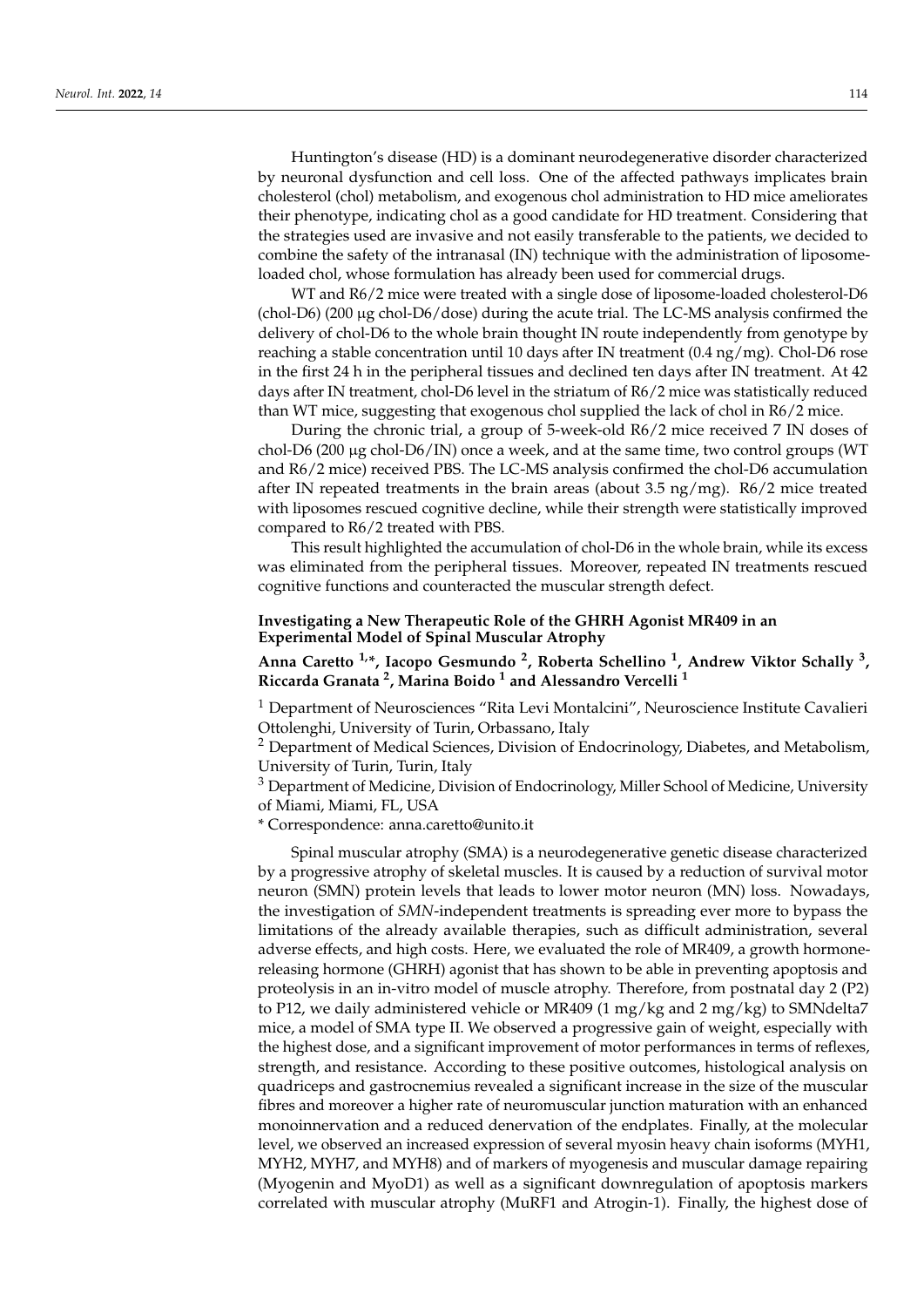MR409 seemed to be able in reducing MN loss in lumbar spinal cord and in decreasing astrogliosis rate with a downregulation of proinflammatory cytokine (TNFα, IL-1b and IL-6) release in the same district. Thus, our results suggest MR409 as a new promising therapeutic approach for SMA treatment perhaps in combination with *SMN*-dependent therapies.

#### **Biallelic Variants in Spart Cause a Severe Mitochondrial Dysfunction Rescued by CoQ10 Complementation**

# **Chiara Diquigiovanni 1,\*, Antje Kampmeier <sup>2</sup> , Christian Bergamini <sup>3</sup> , Nicola Rizzardi <sup>3</sup> , Alma Kuechler <sup>2</sup> , Marco Seri <sup>1</sup> and Elena Bonora <sup>1</sup>**

- <sup>1</sup> Department Medical and Surgical Sciences (DIMEC), University of Bologna, Bologna, Italy
- <sup>2</sup> Institut für Humangenetik, Universität Duisburg-Essen, Essen, Germany
- <sup>3</sup> Department of Pharmacy and Biotechnology (FABIT), University of Bologna, Bologna, Italy

\* Correspondence: chiara.diquigiovanni@unibo.it

Troyer syndrome is an autosomal recessive form of spastic paraplegia resulting in lower extremity spasticity and weakness, short stature and cognitive defects due to lossof-function mutations in *SPART*. *SPART* encodes for Spartin, a multifunctional protein interacting with microtubules and mitochondria. We previously observed that mutant Spartin caused a mitochondrial dysfunction characterized by Complex I impairment. Performing whole-exome sequencing in a six-year-old boy with short stature, muscle weakness, and developmental delay, we identified two novel compound heterozygous missense variants in *SPART* (both of unknown significance, class 3), one maternally and one paternally inherited. Immunofluorescence staining in control and patient's fibroblasts revealed a marked nuclear localization of Spartin in the mutant cells, whereas in controls, it was evenly distributed in the cells. In-vitro analysis on the patient's fibro-blasts showed an altered mitochondrial network, decreased activity of the oxidative phosphorylation system and ATP levels, increased mitochondrial reactive oxygen species production, increased mitochondrial membrane potential, and altered  $Ca<sup>2+</sup>$  levels vs. control fibroblasts. Interestingly, re-expression of *SPART* restored both the  $ATP/ADP$  ratio and intracellular  $Ca^{2+}$ levels as in controls, providing the evidence that these observed defects were specifically caused by mutated Spartin. Moreover, we found a decreased of coenzyme Q10 (CoQ10) compared to control fibroblasts along with the decrease, in terms of protein expression, of COQ7 and COQ9 (two enzymes involved in the formation of Q10). Supplementing the medium of the patient's fibroblasts with a membrane permeable CoQ10 formulation, we observed a significant recovery in ATP synthesis and cell growth compared to untreated patient's and control fibroblasts. These data suggest that CoQ10 supplementation may represent an interesting therapeutic approach for in-vivo treatment.

# **Expression of Serum miR-223-3p and miR-7-1-5p in Parkinson's Disease Patients Lorenzo Agostino Citterio 1,\*, Roberta Mancuso <sup>1</sup> , Simone Agostini <sup>1</sup> , Mario Meloni <sup>1</sup> and Mario Clerici <sup>2</sup>**

<sup>1</sup> IRCCS Fondazione Don Carlo Gnocchi, Laboratorio di Medicina Molecolare e Biotecnologie, Milano, Italy

 $\frac{3}{2}$  Department of Pathophysiology and Transplantation, Università di Milano, Milano, Italy \* Correspondence: lcitterio@dongnocchi.it

Parkinson's disease (PD) is the most common movement disorder, affecting about 6 million individuals worldwide. The aetiology of PD is still poorly understood, mainly due to its multifactorial nature where genetic and environmental interaction seems to play a fundamental role. Recently, microRNAs (miRNAs) have been shown to be important biological molecules involved in diverse processes to maintain normal cellular functions. Over the past decade, many studies have reported dysregulation of miRNA expressions in PD. In particular, miRNAs extracted in circulatory fluids could represent potential biomarkers for the evaluation of the pathology. We analysed the expression levels of miR-7-1-5p and miR-223-3p, two miRNAs involved in α-Synuclein pathway, extracted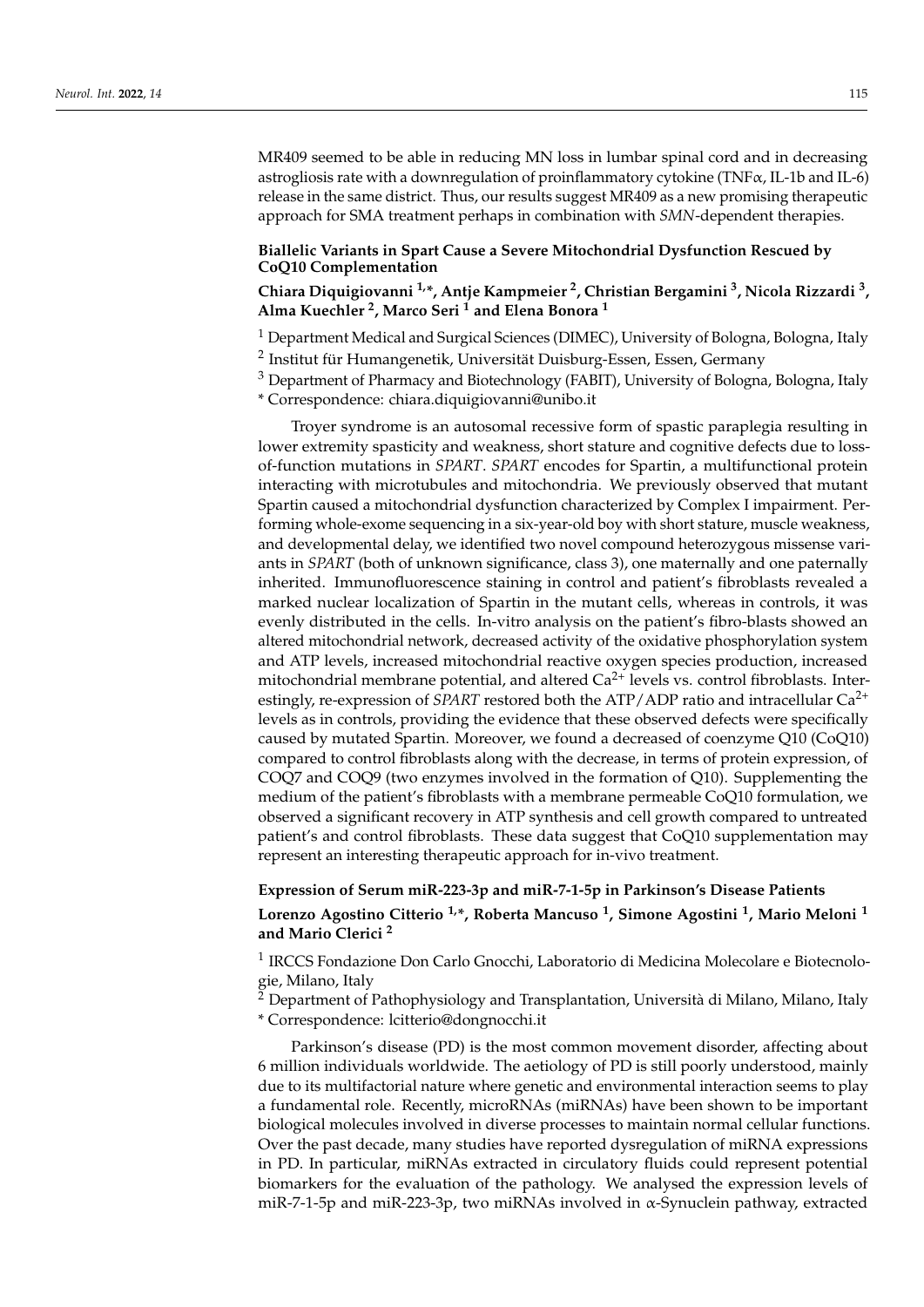from samples of serum collected from a population of 82 subjects, including 41 PD patients and 41 healthy controls (HC), through the use of droplet digital PCR (ddPCR) in order to compare their expression level between the two enrolled groups. We also extracted miR-7-1-5p from serum exosomes, small extracellular vesicles able to cross the blood-brain barrier and with the function of facilitating intracellular communication. Serum miR-7.1.5p was significantly more expressed in PD (32.25; 5.82–71.63 copies/ng) compared to HC  $(0.00; 0.00-25.10 \text{ copies}/\text{ng}; p = 0.0006)$ , while no differences have been found in exosomes. In the same way, the expression of serum miR-223-3p was significantly increased in the PD group (4476.19; 1981.93–8754.85 copies/ng) compared to HC (937.50; 145.19–6605.05 copies/ng;  $p = 0.0007$ ). An interesting correlation was also found between the expression level of serum miR-223 in PD patients and the levodopa equivalent daily dose, or LEDD (mg/die; *p* = 0.0061). L-DOPA is the precursor of dopamine neurotransmitters and, to date, remains the most effective treatment for PD patients. Based on the obtained results, we confirm the usefulness of miRNAs as potential biomarkers to investigate the aetiology of PD.

### **Inhibiting Microcephaly Genes as Alternative to Microtubule Targeting Agents to Treat Brain Tumours**

# **Gianmarco Pallavicini 1,\*, Giorgia Iegiani <sup>1</sup> , Marta Gai <sup>2</sup> , Valeria Bitonto <sup>2</sup> , Roberta Parolisi <sup>1</sup> and Ferdinando Di Cunto <sup>1</sup>**

<sup>1</sup> Department di Neuroscienze "Rita Levi Montalcini", Neuroscience Institute Cavalieri Ottolenghi, Università di Torino, Torino, Italy

<sup>2</sup> Molecular Biotechnology Center, Department di Biotecnologie e Scienze per la Salute, Università di Torino, Torino, Italy

\* Correspondence: gianmarco.pallavicini@unito.it

Medulloblastoma (MB) and gliomas are the most frequent high-grade brain tumors (HGBT) in children and adulthood, respectively. The general treatment for these tumors consists in surgery, followed by radiotherapy and chemotherapy. Despite the improvement in patient survival, these therapies are only partially effective, and many patients still die. In the last decades, microtubules have emerged as interesting molecular targets for HGBT, as various microtubule-targeting agents have been developed and tested preclinically and clinically with encouraging results. Nevertheless, these treatments produce relevant side effects since they target microtubules in normal as well as in cancerous cells. A possible strategy to overcome this toxicity could be to target proteins that control microtubule dynamics but are required specifically by HGBT cells. The genes mutated in primary hereditary microcephaly (MCPH) are ubiquitously expressed in proliferating cells but under normal conditions are selectively required during brain development in neural progenitors. There is evidence that MB and glioma cells share molecular profiles with progenitors of cerebellar granules and of cortical radial glia cells, in which MCPH gene functions are fundamental. Moreover, several studies indicate that MCPH genes are required for HGBT expansion. Among the 25 known MCPH genes, we focused on CENPE and CITK, which have been found to control microtubule stability during cell division and genome stability. Inhibition of this genes lead to cell cycle block, apoptosis, and proliferation arrest in in-vitro and in-vivo models of HGBT. Our data suggest these genes are promising and specific candidates as HGBT targets.

#### **Microglia-Derived Small Extracellular Vesicles Reduce Glioma Growth by Modifying Tumour Cell Metabolism and Enhancing Glutamate Clearance through miR-124**

**Carmela Serpe 1,\*, Lucia Monaco <sup>1</sup> , Michela Relucenti <sup>2</sup> , Ludovica Iovino <sup>3</sup> , Pietro Familiari <sup>4</sup> , Ferdinando Scavizzi <sup>5</sup> , Marcello Raspa <sup>5</sup> , Giuseppe Familiari <sup>2</sup> , Laura Civiero <sup>3</sup> , Igea D'Agnano <sup>6</sup> , Cristina Limatola <sup>1</sup> and Myriam Catalano <sup>1</sup>**

 $<sup>1</sup>$  Department of Physiology and Pharmacology, University of Rome Sapienza, Rome, Italy</sup> <sup>2</sup> Department of Anatomical, Histological, Forensic Medicine and Orthopedics Sciences, University of Rome Sapienza, Rome, Italy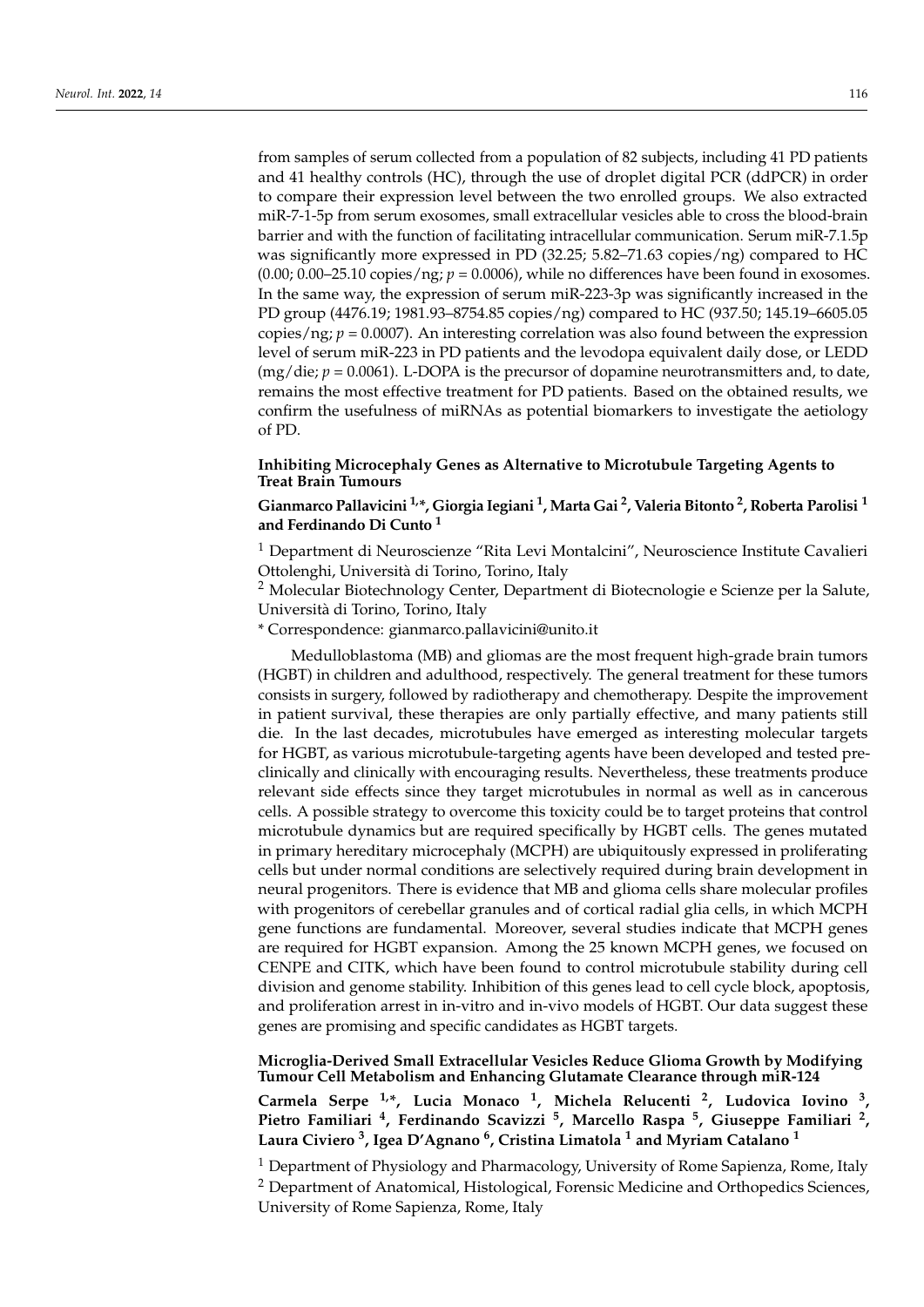- <sup>3</sup> Department of Biology, University of Padova, Padova, Italy
- <sup>4</sup> Department of Human Neurosciences, University of Rome Sapienza, Rome, Italy
- <sup>5</sup> CNR, Institute of Biochemistry and Cell Biology, Monterotondo, Italy
- $6$  CNR, Institute of Biomedical Technologies, Segrate, Italy
- \* Correspondence: carmela.serpe@uniroma1.it

Glioblastoma (GBM) is one of the most common and malignant kinds of brain cancer. An altered intercellular communication constitutes a base for the onset and the development of the disease. Extracellular vesicles (EVs) are active players in the brain homeostasis, contributing to the continuous exchange of information among neurons, glial cells, and brain immune cells, namely microglia. The major non-neoplastic cell population in GBM microenvironment is represented by tumor-associated macrophages/microglia (TAMs), which can constitute up to 40% of the tumor mass. There are two subtypes of EVs: the medium/large EVs (m/lEVs) and small EVs (sEVs). sEVs released by microglia play an important role in brain patrolling both in physiological and pathological processes. In this work, we analysed the effects of microglia-derived sEVs in GBM by using in-vitro and in-vivo models (murine glioma cells and injection of tumor cells in C57BL6/N mice). Our findings indicated that sEVs carry messages to cancer cells that modify glioma cell metabolism, reducing lactate, nitric oxide (NO), and glutamate (Glu) release, which are all molecules important in supporting tumor growth. Particularly, sEVs affect Glu homeostasis, increasing the expression of Glu transporter Glt-1 on astrocytes. We demonstrated that this effect is mediated by miR-124 contained in microglia-released sEVs. Furthermore, the in-vivo benefit of microglia-derived sEVs results in a significantly reduced tumor mass and an increased survival of glioma-bearing mice, depending on miR-124.

**Tackling Creatine Transporter Deficiency: New Insight into Cell-Specific Vulnerability and Development of a Gene Therapy Approach**

**Elsa Ghirardini 1,\*, Francesco Calugi <sup>2</sup> , Giulia Sagona <sup>2</sup> , Federica Di Vetta <sup>3</sup> , Martina Palma <sup>2</sup> , Roberta Battini <sup>4</sup> , Giovanni Cioni <sup>5</sup> , Tommaso Pizzorusso <sup>2</sup> and Laura Baroncelli <sup>1</sup>**

<sup>1</sup> National Research Council (CNR), Institute of Neuroscience, Pisa, Italy

<sup>2</sup> Department of Neuroscience, Psychology, University of Florence, Drug Research and Child Health (NEUROFARBA), Florence, Italy

<sup>3</sup> Department of Biology, University of Pisa, Pisa, Italy

<sup>4</sup> Department of Clinical and Experimantal Medicine, University of Pisa, Pisa, Italy

<sup>5</sup> Department of Developmental Neuroscience, IRCCS Stella Maris Foundation, Pisa, Italy

\* Correspondence: elsa.ghirardini@in.cnr.it

Creatine Transporter Deficiency (CTD) is an X-linked neurodevelopmental disorder caused by mutations in the Creatine Transporter (CrT) gene, presenting with cerebral creatine depletion, intellectual disability, behavioural problems, and epilepsy. Currently, there is no cure for CTD, and the pathogenic mechanisms of the disease remain elusive, hampering the identification of good therapeutic targets. Achieving a better understanding of the bases of CTD and searching for therapies are therefore challenges that need to be addressed in parallel. We generated a mouse model, which faithfully recapitulates the symptoms observed in patients. Based on this tool, we studied how creatine depletion affects the different cell populations of the brain. By combining single-cell RNA sequencing, electrophysiological techniques, and behavioural studies, we found that creatine depletion alters gene expression in specific cell types, with a major impact on parvalbumin inhibitory neurons, causing structural and functional alteration in these cells. Creatine depletion in parvalbumin neurons is sufficient to cause cognitive impairment and increased susceptibility to epilepsy, indicating a fundamental role for these cells in the pathogenesis of CTD. We also evaluated gene therapy as a possible treatment. We used Adeno-Associated Viral vectors to deliver a functional CrT gene (AAV/CrT) to newborn CTD mice. AAV/CrT administration resulted in the expression of transgenic CrT, increasing brain creatine levels and improving cognitive performance. However, toxicity was observed with high titres of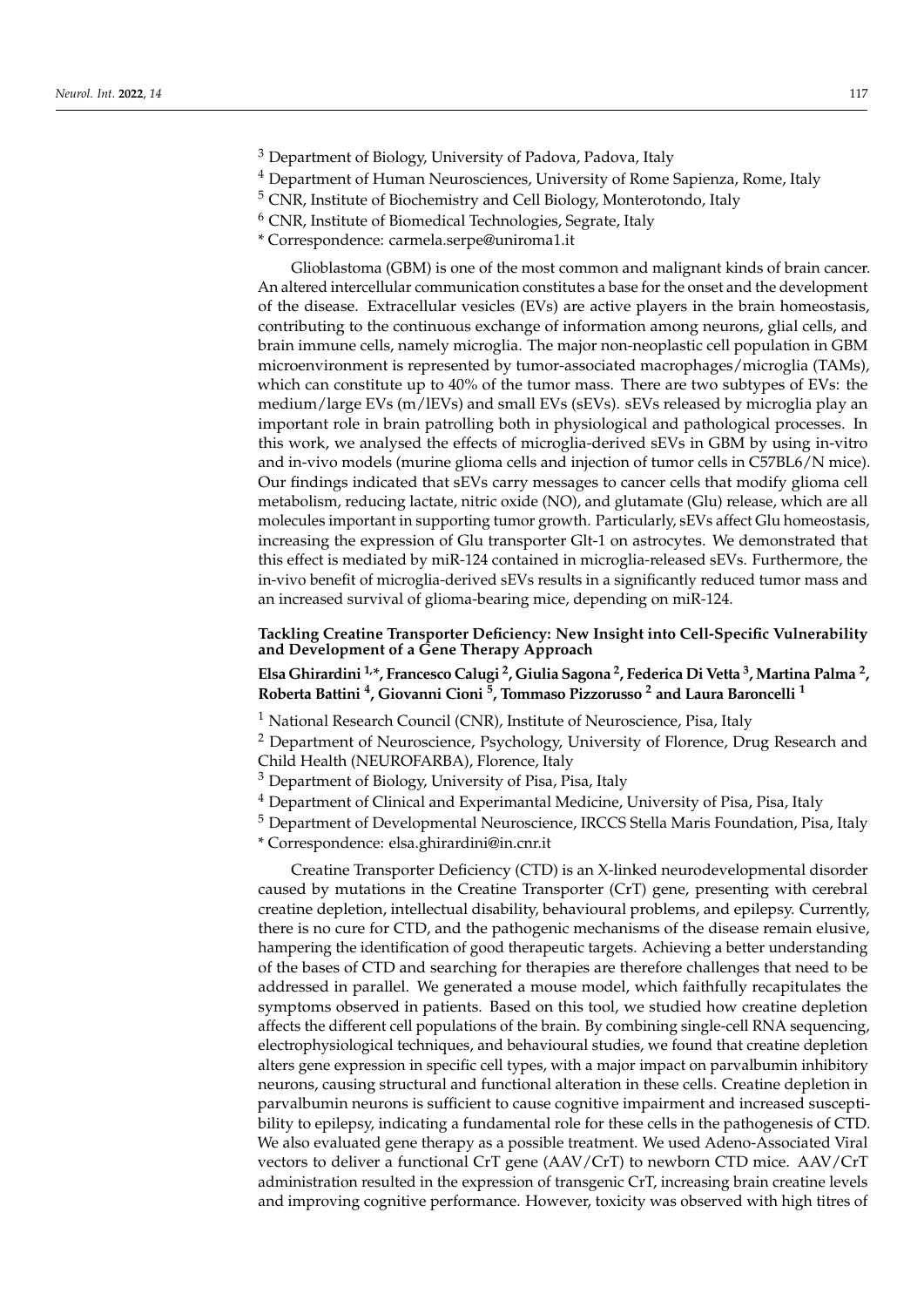the vector. We are currently optimising the vector dosage and design to obtain a widespread, physiological expression of CrT reducing the toxicity caused by creatine overload.

### **Environmental Enrichment Modifies Gut Microbiome and Metabolome Enhancing Memory and Neurogenesis through Short-Chain Fatty Acids**

**Francesco Marrocco 1,\*, Mary Delli Carpini <sup>1</sup> , Stefano Garofalo <sup>1</sup> , Ottavia Giampaoli <sup>2</sup> , Eleonora De Felice <sup>1</sup> , Maria Amalia Di Castro <sup>1</sup> , Laura Maggi <sup>1</sup> , Ferdinando Scavizzi <sup>3</sup> , Marcello Raspa <sup>3</sup> , Federico Marini <sup>4</sup> , Alberta Tommasini <sup>4</sup> , Roberta Nicolosi <sup>2</sup> , Carolina Cason <sup>5</sup> , Flavia Trettel <sup>1</sup> , Alfredo Miccheli <sup>6</sup> , Valerio Iebba <sup>7</sup> , Giuseppina D'Alessandro <sup>8</sup> and Cristina Limatola <sup>9</sup>**

<sup>1</sup> Department of Physiology and Pharmacology, Sapienza University, Rome, Italy

<sup>2</sup> Department of Chemistry, Sapienza University, Rome, Italy

<sup>3</sup> EMMA-CNR, EMMA-CNR, Monterotondo, Italy

<sup>4</sup> NMR-Based Metabolomics Laboratory (NMLab), Sapienza University, Rome, Italy

<sup>5</sup> Department of Medical Sciences, University of Trieste, Trieste, Italy

<sup>6</sup> Department of Enviromental Biology, Sapienza University, Rome, Italy

<sup>7</sup> Institute of Maternal and Child Health-IRCCS "Burlo Garofalo," SSA of Advanced Microbiology Diagnosis and Translational Research, Trieste, Italy

8 IRCCS-Neuromed, IRCCS-Neuromed, Pozzilli, Italy

<sup>9</sup> Department of Physiology and Pharmacology, Sapienza University Affilieted to Istituto Pasteur Italia, Rome, Italy

\* Correspondence: francesco.marrocco@uniroma1.it

Gut microorganisms and their products thoroughly affect both host behaviour and brain development and function. Since improvement of brain plasticity and cognition have been demonstrated with enriched housing condition with prolonged motor, sensorial, and social stimuli, we hypothesised that gut microbiota and metabolome could be modulated by environmental enrichment, providing part of the missing link among environmental signals and brain effects. Metagenomic and metabolomic analyses of mice housed in standard or enriched environment highlight environment-specific microbial community and metabolic profiles. We observed that mice housed in an enriched environment showed a reduction of gut microbial richness and diversity indexes and were characterized by a metabolomic fingerprint with the increase of two short-chain fatty acids (SCFA) formate and acetate and the decrease of bile salts. Moreover, we demonstrated that mice treated with a mixture of formate and acetate improved hippocampal neurogenesis, neurotrophins expression, and cognitive behaviour, recapitulating some effect of environmental enrichment. These data showed us that SCFA could be molecular effectors of enriched environment in the brain.

**Hippocampal Estrogenic Signalling Mediates Sex Differences in Retroactive Interference**

**Marco Rinaudo 1,\*, Fabiola Paciello <sup>2</sup> , Francesca Natale <sup>2</sup> , Francesco La Greca <sup>1</sup> , Domenica Donatella Li Puma <sup>2</sup> , Salvatore Fusco <sup>2</sup> and Claudio Grassi <sup>2</sup>**

<sup>1</sup> Department di Neuroscienze, Università Cattolica del Sacro Cuore, Roma, Italy

<sup>2</sup> Department di Neuroscienze, Università Cattolica del Sacro Cuore—Fondazione Policlinico Universitario "A. Gemelli" IRCSS, Roma, Italy

\* Correspondence: marco.rinaudo@unicatt.it

Memory loss is the distinctive trait of different neurodegenerative diseases. However, memory removal is a physiological function, and little is known about its molecular and cellular underpinnings. One mechanism for removing information stored in the brain is retroactive interference, a phenomenon in which newly acquired information overwrites or interferes with the retrieval of already stored information. We have observed that, in a different version of the novel object recognition test in which a new couple of objects unrelated to the training couple is experienced prior to the test phase, adult male C57bl/6 mice suffer from retroactive interference and are unable to discriminate the novel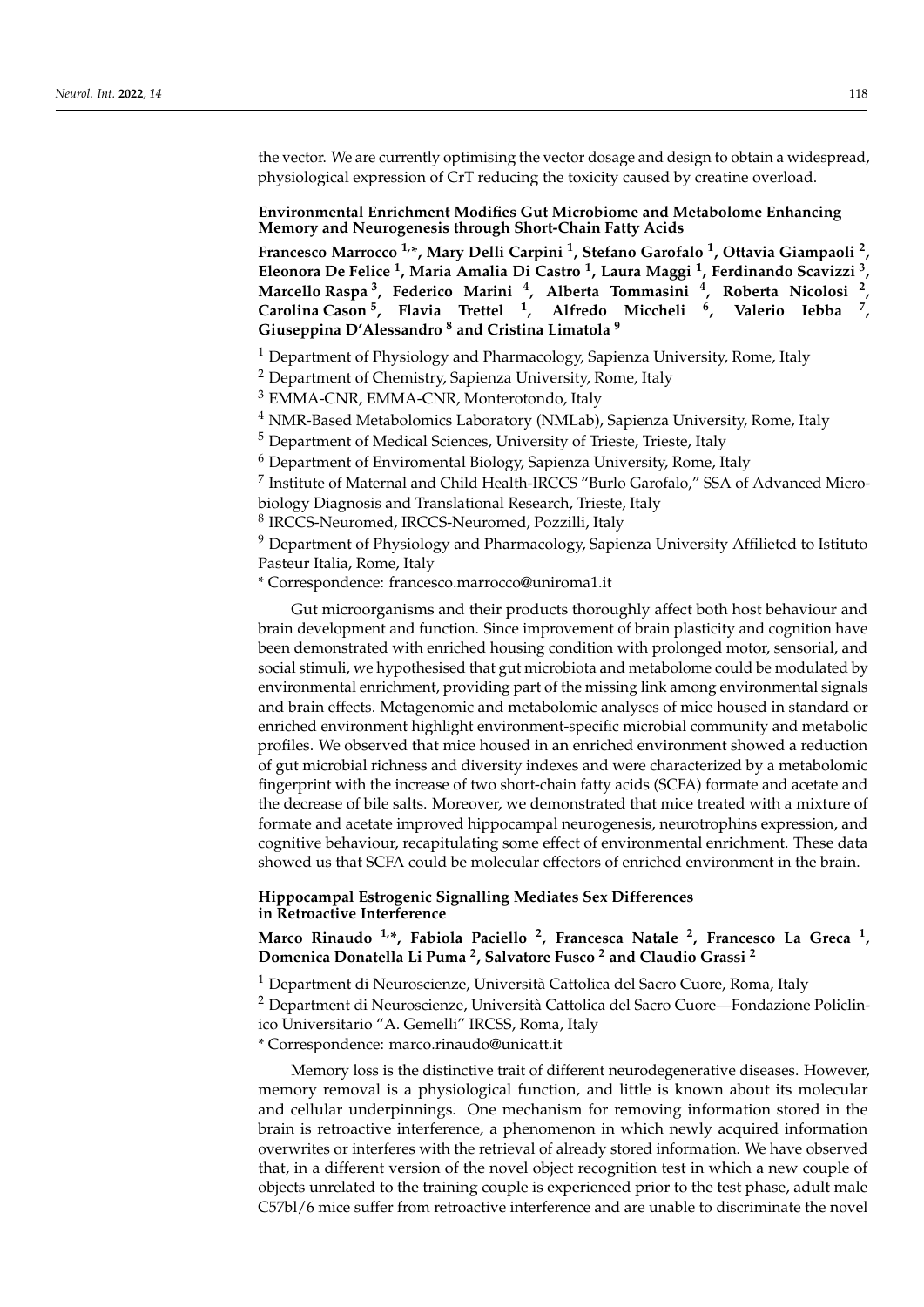object from the old object. On the other hand, age-matched C57bl/6 female mice show resistance to the same interference protocol. Modulation of estrogenic signaling within the dorsal hippocampus during the interference paradigm renders female mice susceptible to interference, suggesting estrogen involvement. Western blot analysis revealed a higher level of activatory phosphorylation of ERK1/2 at Thr202/Tyr204 in the hippocampus of female mice compared to male mice in response to the interference protocol. Analysis of *c-fos* expression within the dorsal hippocampus showed higher activation of the dentate gyrus (DG) in female mice. Finally, injection of an ERK1/2 inhibitor into the dorsal hippocampus of female mice prior to the interference procedure renders females susceptible to the interference-mediated memory loss. Collectively, our data suggest that hippocampal estrogenic signaling may contribute, through ERK1/2 and DG activation, to a pattern separation mechanism that reduces object-related retroactive interference in female mice.

### **Incoming and Outgoing Information Flows Relate with Node Functional Strength Both in Human and Mouse Resting State fMRI**

**Giorgia Baron 1,\*, Danilo Benozzo <sup>1</sup> , Elvina Gindullina <sup>1</sup> , Ludovico Coletta <sup>2</sup> , Mattia Zorzi <sup>1</sup> , Alessandro Gozzi <sup>2</sup> , Maurizio Corbetta <sup>3</sup> , Alessandro Chiuso <sup>1</sup> and Alessandra Bertoldo <sup>1</sup>**

<sup>1</sup> Department of Information Engineering, University of Padova, Padova, Italy

<sup>2</sup> Center for Neuroscienceand Cognitive Systems, Istituto Italiano di Tecnologia, UniTn, Rovereto, Italy

<sup>3</sup> Departmentof Neuroscience, University of Padova, Padova, Italy

\* Correspondence: giorgia.baron.2@phd.unipd.it

Brain network analysis with resting-state functional Magnetic Resonance Imaging (fMRI) data commonly uses a network description based on Functional Connectivity (FC), i.e., the statistical dependence between brain regions. This type of connectivity metrics lacks in measuring directed interactions and is biased by the presence of spurious interactions. A much richer description can be obtained through Effective Connectivity (EC). Indeed, EC allows to account for the direction of propagating information, which is interpreted in terms of causal interaction among brain areas. Moreover, Dynamic Causal Modelling (DCM), which is considered the state-of-the-art method to infer EC, provides a biophysical model of the fMRI signal by decomposing it into the underlying neuronal signal and the hemodynamic effect. However, little is known about how FC-and EC-based whole-brain networks relate with each other. In this work, we employed both human and mouse data to apply a recently proposed sparse version of DCM developed for resting-state fMRI, focusing on connectivity network properties at the single-node level. Firstly, particularly in humans, we observed that most EC links are short-range with the exception of the homologous inter-hemispheric interactions. Then, we found that the incoming information of each node positively correlates with the mean node FC strength, while a negative correlation was observed between the incoming and outgoing EC information, meaning that, on average, strong receivers are weak senders and vice versa. On the contrary, FC seems not to relate to outgoing EC. Specifically for humans, cerebellum consistently shows a negative FC correlation with cortical nodes and behaves as an inhibitory outgoing EC hub.

#### **An Investigation of the Microstructural Connectivity Alterations in MS**

**Sara Bosticardo 1,\*, Simona Schiavi <sup>1</sup> , Sabine Schaedelin <sup>2</sup> , Po-Jui Lu <sup>3</sup> , Muhamed Barakovic <sup>3</sup> , Matthias Weigel <sup>3</sup> , Ludwig Kappos <sup>3</sup> , Jens Kuhle <sup>2</sup> , Alessandro Daducci <sup>1</sup> and Cristina Granziera <sup>2</sup>**

<sup>1</sup> Department of Computer Science, University of Verona, Verona, Italy

<sup>2</sup> Neurology/Departments of Medicine, University Hospital Basel, University of Basel, Basel, Switzerland

<sup>3</sup> Department of Biomedical Engineering, Translational Imaging in Neurology (ThINk)/University Hospital Basel, University of Basel, Basel, Switzerland

\* Correspondence: sara.bosticardo@univr.it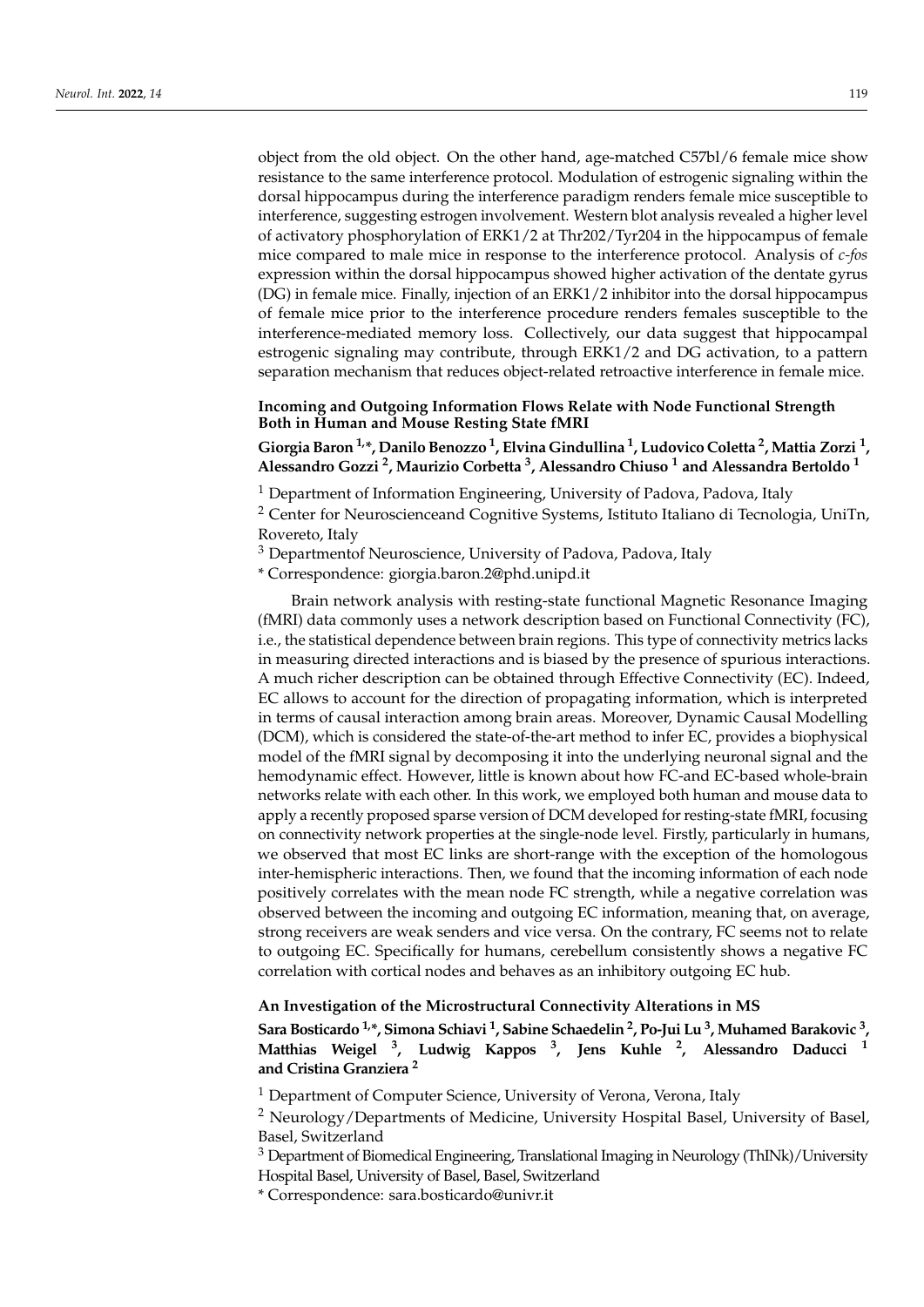The map of brain structural connections can be modeled as a graph where nodes correspond to gray matter (GM) regions and edges to the structural connections between them. This formalism allows to extract network metrics to capture pathology-related alterations. In general, connection strength is computed by counting the number of streamlines (NOS) connecting pairs of GM regions. However, recent works have highlighted that this method is not quantitative. In this study, we weighted the connections using diffusion-based microstructural maps to investigate the structural changes in multiple sclerosis (MS) patients' networks as well as the assessment of the correlations between these changes and clinical disability. We performed the analyses in a group of 66 MS patients (39F, 43.9  $\pm$  14.5 y) and 64 healthy controls (38F, 36.9  $\pm$  12.8 y). The networks were built using deterministic-like tractography; the GM was segmented in 85 regions using T1-weighted images, and the connections strength was computed by averaging along the streamlines paths the value of the microstructural maps. From each connectome, we extracted five global metrics: density (ratio between actual and possible connections); efficiency (inverse characteristic path length); modularity (network segregation); clustering coefficient (degree on which nodes tend to cluster together); and mean strength (average of edge weights connected to a node). We employed a robust linear model using age, sex, and density as covariates. The patients' connectomes weighted with intra-cellular maps showed a significant reduction in global efficiency, clustering coefficient, and mean strength as well as increased modularity w.r.t. controls (all the *p*-values are below 0.03). Moreover, the increased modularity of patient networks was related to the worsening of motor disabilities (*p*-values < 0.03). Network properties assessed with NOS were neither sensitive to MS pathology nor correlated with clinical measures of disability in MS patients.

### **Dependency of Localization Error and Spatial Spread on the Regularization Parameter in the EEG Source Reconstruction Problem**

### **Ilaria Mazzonetto 1,\*, Stefano Bovo <sup>2</sup> , Dante Mantini <sup>3</sup> and Alessandra Bertoldo <sup>1</sup>**

<sup>1</sup> Department of Information Engineering, University of Padova, Padova, Italy

<sup>2</sup> Padova Neuroscience Center, University of Padova, Padova, Italy

<sup>3</sup> KU Leuven, Movement Control & Neuroplasticity Research Group, Leuven, Belgium

\* Correspondence: ilaria.mazzonetto@unipd.it

High-density electroencephalography (EEG) combined with source reconstruction techniques has nowadays become a powerful brain imaging tool. Accuracy of EEG source reconstruction depends on several factors, such as the degree of approximation considered to build the head model and the inverse solution method adopted. Since the inverse problem is ill-posed, a regularization procedure is essential. To the best of our knowledge, no study has investigated the accuracy of the source reconstruction depending on the choice of the regularization parameter when solving the inverse problem. To tackle this issue, we used simulated EEG data with a signal to noise ratio equal to 5, 10, and 15. Firstly, we built a realistic head model based on the segmentation of a structural image considering 256 channels and 40,000 sources homogeneously distributed in the gray matter cortex. Combining information from the head model, channel positions, and dipole locations, we computed the leadfield matrix using the simbio Finite Element Method. Finally, the simulated EEG potentials were obtained by projecting each source onto the scalp sensors using the leadfield matrix and adding Gaussian white noise. For each source, the inverse problem was solved using the Weighted Minimum Norm Estimation method with 30 different regularization parameters (λ) logarithmically spaced between 10−5 and 101. Performances of source reconstructions were quantified by means of the localization error and spatial spread. Our analyses revealed the following: (i) with greater  $\lambda$ , sources are localized with higher precision; (ii) very low and very high levels of regularization yielded more widely distributed solutions; (iii) with both metrics, noisier data require more regularization to achieve the same performance as for cleaner data. The choice of the regularization parameter should therefore be made considering the amount of noise affecting the data.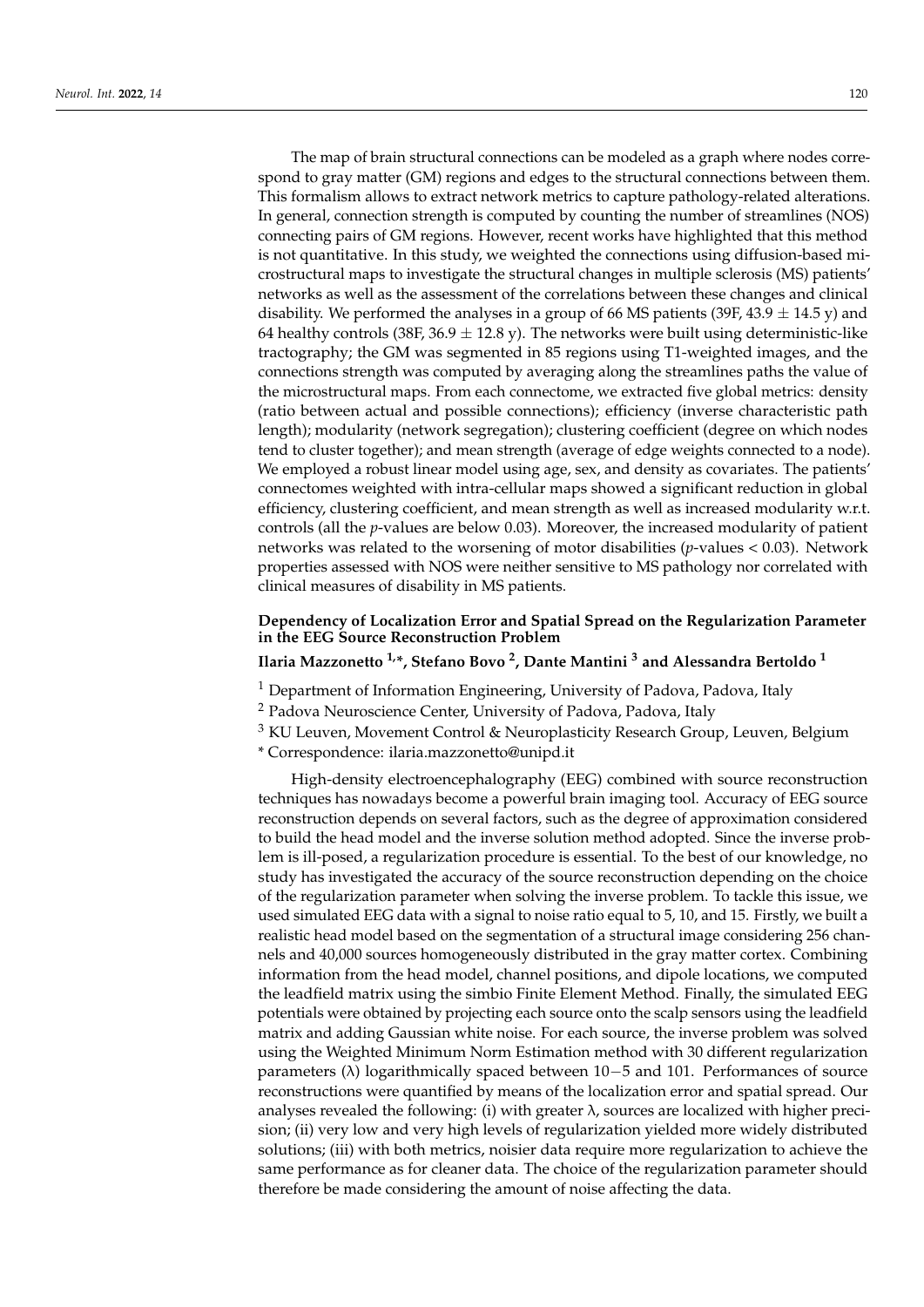### **Nutritional Overload Worsens EAE Severity by Promoting Synaptic Damage and Neuroinflammation**

**Sara Balletta 1,\*, Alessandra Musella <sup>2</sup> , Silvia Caioli <sup>3</sup> , Diego Fresegna <sup>4</sup> , Francesca De Vito <sup>3</sup> , Valentina Vanni <sup>4</sup> , Livia Guadalupi <sup>1</sup> , Francesca Romana Rizzo <sup>1</sup> , Krizia Sanna <sup>1</sup> , Antonietta Gentile <sup>4</sup> , Giuseppe Matarese <sup>5</sup> , Diego Centonze <sup>1</sup> and Georgia Mandolesi <sup>4</sup>**

<sup>1</sup> Medicina dei Sistemi, Università degli Studi Tor Vergata, Roma, Italy

<sup>2</sup> Department of Human Sciences and Quality of Life Promotion, University of Rome San Raffaele, Roma, Italy

<sup>3</sup> IRCCS Istituto Neurologico Mediterraneo, Nuromed, Pozzilli, Italy

<sup>4</sup> Synaptic Immunopathology Lab, IRCCSSan Raffaele Pisana, Roma, Italy

<sup>5</sup> Laboratorio di Immunologia, Istitutoperl'Endocrinologia e l'Oncologia Sperimentale—

Consiglio Nazionale delle Ricerche Napoli, Napoli, Italy

\* Correspondence: balletta.sara@gmail.com

Multiple sclerosis (MS) is the main neurodegenerative autoimmune disease of the central nervous system in young adults. Growing evidence indicates that chronic inflammation promoted by obesity contributes to MS susceptibility and disease severity although the reason for these phenomena is still not completely understood. Recent studies suggest that the "metabolic pressure" induced by nutritional overload could set the basis for an exaggerated immuno-inflammatory response to self, leading to chronic inflammation/autoimmunity in subjects with autoimmunity risk factors. In MS and in its mouse model, experimental autoimmune encephalomyelitis (EAE) inflammatory molecules and downstream mechanisms cause "synaptopathy," a reversible synaptic dysfunction that later on can cause excitotoxic damage and neuronal death. The aim of this study was to identify the relationship of nutritional overload with neuroinflammation and synaptic damage in EAE in order to understand the influence of obesity on the pathological mechanisms that control the disease course. We explored the impact of a high-fat diet (HFD) compared to a standard diet (SD) in EAE and control mice ( $n = 25$  for each experimental group) by monitoring clinical score and by performing behavioural, electrophysiological, and molecular experiments. Our results indicate that HFD caused significant increase of both excitatory transmission and inflammation within the striatum of control mice. As expected, HFDobesity prompted a worsen EAE clinical deficits by increasing clinical score and weight loss dependent on EAE induction. Interestingly, during the acute phase of the disease, the HFD exacerbated the EAE striatal synaptopathy, strongly increasing the duration and the frequency of glutamatergic currents. In parallel, the striatal neuroinflammatory status of EAE mice fed with HFD was significantly enhanced compared to EAE mice fed with SD. Overall, we demonstrated that high-fat diet strongly contributes to the pathogenesis of EAE by altering glutamate signaling and neuroinflammation, the potentially reversible mechanisms that control MS severity.

#### **Immunometabolic Reprogramming by Tetramerization of Pyruvate Kinase M2 Reduces Dendritic Cell Activation**

**Marta Bottero 1,\*, Fabrizio Loiacono <sup>1</sup> , Stefano Angiari <sup>2</sup> , Nicole Kerlero de Rosbo <sup>3</sup> , Antonio Uccelli 1,3 and Giovanni Ferrara <sup>1</sup>**

<sup>1</sup> IRCCS Ospedale Policlinico San Martino, L. go R. Benzi, 10, 16132 Genoa, Italy

<sup>2</sup> Otto Loewi Research Center, Division of Immunology and Pathophysiology, Medical University of Graz, Graz, Austria

 $3$  Department of Neurology, Rehabilitation, Ophthalmology, Genetics, Maternal and Child Health, University of Genoa, L.go P. Daneo, 3, 16132 Genoa, Italy

\* Correspondence: marta.bottero@hsanmartino.it

The last step of the metabolic pathway that converts glucose into pyruvic acid (glycolysis) is regulated by the enzyme pyruvate kinase (PK). In mammals, four isoforms of PK have been identified, and recent studies highlighted the peculiar activity of the isoform PK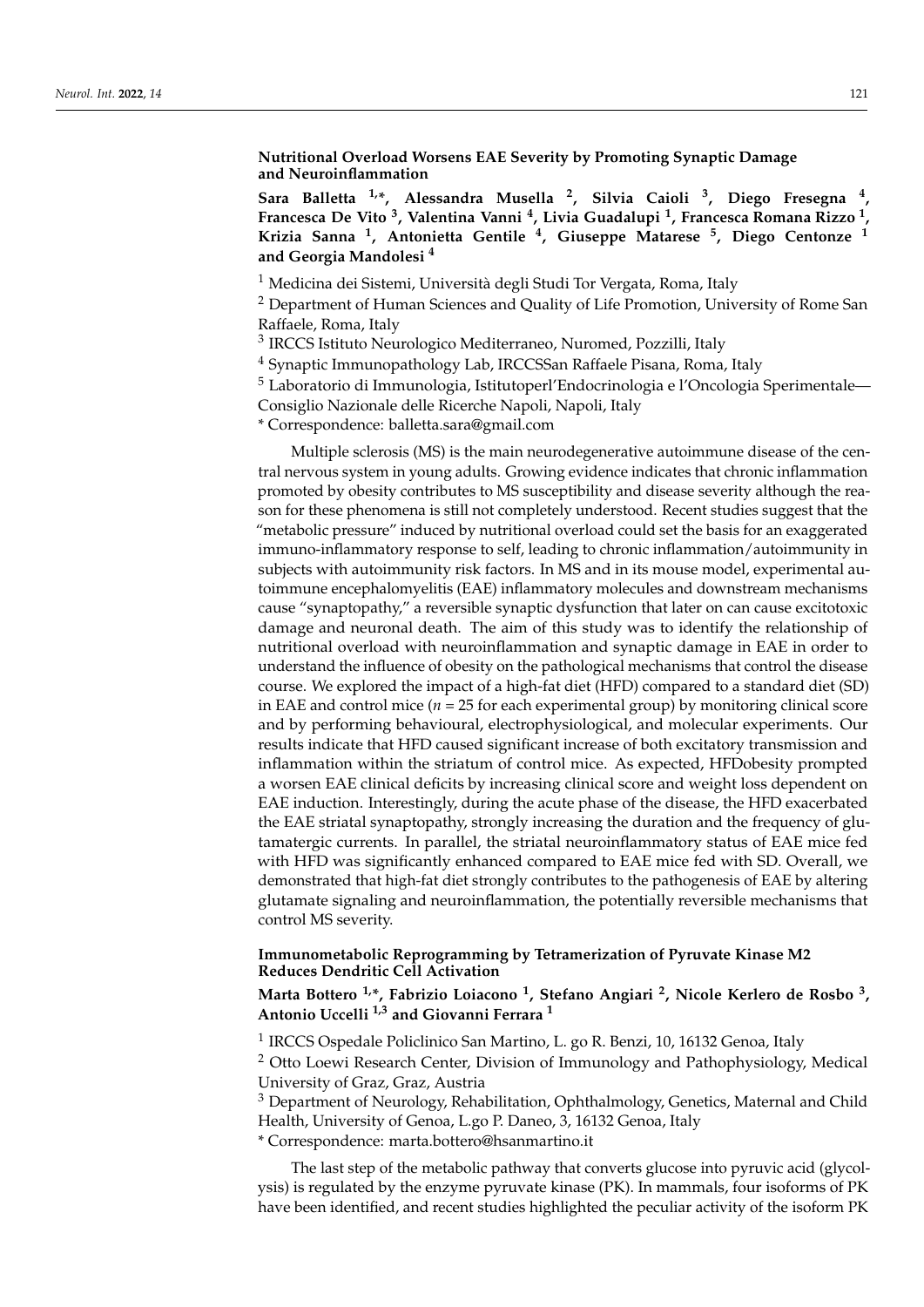muscle 2 (PKM2). The enzymatic activity of PKM2 is dependent on its oligomerization state, including active tetramer, less active dimer, and inactive monomer. PKM2 displays both metabolic and non-metabolic functions; on one hand, in the cytoplasm, PKM2 catalyzes the production of pyruvate, and on the other hand, PKM2 in the nucleus may regulate the transcription of several genes directly or by affecting the functionality of other transcription factors. Dendritic cells (DCs) play a crucial role in immune system activation and during inflammation, immature DCs become activated expressing molecules required for DC migration, antigen presentation, and T-cell activation. Upon activation per se and in experimental autoimmune encephalomyelitis (EAE), glycolysis is increased in DCs, supporting a metabolic switch from oxidative phosphorylation (resting DCs) to glucose intake. These observations indicate that metabolic changes occurring in immune cells have a crucial role in their effector responses; accordingly, targeting immune-metabolism is considered an anti-inflammatory strategy. Therefore, the aim of this project is to reduce the activation of DCs using a PKM2 activator, leading to a reduced activation of T cells and, consequently, of the encephalitogenic response in EAE. To explore the role of PKM2 in DC activation, we used an activator, TEPP-46, which stabilizes PKM2 in its tetrameric form. To evaluate the role of PKM2 in DC activation, we analyzed PKM2 expression in DCs, and we observed that PKM2 is increased at mRNA levels upon lipopolysaccharide  $(LPS)/IFN<sub>Y</sub>$  stimulation. Moreover, at mRNA level, TEPP-46 reduces the expression of pro-inflammatory markers upon LPS/IFNγ stimulation of DCs and inhibits the production of IL-12 and  $TNF\alpha$  pro-inflammatory cytokines, as measured by ELISA. In addition, FACS analysis indicated that PKM2 activator seems to drive a reduced expression of the proinflammatory surface markers, CD40, CD80, CD86, and MHCII, by DCs upon LPS/IFN $\gamma$ but did not promote the up-regulation of anti-inflammatory markers. Our preliminary data suggest that metabolic reprogramming of DCs through PKM2 tetramerization could reduce their pro-inflammatory activation.

#### **miR-142-3p Regulates TNF-Mediated Synaptopathy in Multiple Sclerosis**

**Silvia Caioli 1,\*, Sara Balletta <sup>2</sup> , Francesca De Vito <sup>1</sup> , Alessandra Musella <sup>3</sup> , Diego Fresegna <sup>4</sup> , Valentina Vanni <sup>4</sup> , Livia Guadalupi <sup>2</sup> , Francesca Romana Rizzo <sup>2</sup> , Krizia Sanna <sup>2</sup> , Antonietta Gentile <sup>4</sup> , Diego Centonze <sup>1</sup> and Georgia Mandolesi <sup>3</sup>**

<sup>1</sup> Unit of Neurology, Istituto Neurologico Mediterraneo (INM) Neuromed-IRCCS, Pozzilli, Italy

<sup>2</sup> Department Systems Medicine, University Tor Vergata, Rome, Italy

<sup>3</sup> Department of Human Sciences and Quality of Life Promotion, University of Rome San Raffaele, Rome, Italy

<sup>4</sup> Synaptic Immunopathology Lab, IRCCS San Raffaele Pisana, Rome, Italy

\* Correspondence: silviacaioli@yahoo.it

Multiple sclerosis (MS) is a chronic inflammatory demyelinating disease of the central nervous system (CNS) triggered by an aberrant immune response against myelin. Recent preclinical and clinical studies have demonstrated that diffuse synaptic dysfunction and loss, known as excitotoxic synaptopathy, are a hallmark of MS pathophysiology. Proinflammatory cytokines, like TNF and IL-1 $\beta$ , contribute to the neuronal excitotoxic damage also by inducing synaptopathic small noncoding RNAs (miRs) in both MS and its mouse model, the experimental autoimmune encephalomyelitis (EAE). MiRs are new modulators of gene expression circulating in the cerebrospinal fluids (CSF), which have been recently proposed as diagnostic and prognostic biomarkers for MS. Specifically, we observed that miR-142-3p is increased in the CSF of MS patients as well as in cerebellum of EAE mice, where it causes synaptopathy-driven excitotoxic damage. Moreover, high miR-142-3p levels associate with a worse disease progression and therapeutical response. Coherently, miR-142 knock-out mice are totally resistant to EAE. In this research, we used transgenic heterozygous miR-142 mice as a good tool to investigate miR-142-3p role in EAE striatal synaptopathy since they show reduced miR expression in both the CNS and in the periphery compared to wild-type mice. By performing electrophysiological, immunohistochemical, and molecular experiments, we demonstrated that low miR-142-3p levels provide a full protection from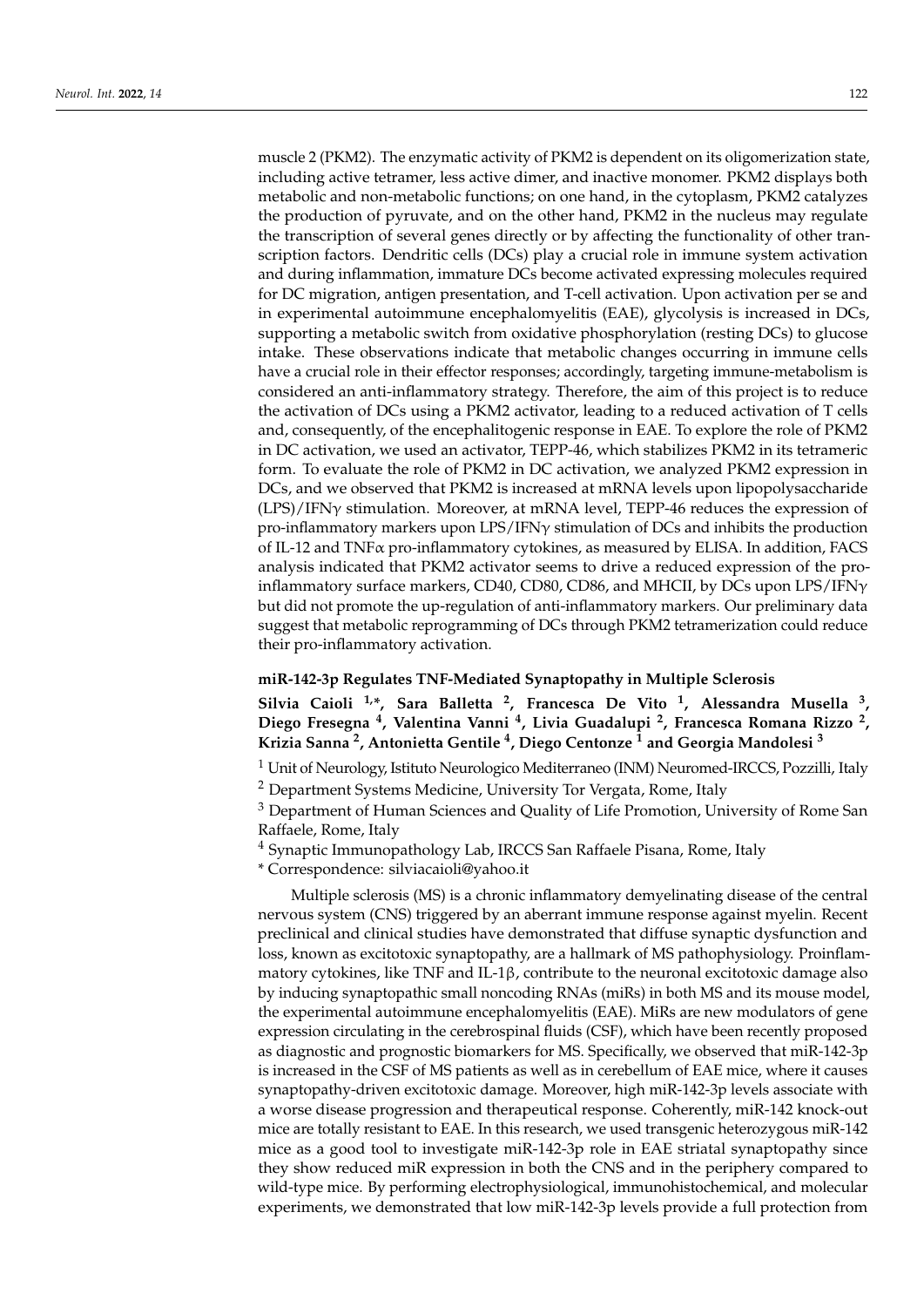TNF-driven synaptopathy in the presence of EAE striatal neuroinflammation and EAE symptoms. Furthermore, in a cohort of MS patients, we found a positive correlation between TNF levels in CSF and MS progression, as for miR-142-3p. Interestingly, we observed that the patients with high CSF levels of both TNF and miR-142-3p show the most severe disease progression index, suggesting that TNF needs high miR-142-3p levels to exert its worst detrimental effects. Further mechanistic studies are still ongoing.

**In-Vitro Exposure to Cladribine, a Targeted Lymphocyte-Reducing Drug for Multiple Sclerosis, Affects the Expression, Phosphorylation Status, and Activity of Deoxycytidine Kinase in Activated T Cells**

**Federico Carlini 1,\*, Paola Barboro <sup>1</sup> , Camillo Rosano <sup>1</sup> , Aldo Profumo <sup>1</sup> , Nicole Kerlero de Rosbo <sup>2</sup> and Antonio Uccelli <sup>1</sup>**

<sup>1</sup> Ospedale Policlinico San Martino, Sistema Sanitario Regione Liguria-IRCCS, Genova, Italy

<sup>2</sup> DINOGMI, Università degli Studi di Genova, Genova, Italy

\* Correspondence: carlinifederico3@gmail.com

Activation of cladribine (2CdA), a drug approved for multiple sclerosis, is driven by a high ratio of deoxycytidine kinase (dCK)/5'nucleotidase. In view of their high dCK content, lymphocytes are preferential target for 2CdA. We demonstrated that the 2CdAinduced apoptosis in stimulated T cells is correlated with enhanced dCK expression and activity. Up to 16 dCK phosphorylation sites have been described to date, but little is known about how they affect dCK activity. Our objective was to assess the differential composition of post-translational dCK isoforms in healthy donor T cells activated or not with anti-CD3/CD28 antibodies in presence/or absence of 2CdA. We used Phos-tag™ electrophoresis, which traps phosphorylated proteins, thereby reducing their migration according to their phosphorylation status. Cell lysates treated with alkaline phosphatase were used to define the control band corresponding to de-phosphorylated dCK, and this latter was much reduced in unstimulated cells. Lysates from activated T cells showed five separate areas of phosphorylated dCK isoforms. Areas were fewer in lysates from activated T cells exposed to 2CdA, with a profile that appeared specific to the treatment. As areas 4 and 5 were consistently observed in all samples tested and could be reliably measured, we focused our analysis on these two areas. Our data suggest that exposure to 2CdA results in a shifted composition of phosphorylated dCK isoforms, which might be related to the activity of the enzyme and thereby influence the susceptibility of activated T cells to the drug. Further analysis of dCK phosphorylation status and activity in lymphocytes from 2CdA-treated multiple sclerosis patients will help understand the impact of 2CdA on pathological immune responses related to central nervous system autoimmunity.

#### **In-Vitro Validation of miR-23a-3p and miR-181a-5p Targeting** *SNAP-25*

### **Simone Agostini 1,\*, Elisabetta Bolognesi <sup>1</sup> , Roberta Mancuso <sup>1</sup> , Franca Rosa Guerini <sup>1</sup> and Mario Clerici <sup>2</sup>**

<sup>1</sup> Laboratorio di Medicina Molecolare e Biotecnologie, IRCCS Fondazione Don Gnocchi, Milano, Italy

<sup>2</sup> Dipartimento di Fisiopatologia e dei Trapianti, Università degli Studi di Milano, Milano, Italy

\* Correspondence: sagostini@dongnocchi.it

SNAP-25 protein is a key component of the SNARE complex, involved in synaptic vesicles fusion with plasma membranes and neurotransmitter release, fundamental for the neural plasticity. Our recent paper showed that the concentration of three specific miRNAs, namely miR-27b-3p, miR-181a-5p, and miR-23a-3p, are associated with a specific *SNAP-25* polymorphism (rs363050). Target prediction in-silico analysis showed that all the three miRNAs target *SNAP-25*, but the binding between these miRNAs and the 3<sup>'</sup>UTR region of *SNAP-25* mRNA was never demonstrated. For this reason, here we verified in vitro whether these three miRNAs are able to bind and to modulate the expression of *SNAP-25*. Co-transfection of Vero cell line with the miRNAs mimic or inhibitor and luciferase reporter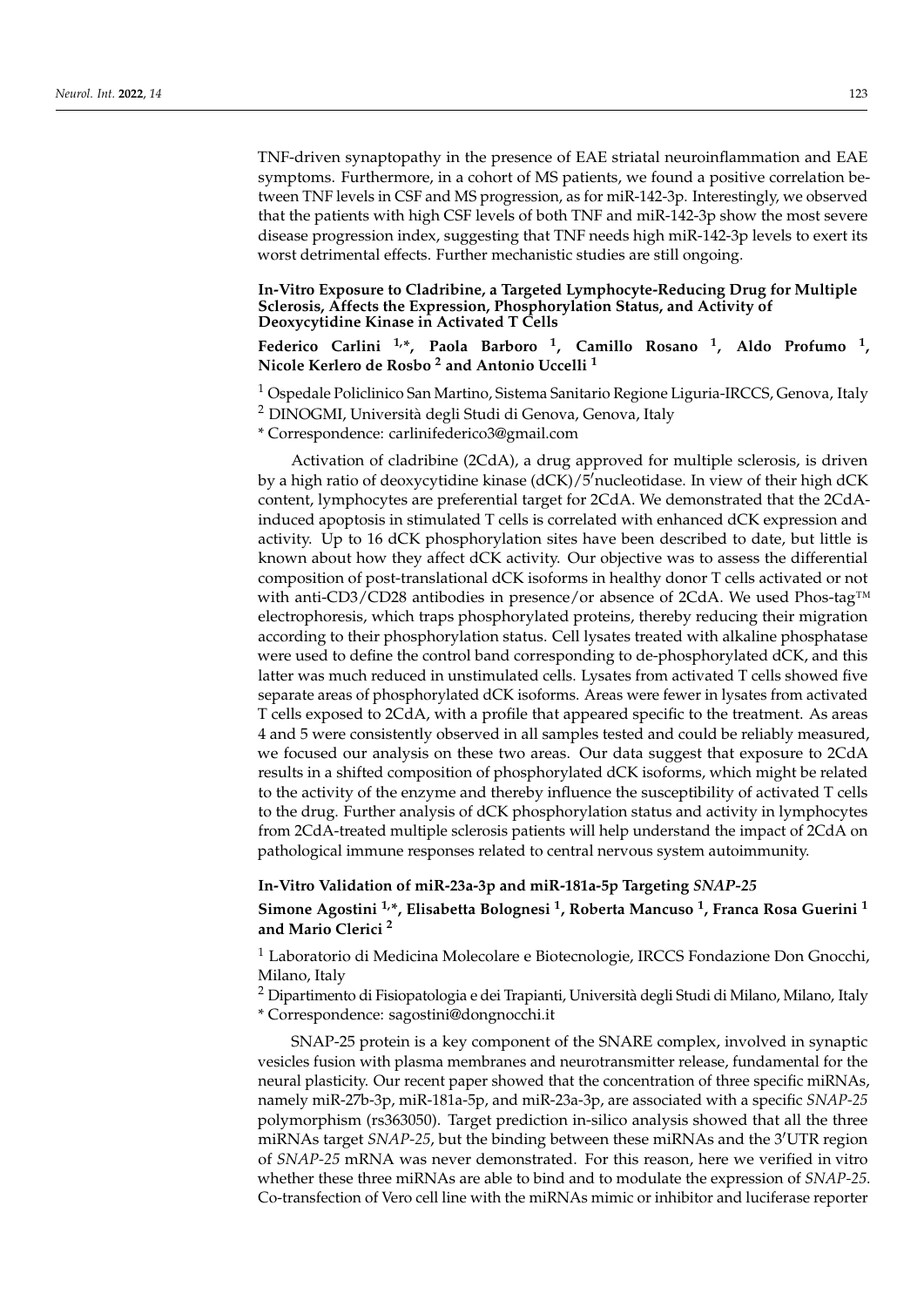plasmid containing SNAP-25 3<sup>'</sup>UTR showed that miR-181a-5p ( $p \le 0.01$ ) and miR-23a-3p (*p* < 0.05) but not miR-27b-3p can modulate the luciferase signal, confirming the interaction of these two miRNAs with *SNAP-25 3'UTR* region. Next, human oligodendroglial cell line (MO3.13) was transfected with miR-181a-5p and miR-23a-3p, confirming that the two miRNAs are able to regulate the *SNAP-25* gene and protein expression. Interestingly, the two miRNAs modulate *SNAP-25* in an opposite way, as miR-181a-5p significantly increased (*p* < 0.0005), whereas miR-23a-3p decreased (*p* < 0.0005) its expression. In conclusion, these results verify for the first time that miR-181a-5p and miR-23a-3p can modulate the *SNAP-25* expression; considering the important role of SNAP-25 on synaptic function and plasticity and that its deregulation has been associated with different diseases (i.e., autism, psychiatric disorders, dementia, and sarcopenia), these data highlight the importance of studying these miRNAs as potential biomarkers or therapeutic targets.

### **Generation of Human iPSC-Derived 3D Cortico-Motor Assembloids for Disease Modelling**

**Maria Cristina Benedetti 1,\*, Alessandro Rosa <sup>1</sup> , Valeria De Turris <sup>2</sup> , Federico Salaris <sup>2</sup> , Chiara D'Antoni <sup>2</sup> and Silvia Di Angelantonio <sup>2</sup>**

<sup>1</sup> Dipartimento Scienze Biochimiche, Università La Sapienza, Roma, Italy

<sup>2</sup> Istituto Italiano di Tecnologia, CLNS@ Sapienza, Roma, Italy

\* Correspondence: mariacristina.benedetti@uniroma1.it

Movement is controlled by a wide network of nerve cells that involves all levels of the nervous system, from the cortex to the spinal cord. The complexity of this system makes it challenging to identify the etiopathology of diseases affecting the cortico-spinal motor pathways due also to the lack of appropriate human models. The use of human induced pluripotent stem cells (iPSCs) has made it possible to study single components controlling movement, alone or in combination. Furthermore, the development of 3D organoids has allowed to generate more complex and physiological tissue models. Recently, the generation of cortico-motor assembloids has shown that cortical neural projection could control muscle contraction via activation of motor neurons. The aim of this project was to reproduce this complex network by fusing human cortical organoids (hCOs) with neuromuscular organoids (NMOs). NMOs self-organize to reproduce neuromuscular junction, formed by both spinal cord and musculoskeletal cells. Using human iPSCs, we generated and characterized hCOs and NMOs by morphological and molecular analysis, showing their ability to recapitulate the complexity of cortical and NMJ system over time. Their combination will provide deeper insight into the descending pathways that generate movement in health and disease to better understand the contribution of each cell types to the altered phenotype. Thus, 3D assembloids can be used as a platform for disease modelling and drug screening in order to develop new therapeutic approaches. In particular, this system will be used for modelling GNAO1 disorder, a rare genetic disease affecting psychomotor development with high clinical heterogeneity. We are generating four iPSC lines individually carrying different mutations in the GNAO1 gene by CRISPR/Cas9 system. These lines will be used to generate assembloids in order to dissect molecular mechanisms underlying the disease heterogeneity.

#### **Biallelic Variants in LIG3 Cause a Novel Mitochondrial Neurogastro-Intestinal Encephalomyopathy**

**Francesca Bianco 1,\*, Christian Bergamini <sup>2</sup> , Chiara Diquigiovanni <sup>3</sup> , Isabella Ceccherini <sup>4</sup> , Valerio Carelli <sup>5</sup> , Marco Seri <sup>3</sup> , Nicholas Katsanis <sup>6</sup> , Floor A.M. Duijkers <sup>7</sup> , Mariko Taniguchi-Ikeda <sup>8</sup> , Roberto De Giorgio <sup>9</sup> and Elena Bonora <sup>3</sup>**

<sup>1</sup> DIMEVET, University of Bologna, Bologna, Italy

<sup>2</sup> FABIT, University of Bologna, Bologna, Italy

<sup>3</sup> DIMEC, University of Bologna, Bologna, Italy

<sup>4</sup> IRCCS Istituto Giannina Gaslini, Genova, Italy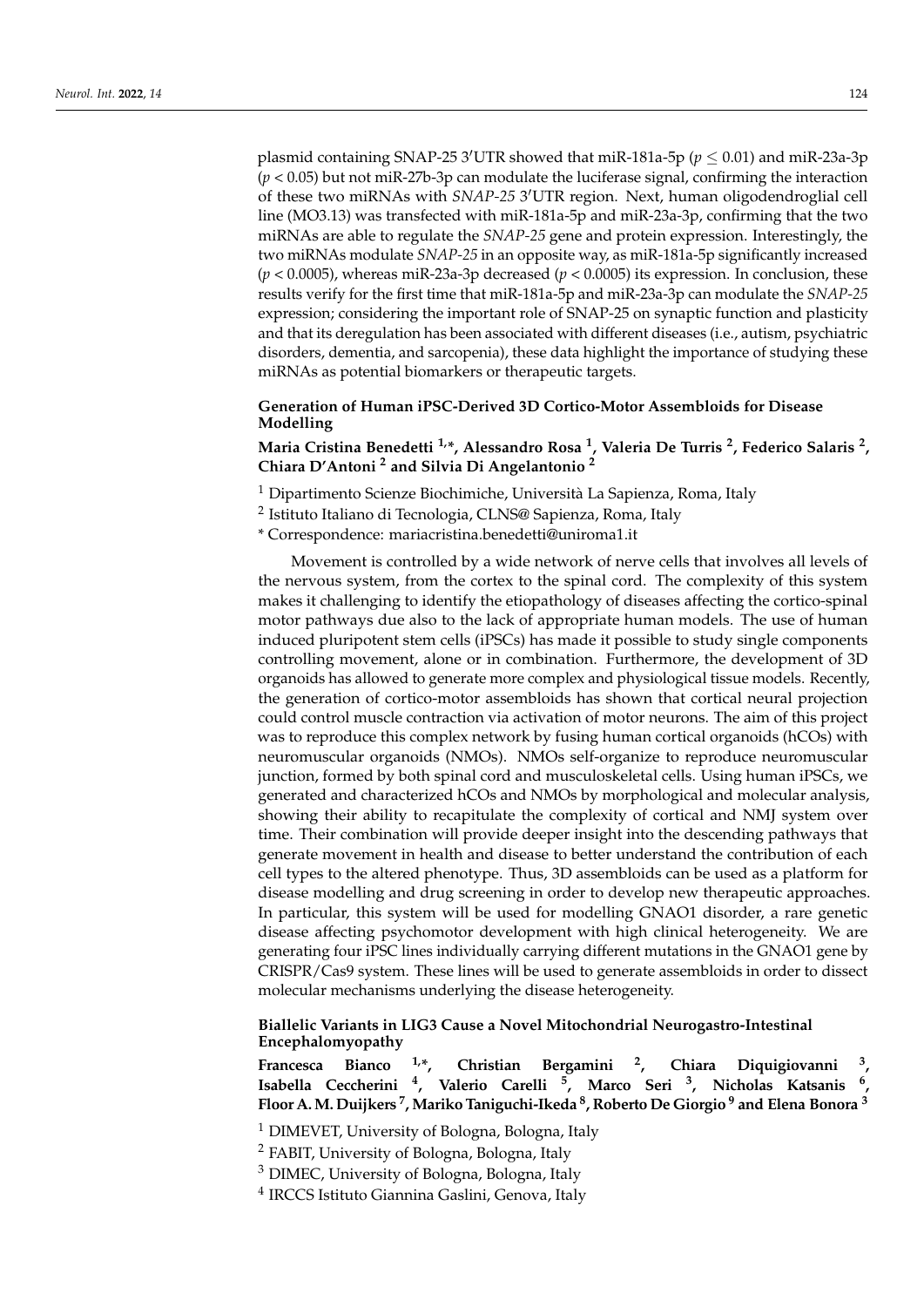<sup>5</sup> Programma di Neurogenetica, IRCCS Istituto delle Scienze Neurologiche di Bologna, Bologna, Italy

<sup>6</sup> Center for Human Disease Modeling, Duke University, Durham, NC 27710, USA

 $<sup>7</sup>$  Department of Clinical Genetics, University of Amsterdam, Amsterdam, The Netherlands</sup>

 $^8$  Institute for Comprehensive Medical Science, Fujita Health University, Aichi, Japan

<sup>9</sup> Department of Morphology, Surgeryand Experimental Medicine, St. Anna Hospital, Ferrara, Italy

\* Correspondence: francesca.bianco5@unibo.it

Mitochondrial encephalomyopathies can be characterized by leukoencephalopathy due to mitochondrial dysfunction and severe abnormality of gut motility, such as chronic intestinal pseudo-obstruction, an impairment of gut propulsion. Mitochondrial neurogastrointestinal encephalopathy (MNGIE) is caused by mutations in *TYMP* or *POLG* or mitochondrial DNA (mtDNA) itself, but a number of patients are still unresolved. We aimed to identify the genetic defects in seven patients from three independent families showing severe gut dysmotility and neurological abnormalities, including leukoencephalopathy, epilepsy, migraine, stroke-like episodes, and neurogenic bladder. None of the patients carried mutations in *TYMP*, *POLG,* or mtDNA. Whole exome sequencing was performed on the DNA extracted from peripheral blood. Dermal fibroblasts were obtained from patients' and controls' skin biopsies and grown in standard culture media. Functional *lig3* ablation in zebrafish was performed via morpholino analysis and/or CRISPR/Cas9 gene editing. We identified heterozygous variants in a new disease gene named *lig3*. The *LIG3* gene encodes the only mtDNA ligase and plays a pivotal role in mtDNA repair and replication. In-vitro assays in patient-derived cells showed a decrease in *lig3* protein levels and ligase activity. We demonstrated that the *lig3* gene defects affect mtDNA maintenance, leading to mtDNA depletion. A decrease in the number of myenteric neurons and increased fibrosis and elastin levels were the most prominent changes in the gut. Muscle pathology of decreased cytochrome c-oxidase (COX) staining was also observed. Disruption of *lig3* in zebrafish reproduced the brain alterations and impaired gut transit in vivo and was rescued by the wild-type human *lig3* isoform but not the mutant one. We identified biallelic variants in the *lig3* gene that result in a novel mitochondrial phenotype characterized by predominant gut dysmotility, leukoencephalopathy, and neuromuscular abnormalities.

### **Nothobranchius Furzeri Organotypic Cultures: Towards a Model of Ex-Vivo Brain Aging**

### **Letizia Brogi 1,\*, Sara Bagnoli <sup>1</sup> , Eva Terzibasi Tozzini <sup>2</sup> and Alessandro Cellerino <sup>1</sup>**

<sup>1</sup> Scuola Normale Superiore, BIO@SNS, Pisa, Italy

<sup>2</sup> Stazione Zoologica Anton Dohrn, SZN, Napoli, Italy

\* Correspondence: letizia.brogi@sns.it

Organotypic culture of brain slices is an ex-vivo technique used to investigate longterm neuronal survival. Organotypic cultures maintain a three-dimensional organization and mimic the in-vivo development of cells and synapses. The absence of the blood-brain barrier allows direct access of small molecules to the culture. In addition, organotypic cultures allow to study the effects of age on brain in isolation without the influence of the systemic milieu. The ex-vivo model has been widely used in rodents for conducting molecular, pharmacological, and physiological studies. To our knowledge, no long-term culture system for fish brains is established. The short-lived annual fish *Nothobranchiusfurzeri* shows extremely short life span and accelerated expression of age markers, and a long-term culture system would enable the study of brain aging ex-vivo. We thus established organotypic cultures from brain slices of *N. furzeri*. The brains were extracted from MZCS-222 fish 5, 12, and 30 weeks after hatching, from which we cut 500-µm slices of various brain regions. The brain slices were incubated on porous membranes in an ad-hoc medium for at least five weeks. Slices were incubated with EdU for the first three days to label new-born cells. One week after EdU treatment, we observed neurogenesis in all slices,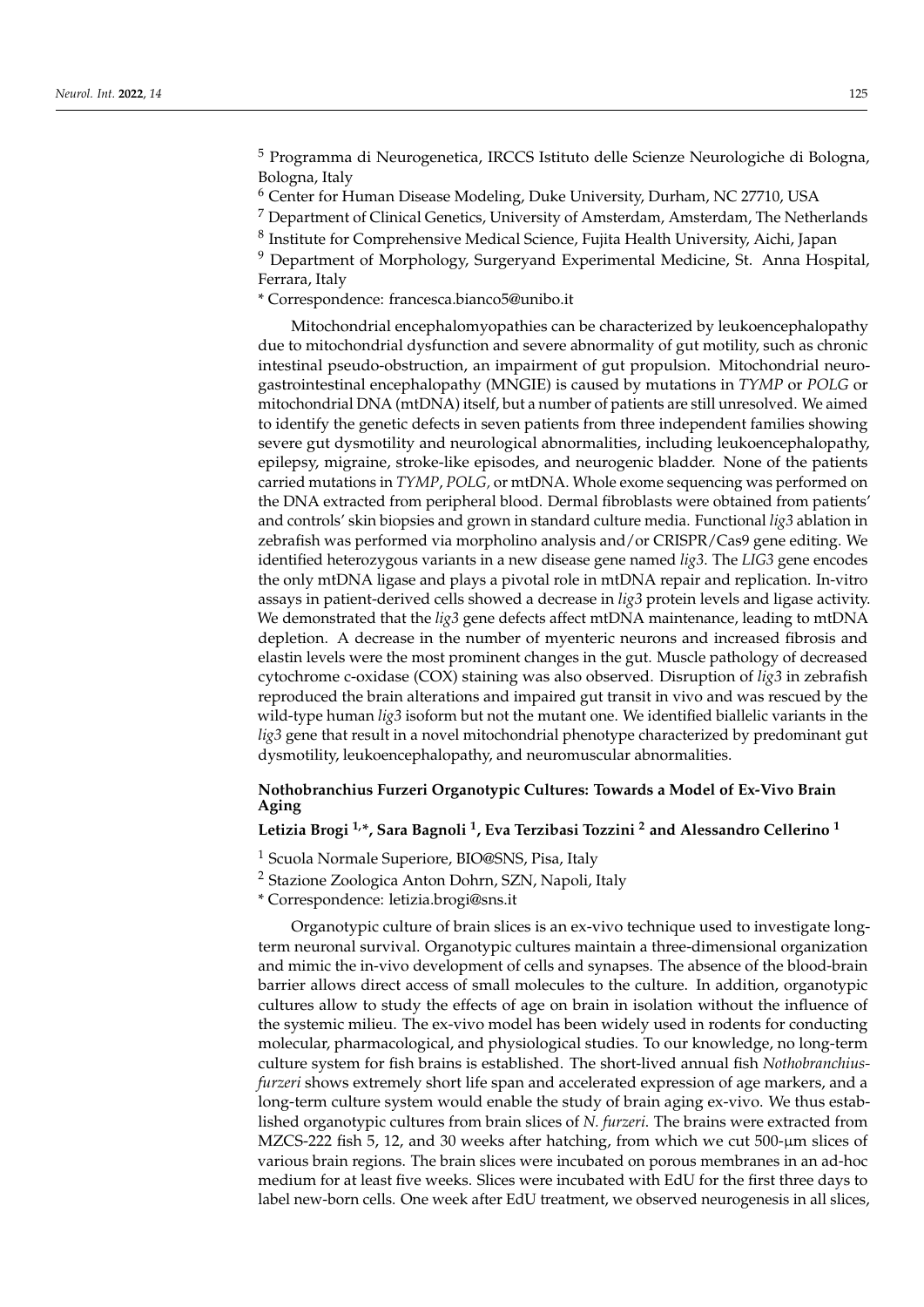indicating that adult neurogenesis is retained ex-vivo even in slices from old fish as well as in vivo. In addition, we specifically tested the viability of noradrenergic neurons labelled with TH, and we observed that these neurons persist for at least five weeks in vitro. Our future aims are to prolong the culture period to test whether brain aging markers become expressed in vitro and finally test drugs and nutraceutical compound.

#### **Unravelling Combined RNA Interference and Gene Therapy in In-Vitro and In-Vivo Disease Models as a Potential Therapeutic Strategy for CMT2A**

**Roberta De Gioia 1,\*, Alessia Anastasia <sup>1</sup> , Monica Nizzardo <sup>2</sup> , Linda Ottoboni <sup>1</sup> , Matilde Contardo <sup>3</sup> , Silvia Bono <sup>1</sup> , Sabrina Salani <sup>1</sup> , Valentina Melzi <sup>1</sup> , Serena Pagliarani <sup>1</sup> , Elena Abati <sup>3</sup> , Nereo Bresolin <sup>2</sup> , Giacomo Comi <sup>2</sup> , Stefania Corti <sup>2</sup> and Federica Rizzo <sup>2</sup>**

<sup>1</sup> IRCCS Fondazione Ca Granda, Ospedale Maggiore Policlinico, Milano, Italy

<sup>2</sup> IRCCS Fondazione Ca Granda Ospedale Maggiore Policlinico, Università di Milano, Milano, Italy

<sup>3</sup> Università di Milano, Milano, Italy

\* Correspondence: robertadegioia1989@gmail.com

Charcot-Marie-Tooth type 2A (CMT2A) is an inherited sensory-motor neuropathy caused by missense mutations in the *MFN2* (Mitofusin2) gene. MFN2 mutations appear to induce the disease with a dominant-negative mechanism, where the wild-type MFN2 allele expression is negatively regulated by the mutant protein. Gene therapy for dominant inherited diseases uses RNA interference (RNAi) to selectively inhibit expression of the mutant allele, which results in a toxic protein. Since this approach can also reduce the expression of the wild-type functional allele, wild-type allele restoration in combination with mutant allele silencing could improve the therapeutic effects. Here, we propose this double strategy as a possible CMT2A new therapeutic approach. Indeed, we tested the effective silence of the endogenous MFN2 (both mutant and wild-type MFN2 alleles), and its replacement with an exogenous copy of the wild-type MFN2 gene in CMT2A human induced pluripotent stem cells (iPSCs)-differentiated motor neurons and in Mitocharc1, a mouse model of CMT2A. To evaluate the amelioration of the disease phenotype after this strategy, we analysed key motoneuronal features relevant to CMT2A, observing an enhancement in mitochondrial distribution and function and beyond in apoptotic and autophagic parameters. Our data confirm the feasibility of combined RNAi and gene therapy approach as potential therapeutic strategy for treating CMT2A and other similar genetic neurological disorders.

#### **The Role of LRRK2 G2019S on Synaptic Neurotransmission in Parkinson's Disease**

# **Angela Di Iacovo 1,\*, Ludovica Iovino <sup>2</sup> , Tiziana Romanazzi <sup>1</sup> , Manan Bhatt <sup>1</sup> , Raffaella Cinquetti <sup>1</sup> , Laura Civiero <sup>2</sup> , Elena Bossi <sup>1</sup> and Cristina Roseti <sup>1</sup>**

 $1$  Departmentof Biotechnology and Life Sciences, University of Insubria, Varese, Italy

<sup>2</sup> Department of Biology, University of Padua, Padova, Italy

\* Correspondence: adiiacovo@studenti.uninsubria.it

Parkinson's disease (PD) is a neurodegenerative syndrome characterized by the loss of dopaminergic neurons in the substantia nigra pars compacta, with consequent reduction of striatum projections. Recently, Leucine-rich repeat kinase 2 (LRRK2) has been discovered to play a role in both monogenic and sporadic forms of PD. Several LRRK2 mutations are observed in PD patients, and among them, the substitution Gly2019Ser is the most common. It has been reported that a gain of function of the mutated kinase activity affects synaptic transmission; in particular, it is known as an influence on the glutamatergic pathway. Conversely, the role of LRRK2 on GAB-Aergic transmission is poorly understood. In order to gain insights on the relation among the G2019S LRRK2 mutation and GABAA receptors functionality, we assessed electrophysiological experiments using microtransplantation technique. Membranes from mouse striatum tissues of LRRK2-associated PD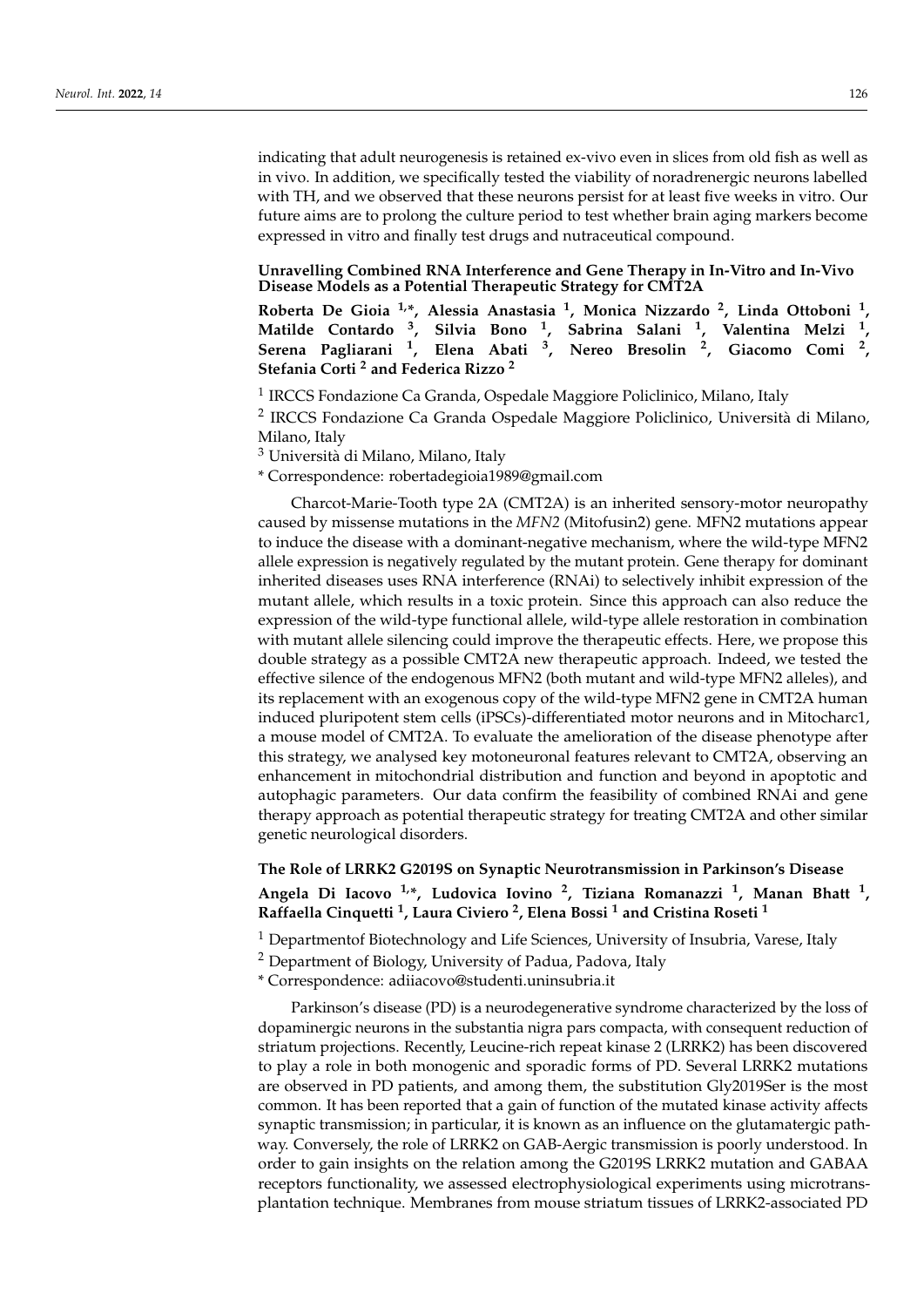model were injected into *Xenopus laevis* oocytes, and excitatory and inhibitory currents were characterized using two-electrode voltage clamp. In G2019S striatum tissues, we found that enhanced glutamate evoked currents, according to the hypothesis of altered glutamatergic transmission in PD disease. Interestingly, the data show a significant reduction of GABA evoked currents amplitude in the LRRK2 G2019S condition. The ratio of glutamatergic and GABAergic currents confirms the impact of mutated LRRK2 on excitatory/inhibitory imbalance in the pathological tissue. To investigate the cause of GABA current reduction, we tested whether chloride homeostasis was altered in oocytes injected with LRRK2 G2019S membranes. The results demonstrate that the reduction of GABA current amplitude was not associated with a change in GABA reversal potential (EGABA). In conclusion, our preliminary data show a reduced GABAergic transmission in LRRK2 G2019S mouse tissues, raising fundamental issues on the role of LRRK2 in the modulation of neurotransmission.

# **MTCH2 Functionally Co-Operates with BID in Promoting Ca2+-Induced Neuronal Injury**

### **Beatrice D'Orsi 1,\*, Natalia Niewidok <sup>2</sup> , Heiko Düssmann <sup>2</sup> and Jochen Prehn <sup>2</sup>**

<sup>1</sup> CNR, Institute of Neuroscience, Pisa, Italy

<sup>2</sup> Department of Physiology and Medical Physics, Royal College of Surgeons in Ireland, Dublin, Ireland

\* Correspondence: beatrice.dorsi@in.cnr.it

The BH3 interacting-domain death agonist (BID) is a pro-apoptotic member of the Bcl-2 protein family. While proteolytic processing of BID links death receptor-induced apoptosis to the mitochondrial apoptosis pathway, we previously showed that full-length BID also translocates to mitochondria during  $Ca^{2+}$ -induced neuronal cell death. Moreover, mitochondrial carrier homolog 2 (MTCH2) was identified as a mitochondrial protein that interacts with BID during cell death. We started our studies by investigating the effect of *Mtch2* silencing in a well-established model of  $Ca<sup>2+</sup>$ -induced mitochondrial permeability transition pore opening in non-neuronal HCT116 cells. We found that silencing of *Mtch2* inhibited mitochondrial swelling and the associated decrease in mitochondrial energetics, suggesting a pro-death function for MTCH2 during  $Ca<sup>2+</sup>$ -induced injury. Next, we explored the role of BID and MTCH2 in mediating  $Ca<sup>2+</sup>$ -induced injury in primary cortical neurons triggered by prolonged activation of NMDA glutamate receptors. Analysis of intracellular  $Ca^{2+}$  transients, using time-lapse confocal microscopy, revealed that neurons lacking *Bid* showed markedly reduced  $Ca^{2+}$  levels during the NMDA excitation period. These Ca<sup>2+</sup> transients were further decreased when *Mtch*2 was also silenced. Collectively, our data suggest that BID and MTCH2 functionally interact to promote  $Ca^{2+}$ -induced neuronal injury.

### **Transcriptome Analysis of miRNAs and Their Interactors in FTD Patients' Small Extracellular Vesicles**

**Maria Garofalo <sup>1</sup> , Francesca Dragoni 1,\*, Daisy Sproviero <sup>2</sup> , Eleonora Corridori <sup>3</sup> , Alfredo Costa <sup>4</sup> , Giulia Perini <sup>4</sup> , Matteo Cotta Ramusino <sup>4</sup> , Orietta Pansarasa <sup>2</sup> and Stella Gagliardi <sup>2</sup>**

<sup>1</sup> Department of Biology and Biotechnology "L. Spallanzani," University of Pavia, Pavia, Italy <sup>2</sup> Genomic and Post-Genomic Unit, IRCCS Mondino Foundation, Pavia, Italy

<sup>3</sup> Centro di Eccellenza sulle Malattie Neurodegenerative, Dipartimento di Scienze Farmacologiche e Biomolecolari, University of Milan, Milano, Italy

<sup>4</sup> Unit of Behavioral Neurology, IRCCS Mondino Foundation, Pavia, Italy

\* Correspondence: francesca.dragoni@mondino.it

Extracellular vesicles (EVs) cargo has been evaluated in neurodegenerative disorders, especially concerning their microRNAs content. Fronto-temporal dementia (FTD) is characterized by aggregation of proteins (TDP-43 and Tau) in the frontal and temporal lobes with microvacuolation and relevant deregulation of RNA-binding proteins (RBPs). We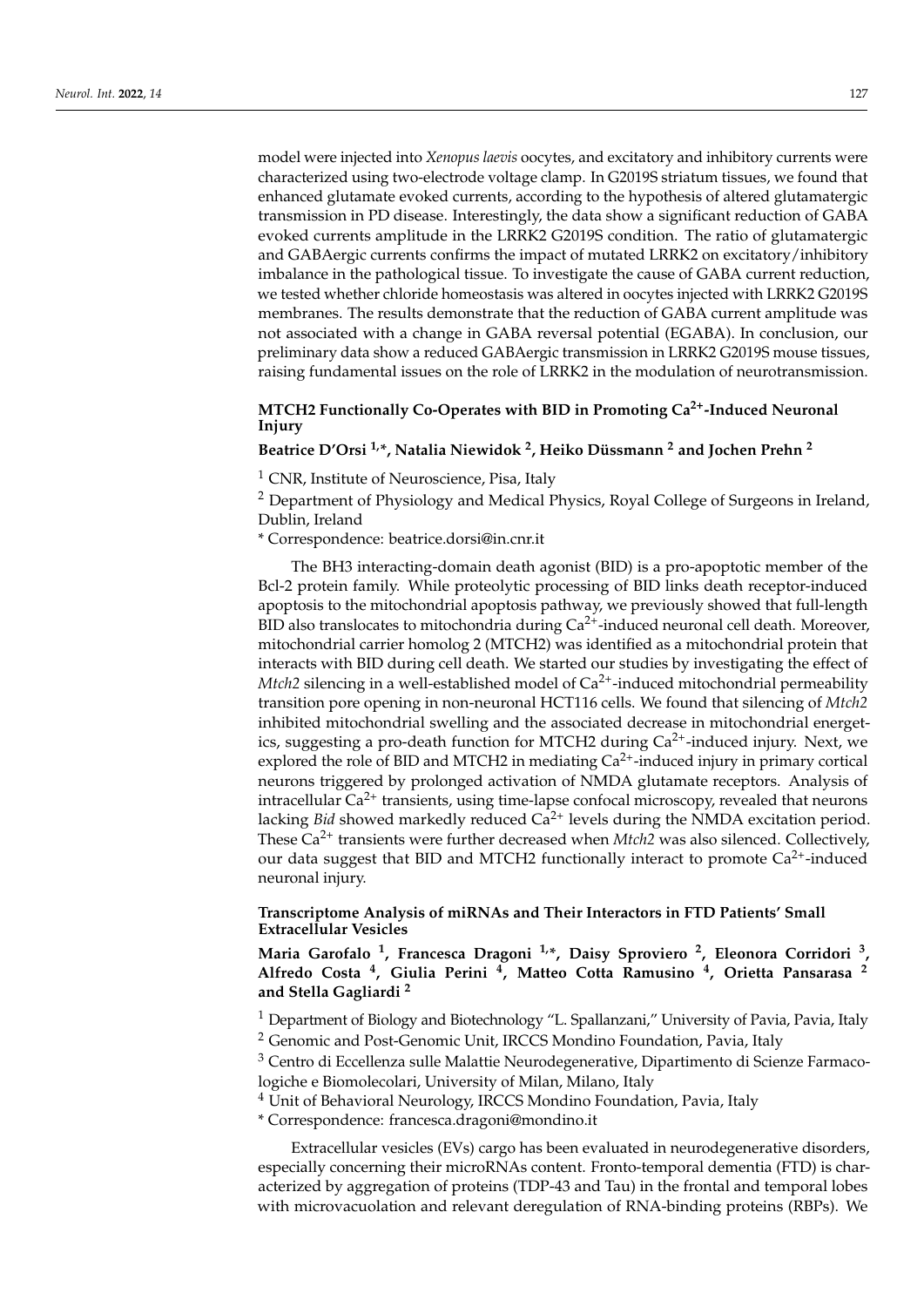investigated miRNA cargo of small EVs (SEVs) derived from plasma of FTD patients and healthy controls for evaluating deregulated miRNAs in patients to highlight new peripheral biomarkers. Moreover, we aimed to identify mRNA targets involved in FTD pathogenesis. SEVs were isolated from plasma of nine FTD patients and nine healthy volunteers by differential centrifugation and characterized by Nanosight. MicroRNA libraries were generated using Small RNA-Seq Library Prep Kit (Lexogen) and sequenced on a NextSeq 500/550 (Illumina). Interaction prediction was carried out on TarBase v.8 database. We found a total of 197 differentially expressed (log-fold change (FC) >1 and <−1) microRNAs, 99 up-regulated and 98 down-regulated. Then, we looked for directly validated mRNA targets of the most deregulate microRNAs (5 up and 5 down-regulated) in our analysis. Interestingly, hsa-miR-522-5p, down-regulated in our profiling, targets RTN3, which in turn interacts with and modulates BACE1, and the up-regulation of hsa-miR-203a-3p may have an impact on TNF and IL-12 levels, which were reduced in CSF of FTD patients. Moreover, hsa-miR-181c-5p was up-regulated, and its role was already linked to a negative feedback network of TDP43. We also evaluated the deregulation of microRNA already associated to other dementia types, and we found a down-regulated microRNA in common with Alzheimer's disease, namely hsa-miR-1260b, involved in Wnt pathway. In conclusion, our data highlight the importance of microRNAs cargo examination in EVs of FTD patients. In fact, their potential is exploitable both for biomarkers discovery and for study of gene expression alteration in FTD pathogenesis.

#### **Exploiting Human Genetics of Multiple Sclerosis for Drug Repositioning as Antioxidant Redox Modifiers**

**Alessia Formato 1,\*, Silvia Corbisiero <sup>1</sup> , Maristella Steri <sup>2</sup> , Stefania Olla <sup>2</sup> and Cristina Agresti <sup>1</sup>**

- <sup>1</sup> Istituto Superiore di Sanità, Neuroscience, Rome, Italy
- <sup>2</sup> National Research Council, Istituto di Ricerca Genetica e Biomedica, Cagliari, Italy

\* Correspondence: aformato92@gmail.com

Multiple sclerosis (MS) is the most common chronic inflammatory and progressively disabling disease of the central nervous system in young adults, characterized by demyelination, oligodendrocyte loss, and neuroaxonal degeneration in the white and gray matter of the brain and spinal cord. There is significant evidence that the sustained inflammatory phase of MS creates an imbalance between Reactive Oxygen and Nitrogen Species generation and the antioxidant defense systems causing oxidative/nitrosative stress (OS/NS), which has a potential role in MS-specific damage. Thus, the development of drugs able to effectively support the maintenance of redox homeostasis represents a rational approach to treat this disease. Our idea is to identify genes and/or gene products involved in MS that are linked to antioxidant pathways and repurposable drugs acting as modulators of these targets. To this aim, first we identified 698 different MS genetic variants from the Genome-Wide Association Studies (GWAS) Catalog. To assign the most reliable gene target to each associated variant, molecular Quantitative Trait Loci (QTLs) were searched for each hit in public databases. In parallel, we selected 22 OS-related pathways by the Reactome database and extracted all possible proteins that have been successively overlapped with MS genetic results. Among the 91 common targets identified, we selected gene targets that are known to be modulated by at least one approved or in clinical trial drug by means of four different drug databases. With the purpose of selecting the best drugs, we performed in-silico ADME-Tox (Absorption Distribution, Metabolism, Excretions, and Toxicology) studies, assigning a higher priority to orally administrable compounds expected to cross the blood-brain barrier. This strategy could promote the development of successful regenerative therapies for MS using existing drugs capable of modulating biomarkers of OS.

#### **miR-29a Is Modulated by One-Carbon Metabolism and Involved in Neurodegeneration**

**Tiziana Raia \*, Daniele Antinori, Mariano Bizzarri, Marco Lucarelli and Andrea Fuso**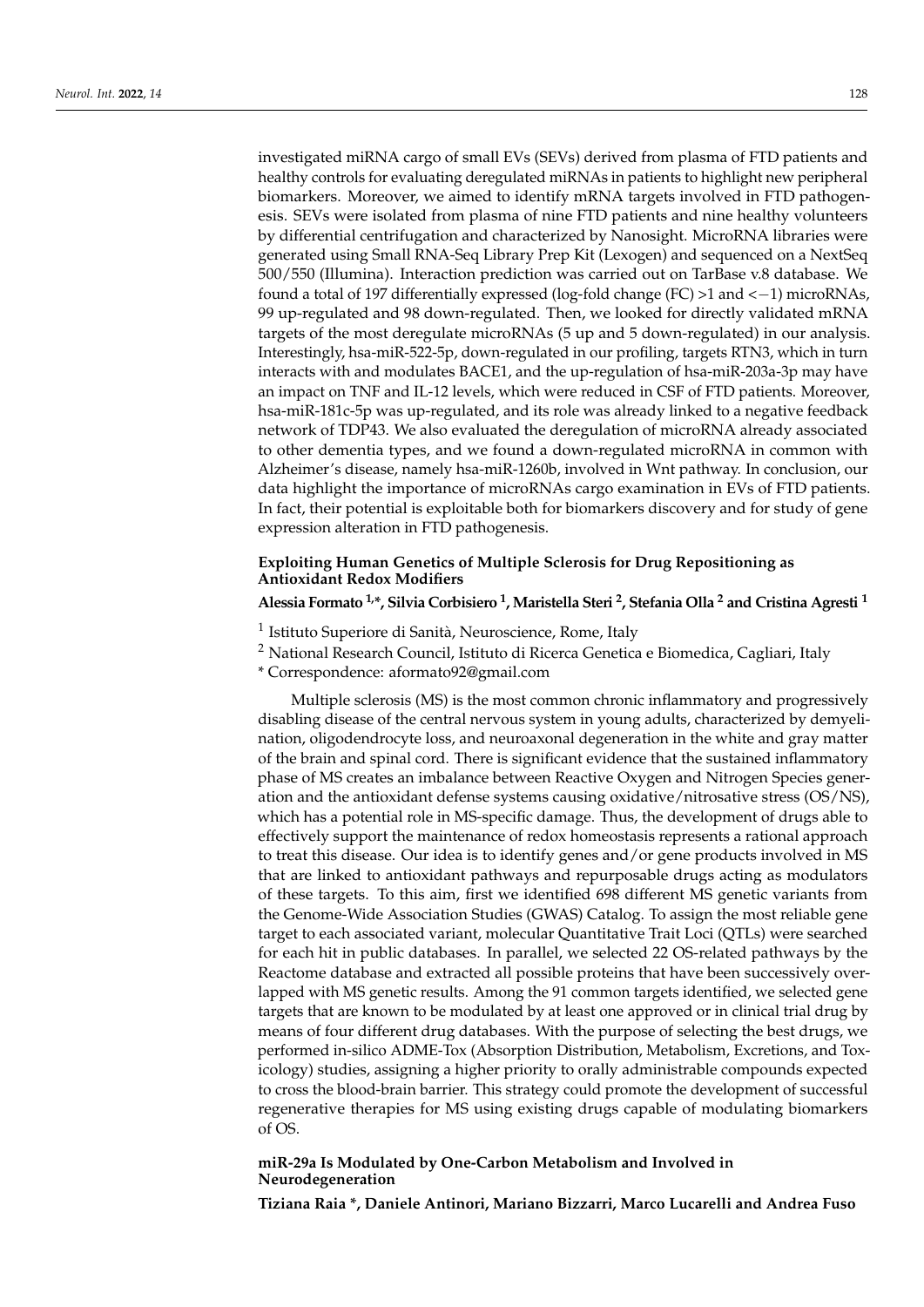Deptartment of Experimental Medicine, Sapienza University, Rome, Italy \* Correspondence: tiziana.raia@uniroma1.it

Alzheimer's disease (AD) is a neurodegenerative disease and the most common cause of dementia in the elder population. It is characterized by the loss of neurons involved in cognitive functions due, among other factors, to the accumulation of beta-amyloid  $(A\beta)$ which, in turn, could be due to the loss of epigenetic control in the expression of genes involved in AβPP (amyloid-β protein precursor) processing. Some of these genes are controlled by their promoters methylation, a process related to "one carbon metabolism," leading to the production of S-adenosyl-methionine (SAM), the main endogenous methyls donor. microRNAs (miRNAs) are associated to several diseases, including AD. To investigate if the modulation of the methylation pathway induced by B-vitamin deficiency and SAM-supplementation could change their expression, miRNAs were assessed by total RNA extraction, specific retrotranscription, and Real-time PCR. miR-29a was selected for its involvement in methylation processes and AD after a screening in human SK-N-BE neuroblastoma cells, cultured in control and B-deficient medium with or without SAMsupplementation. miR-29a was also analyzed in mice (under the described B-deficient and SAM-supplemented conditions) and in brain samples from healthy subjects and patients. Then we studied in vitro the effects of miR-29a silencing/over-expression by assessing its specific targets. miR-29a was repressed in B-deficiency (hypomethylation), over-expressed with SAM (hypermethylation) both in cells and in mice brain and down-regulated in post-mortem AD brains. This demonstrates that miRNAs expression is associated to DNA-methylation both directly and indirectly, suggesting that one carbon metabolism can interfere with the AD pathogenesis not just through gene-specific methylation. miR-29a silencing/over-expression experiments have the purpose of evaluating its role in AD models and use as an epigenetic biomarker and a new treatment approach to the disease.

### **Patient-Derived 3D Glioblastoma-Culture Models: Characterization and Potential Applications in Drug Screening**

#### **Alessia G. Bosio \*, Federica Barbieri, Adriana Bajetto, Alessandra Pattarozzi and Tullio Florio**

Sezione di Farmacologia-Dipartimento di Medicina Interna, Università di Genova, Genova, Italy \* Correspondence: alessiagraziana.bosio@edu.unige.it

In the last decades, glioblastoma (GBM) therapy, despite remarkable research efforts, has not achieved significant improvement in patient survival, also due to the lack of appropriate models to study the role of cellular heterogeneity and microenvironment in its growth and invasiveness. 2D cultures of patient-derived cancer stem cells (CSCs), one of the key players in GBM relapse, have been fundamental to deeply study GBM development and drug resistance. However, this model lacks mimicking cell-cell and cellmicroenvironment interactions. Recently, several 3D culture models have been developed to overcome the weaknesses of monolayer cultures. Here, we present a 3D culture model obtained from patient-derived CSCs embedded in Matrigel, a mouse sarcoma-derived extracellular matrix. In these conditions, GBM CSCs organized themselves in a tissuelike structure and continued to grow for more than 30 days. We identified a spatial localization of proliferating and Sox2+ and Olig2+ cells (likely CSCs) in the external layer, while non-proliferating and GFAP+ cells (differentiated GBM cells) were in the inner region of spheroids. By qRT-PCR, we showed that 3D growth induced CD44 expression, which was low in monolayer cultures. Metformin and novel biguanide analogues reduced proliferation rate in 3D as well as 2D cultures. Lastly, we developed a new 3D model in which minced GBM specimens are embedded in Matrigel (tumoroids). In these conditions tumor fragments are able to grow for several months and invade the surrounding matrix. By immunofluorescence, we identified βIII-tubulin, Sox2, GFAP, Olig2, CD31, and IBA1 positive cells within tumoroids, indicating that these culture conditions maintain the viability of different cell subpopulations composing GBM. In conclusion, 3D culture models, both from CSCs or minced GBM specimens, recapitulate the in-vivo cell-cell interaction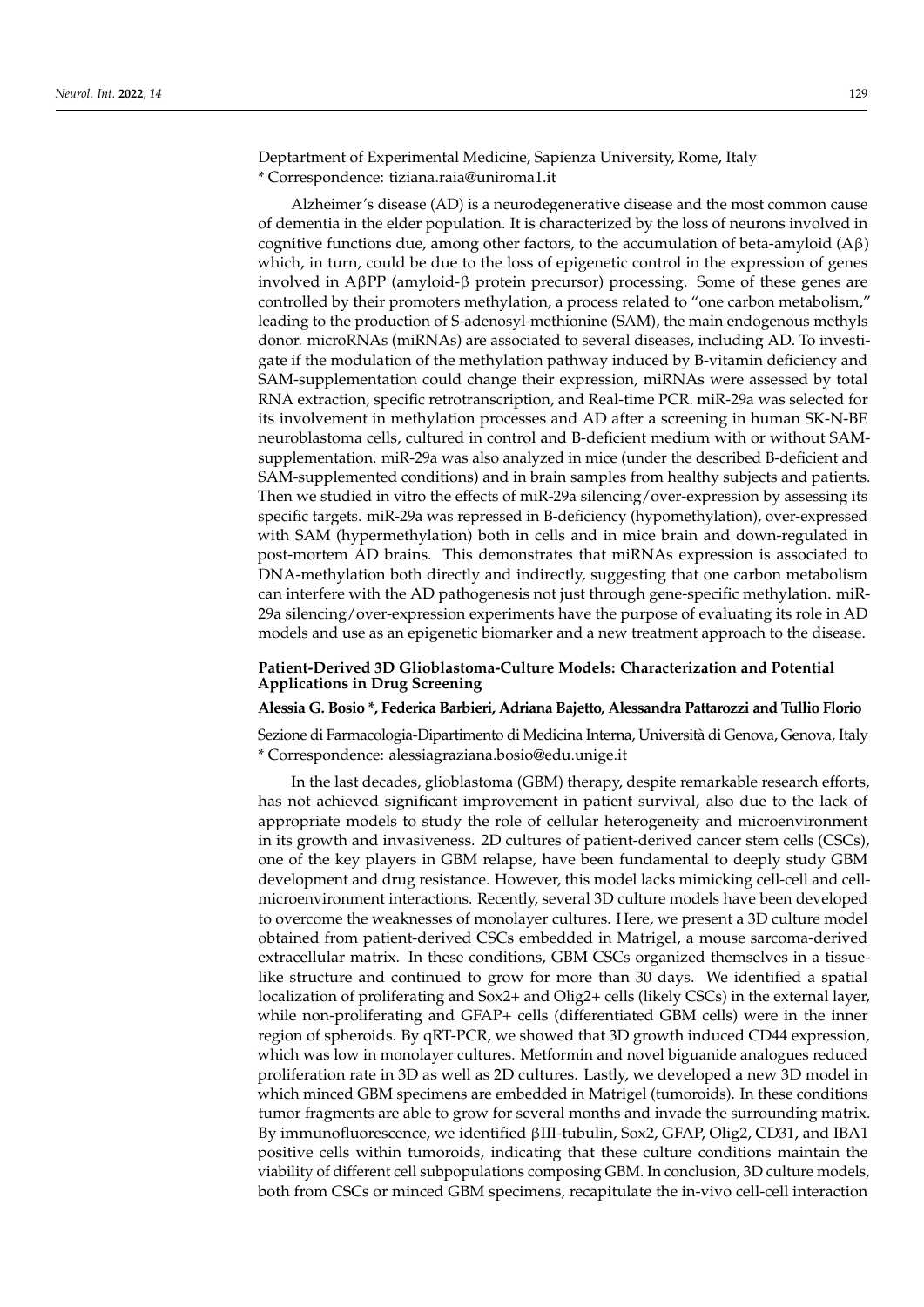and tumour cell hierarchy and could represent a model for drug screening with high translational validity.

### **Early Evidence of Reduced Myelination in the Cortex of a Mouse Model of CDKL5 Deficiency Disorder**

**Sunaina Devi 1,\*, Antonia Gurgone <sup>1</sup> , Debora Comai <sup>1</sup> , Riccardo Pizzo <sup>1</sup> , Chiara Salio <sup>2</sup> , Martina Lorenzati <sup>3</sup> , Annalisa Buffo <sup>3</sup> and Maurizio Giustetto <sup>1</sup>**

 $1$  Departmentof Neuroscience, University of Turin, Torino, Italy

<sup>2</sup> Departmentof Veterinary Sciences, University of Turin, Torino, Italy

 $3$  NICO-Department of Neuroscience, University of Turin, Torino, Italy

\* Correspondence: sunaina.devi@unito.it

CDKL5 deficiency disorder (CDD) is a rare neurodevelopmental disease without a cure that is caused by mutations in the gene cyclin-dependent kinase-like 5 (*CDKL5*), and it is characterised by early-onset epilepsy as well as severe cognitive, sensorimotor, and intellectual disabilities. CDKL5 is a serine/threonine kinase that is expressed early during postnatal development in neurons, where it phosphorylates epigenetic factors (MeCP2, DNMT1), elements of both axonal and dendritic compartment (Shootin1, NGL1), and microtubule-associated proteins (MAP1S, EB2), which are crucial in nucleation and assembly of microtubules (MT). Along with neurons, CDKL5 is also expressed in glial cells, including oligodendrocytes (OL) and OL precursor cells (OPCs), underlying the myelination process. Although growing evidence indicate that the organization of myelin sheath can be severely compromised in the autism spectrum and in other neurodevelopmental disorders, whether myelin is affected by *CDKL5* mutation is still unknown. To start addressing this issue, we evaluated the extent of myelination, its developmental trajectory, and the expression of molecules modified by myelin deposition or axonal injury, i.e., MBP (myelin basic protein) and NF (neurofilaments), in *Cdkl5* KO mice, an established model of CDD. By using both immunofluorescence and western blot analysis of young (P15) and adult mice (P56), we found that mutant mice show a reduction of both MBP and phospho-NFs expression in primary somatosensory and visual cortices compared to WT animals, whereas no changes were detected in total NFs expression. The analysis of myelinated axons using transmission electron microscopy showed that the g-ratio was increased in mutants indicating that myelin sheath in CDKL5 KO mice is reduced compared to controls. In conclusion, our data indicate that cortical areas in CDD animals exhibit a global reduction/distortion of myelination, thus disclosing a novel role of *Cdkl5* in the CNS.

### **The Neurobehavioral Protective Effect of Beta-D-Glucan Dietary Supplementation in a Murine Model of Obesity and Psychosocial Stress**

# **Carlotta Baroni 1,\*, Cristina Spalletti <sup>2</sup> , Jacopo Agrimi <sup>1</sup> , Matteo Caleo <sup>2</sup> and Vincenzo Lionetti <sup>1</sup>**

<sup>1</sup> Istituto di Scienze della Vita, Scuola Superiore Sant'Anna, Pisa, Italy

<sup>2</sup> Consiglio Nazionale delle Ricerche, Istituto di Neuroscienze, Pisa, Italy

\* Correspondence: c.baroni4394@gmail.com

Lifestyle-related risk factors, mainly obesity and work-related stress, hugely affect brain health, contributing to the onset of serious diseases, such as stroke, dementia, and mood and anxiety disorders. The in-depth study of the mechanisms that trigger these pathogenetic processes, aimed to identify prevention and treatment strategies, requires a translational animal model capable of mimicking dysfunctions and helping validate neuroprotective non-invasive interventions, such as nutraceuticals compounds. To fill this gap, a murine neurobehavioral dysfunction model (NDM) was developed by subjecting 10-week-old C57BL/6J mice to high-fat diet (HFD) for 18 weeks and psychosocial stress (PS) via Resident Intruder Paradigm during the last two weeks of diet. Behavioral assessment was carried out through Y-maze and Elevated Plus Maze, while morpho-functional analyses were performed on perfused hippocampal slices. The NDM characterization highlighted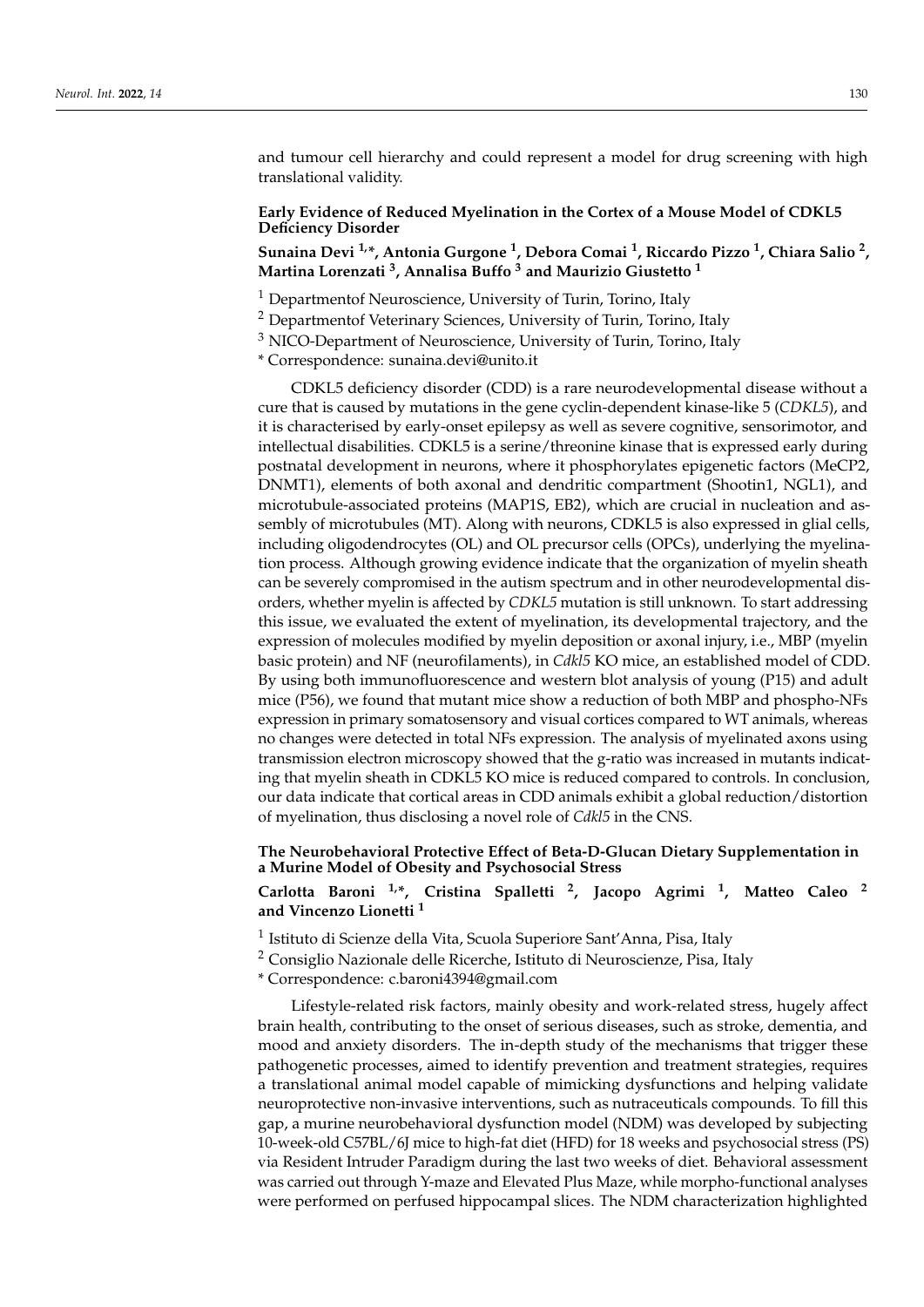hippocampal remodeling and Brain-Derived Neurotrophic Factor depletion. HFD+PS animals also exhibited anxiety-related traits, depressive-like behaviour, and spatial memory decay. The effect of a nutraceutical treatment was evaluated by adding 3% of barley Beta-D-Glucan (βGlucan) from the eighth week of HFD. The βGlucan-treated mice (HFDβ+PS) were compared with the NDM (HFD+PS) and with the control group, fed with standard diet and not stressed (SD). βGlucan determined spatial memory recovery and normalization of anxiety-related traits in the HFD $\beta$ +PS group. Of note, hippocampal immunohistochemistry found levels of synaptic plasticity (PV+interneurons), neurogenesis (BrdU+cells), and astrogliosis (GFAP) comparable to the SD group and statistically different from HFD+PS mice, while dentate gyrus volume (Hoechst) was not restored in the treated animals. Overall, our data reveal the neuroprotective activity exerted by βGlucan in subjects at high cerebrovascular risk and that the NDM has a high valuable potential to be employed for future investigations.

# **Neurophysiological Investigation of Numerosity Adaptation Irene Petrizzo \*, Paolo Antonino Grasso, Giovanni Anobile and Roberto Arrighi**

Dipartimento di Neuroscienze, Psicologia, Università degli Studi di Firenze, Area del Farmaco e Salute del Bambino, Firenze, Italy

\* Correspondence: irene.petrizzo1@gmail.com

Visual adaptation is a phenomenon that occurs whenever the prolonged presentation of a stimulus biases the perception of the subsequent ones. This property of the visual system has been known for a long time (since the report of the waterfall illusion), and it is often exploited in psychophysical research to investigate brain perceptual mechanisms. One of the latest visual features that has been reported to be susceptible to adaptation is stimulus numerosity. As a consequence of a sustained exposure to a highly numerous array of dots, a subsequent array is grossly underestimated (and vice versa). Despite the robustness of this perceptual illusion (changes in perceived numerosity up to 50%), the brain mechanisms responsible for numerosity adaptation are still far from being fully understood. In the present study, we attempted to fill in this gap by leveraging on an electrophysiological approach. Previous evidence has found that non-symbolic numerosity perception modulates both early (N1) and late (P2p) components of the EEG signal. Here, we applied EEG to a well-established numerosity adaption paradigm to investigate whether short-term numerosity plasticity relies on the early or late component of numerical processing. Subjects were required to perform an active numerosity estimation task both in neutral and high-numerosity adapting conditions. To prevent any possible effect induced by other factors, non-numerical characteristics of the stimuli were carefully controlled for. Our preliminary results revealed a modulation of P2p induced by highnumerosity adaptation, with this effect being more prominent for stimuli presented in the left hemifield. Overall, these results suggest that numerosity adaptation is a phenomenon occurring at the later processing stages of the visual hierarchy, likely involving visual areas beyond the primary visual cortex.

# **A Whole-Brain Approach to Map the Individual Impact of Gliomas on Brain Function Erica Silvestri 1,\*, Manuela Moretto <sup>2</sup> , Silvia Facchini <sup>3</sup> , Diego Cecchin <sup>4</sup> , Maurizio Corbetta <sup>3</sup> and Alessandra Bertoldo <sup>1</sup>**

 $1$  Department of Information Engineering, University of Padova, Padova, Italy

- <sup>2</sup> Padova Neuroscience Center, University of Padova, Padova, Italy
- <sup>3</sup> Department of Neuroscience, University of Padova, Padova, Italy
- <sup>4</sup> Unit of Nuclear Medicine, Department of Medicine, University of Padova, Padova, Italy
- \* Correspondence: erica.silvestri@unipd.it

Neurosurgical resection is the first-line therapeutic approach to the treatment of brain tumors, and a gross total resection is associated with a prolonged survival. Nevertheless, the benefits of a larger resection must be balanced against the risks of significant decrements of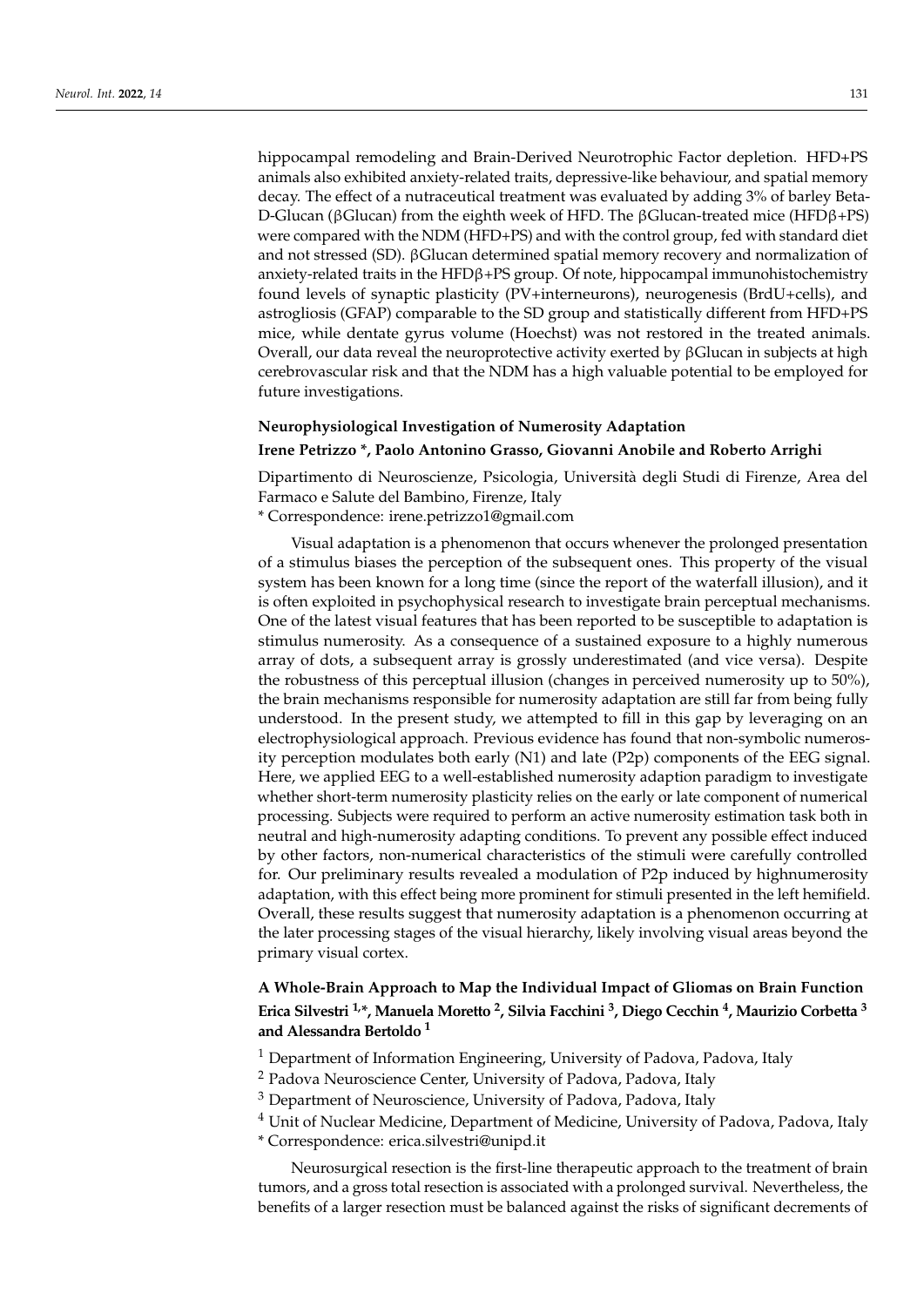the quality of life. Current strategies employ intra-operative stimulation or specific task/rest state functional mapping to delineate areas to be preserved. One main limitation of these approaches is that they overlook distal regions or networks that could be functionally impaired by the tumor. Here, we developed a novel method to detect whole-brain restingstate networks (RSNs) alterations at the individual level for a safer surgery planning; then, we applied such method to investigate the impact of brain gliomas on RSNs. Functional and structural images of 28 patients with de-novo gliomas (13F/15M; age 59.6  $\pm$  15.8 y) were acquired on a 3T Siemens Biograph mMR scanner at the University Hospital of Padova. From a publicly available dataset of controls (HCs), we derived a high-resolution RSNs template using independent component analysis (ICA) and extracted the same RSNs at the patient level by means of the group-information-guided ICA. Next, the alteration of single RSNs were detected computing the cosine similarity between the spatial map of each patient's RSN as compared to a group of HCs. Moreover, we calculated the overlap between altered RSN maps and the tumour extent to investigate the spatial relationship between altered RSNs and tumour location. Tumours caused broad alterations of RSNs topography that occurred mainly in structurally normal regions outside of the tumor and edema region. On the contrary, cortical regions near the tumor often showed normal synchronization. Gliomas have a critical functional impact on remote regions and networks. A whole-brain functional mapping approach entirely performed at rest could provide helpful information for tumour surgery planning.

### **Investigating the Impact of Different Free Surfer Approaches on Cortical Thickness Estimation**

#### **Giulia Debiasi \*, Ilaria Mazzonetto and Alessandra Bertoldo**

Department of Information Engineering, University of Padova, Padova, Italy \* Correspondence: giulia.debiasi.1@phd.unipd.it

Cortical thickness is one of the most important structural parameters. Among a variety of other anatomical features, it can be successfully used to study the relationship between cortical anatomy, disease, and cognition. One of the most common tools for the automatic estimation of the cortical thickness is FreeSurfer, now available in versions 6 (FS6) and 7 (FS7). This software requires as input a T1-weighted (T1w) image and, when available, a T2-weighted (T2w) image. To the best of our knowledge, no studies have investigated the impact of the different versions or the use of different inputs on cortical thickness estimation. In order to do so, T1w and T2w images from 129 minimally processed healthy subjects (68/61 M/F, from 36 to 86 years old) from the HCP-Aging project were submitted to the FreeSurfer main pipeline. Four different approaches were implemented: FS6 with T1w (FS6T1), FS6 with T1w and T2w (FS6T1T2), FS7 with T1w (FS7T1), and FS7 with T1w and T2w (FS7T1T2). Cortical thickness was extracted from 148 regions of interest according to the Destrieux atlas. Statistical differences between the approaches were evaluated by a two-way repeated measures ANOVA and post-hoc tests. Results show significant effects  $(p < 0.001)$  due to software version (FS6 vs. FS7, F1 = 127.1) and images used (T1w vs. T1wT2w, F1 = 779.4) in cortical thickness estimation. Post-hoc tests (*p* < 0.01 after correction for multiple comparisons) reveal that (i) adding the T2w image as input of the pipeline increases cortical thickness value and (ii) results obtained with FS6 are higher than FS7 ones. Our study proves that different approaches bring to different cortical thickness estimations. Therefore, when comparing values of cortical thickness from different studies, it is important to consider both the software version and the images used.

### **A Connectomic Approach to Investigate Structural Brain Connectivity in Fabry Disease**

**Ilaria Gabusi 1,\*, Matteo Battocchio <sup>1</sup> , Sara Bosticardo <sup>1</sup> , Arturo Brunetti <sup>2</sup> , Sirio Cocozza <sup>2</sup> , Alessandro Daducci <sup>1</sup> , Antonio Pisani <sup>3</sup> , Simona Schiavi <sup>4</sup> and Giuseppe Pontillo <sup>2</sup>**

<sup>1</sup> Department of Computer Science, University of Verona, Verona, Italy

<sup>2</sup> Department of Advanced Biomedical Sciences, University of Naples "Federico II," Naples, Italy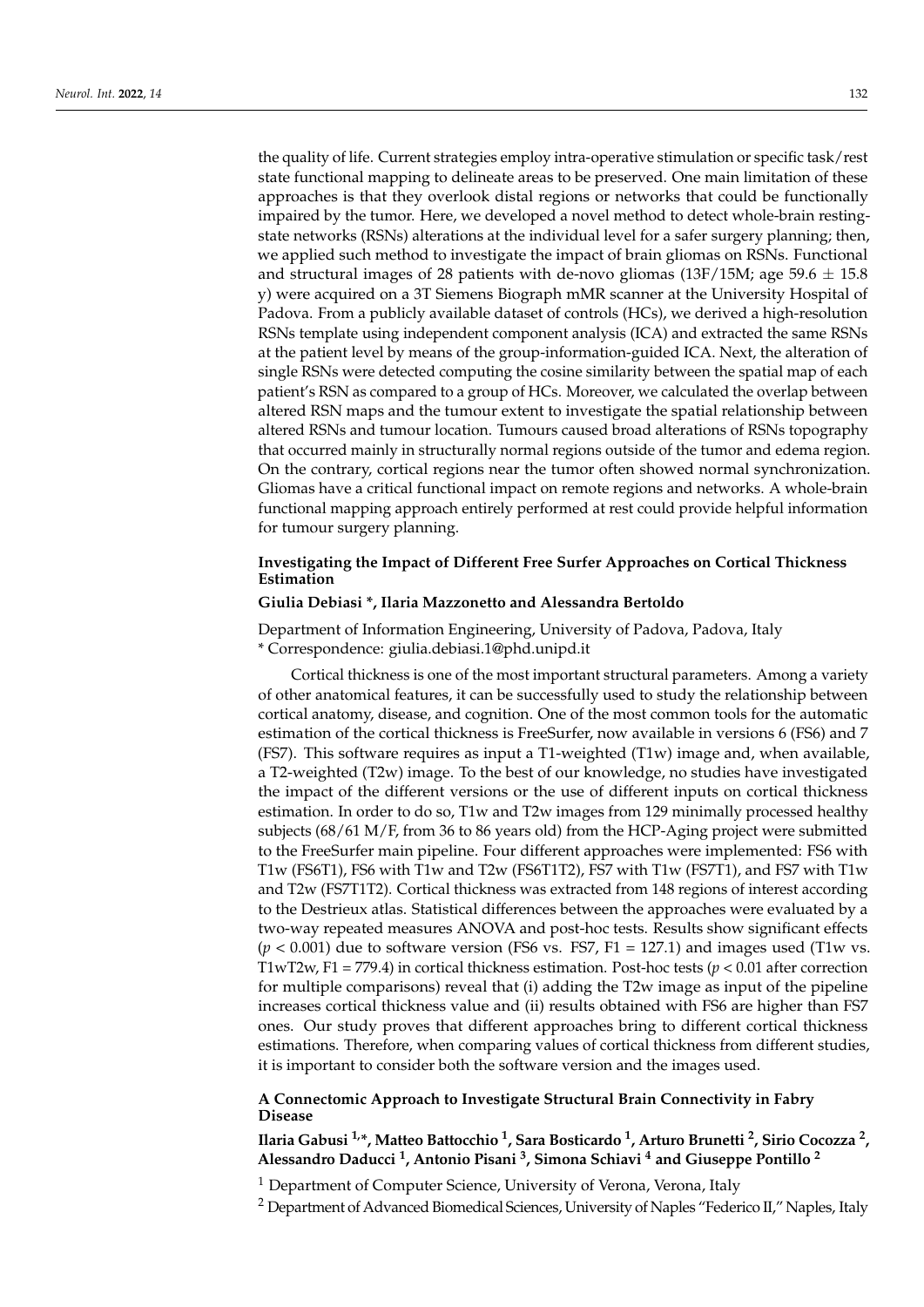$3$  Department of Public Health, University of Naples "Federico II," Naples, Italy <sup>4</sup> Department of Neuroscience, Rehabilitation, Ophthalmology, Genetics, Maternal and Child Health (DINOGMI), University of Genoa, Genoa, Italy \* Correspondence: ilaria.gabusi@univr.it

Fabry disease (FD) is a rare and progressive systemic X-linked lysosomal storage disorder. With reference to central nervous system involvement, widespread microstructural alterations affecting the normal appearing white matter have been demonstrated. We analyzed brain structural connectivity of 46 FD patients (28F, 42.2  $\pm$  13.2 y) and 49 healthy controls (HC, 21F, 42.3  $\pm$  16.3 y). Diffusion-weighted magnetic resonance images were processed using probabilistic tractography and Convex Optimization Modeling for Microstructure Informed Tractography (COMMIT). To build quantitative connectomes, we employed a modified Automated Anatomical Labeling parcellation with 100 regions and weighted each connection by the total signal fraction associated to the corresponding bundle of streamlines. From each brain network, we extracted five global metrics: density (as an index of how much the network is connected), mean strength (showing how much these connections are strong), global efficiency (as a measure of the ability to exchange information), clustering coefficient (indicating how well a node is connected to its neighbors), and modularity (showing the degree of segregation). Between-group comparisons were performed by means of robust linear model, considering age and gender as confounding factors. We found statistically significant differences in both global efficiency ( $p = 0.01$ ) and mean strength (*p* < 0.001) distributions. These results confirmed the mild but widespread microstructural damage occurring in FD, which reduces the effectiveness of fiber connections to efficiently exchange information. Moreover, since, for a subset of 11 subjects, neuropsychological tests were available, correlations between them and the adjusted global metrics were probed to evaluate the clinical impact of these structural changes. Significant correlation emerged between the mean strength and Rey Auditory Verbal Learning Test score ( $r = 0.721$ ,  $p = 0.03$ ), further highlighting the relevance of these findings.

### **Mitochondrial Impairment in Lymphoblasts Derived from Aicardi-Goutières Syndrome' Patients**

**Francesca Dragoni 1,\*, Jessica Garau <sup>2</sup> , Daisy Sproviero <sup>2</sup> , Silvia De Siervi <sup>2</sup> , Simona Orcesi <sup>3</sup> , Orietta Pansarasa <sup>2</sup> , Stella Gagliardi <sup>2</sup> and Cristina Cereda <sup>2</sup>**

<sup>1</sup> Department of Biology and Biotechnology "L. Spallanzani," University of Pavia, Pavia, Italy

<sup>2</sup> Genomic and Post-Genomic Unit, IRCCS Mondino Foundation, Pavia, Italy

<sup>3</sup> Child and Adolescent Neurology Unit, IRCCS Mondino Foundation, Pavia, Italy

\* Correspondence: francesca.dragoni@mondino.it

Aicardi-Goutières Syndrome (AGS) is an uncommon childhood disease affecting the brain, immune system, and skin. Nine AGS gene mutations cause a buildup of endogenous nucleic acids (NAs) that the organism misidentifies as foreign NAs of viral origin, resulting in an aberrant Interferon-alpha (IFN-)-mediated immunological response. Mitochondrial abnormalities can result in the release of mtDNA and the production of IFN-, which can stimulate immunological pathways. The aim of this work was to examine mitochondria in AGS patient cells and determine if they play a role in the disease's pathogenesis. The study employed lymphoblasts (LCLs) from *RNASEH2A* and *RNASEH2B* mutant AGS patients and one healthy control. The morphological alterations, ROS generation, and membrane potential changes of these organelles were studied by transmission electron microscopy and flow cytometry. The SeaHorse Analyzer was used to investigate the metabolic changes, while immunofluorescence was utilized to study mtDNA oxidation and the VDAC oligomerization. The release of mtDNA was investigated using qRT-PCR. Both mutant LCLs showed morphological and structural changes in mitochondria when compared to controls, while *RNASEH2A* LCLs showed a lack of physiologic membrane potential. ROS generation was enhanced in both mutant LCLs although it was considerably greater in *RNASEH2B* LCLs. According to these findings, *RNASEH2B* LCLs had a higher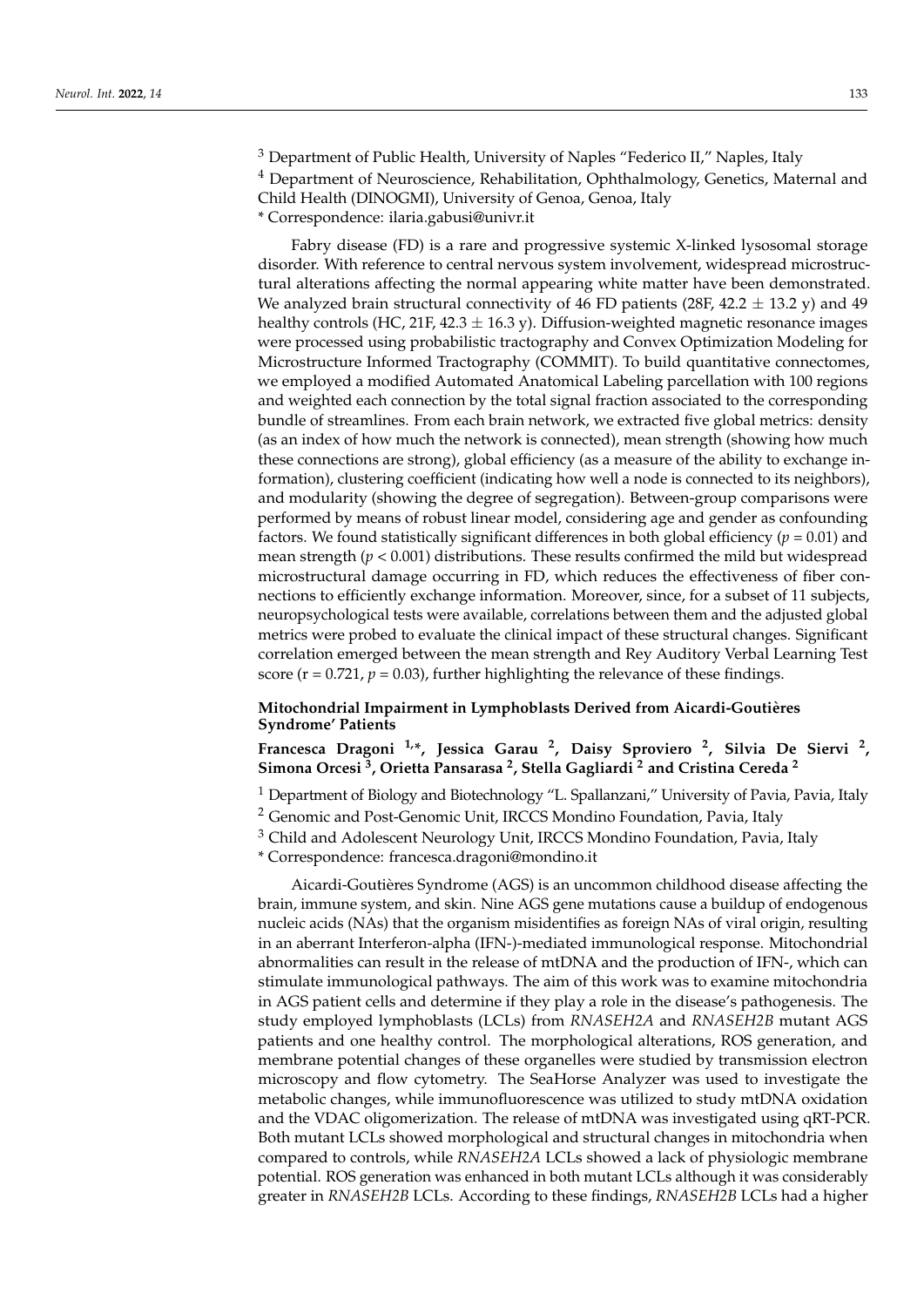levels of 8-oxoG, a marker of mtDNA oxidation, and a stronger signal generated from VDAC protein oligomerization, indicating the development of a mitochondrial pore that might enable the release of mtDNA into the cytoplasm. In *RNASEH2B* LCLs, there was a significant increase in cytoplasmic mtDNA content. The damage to these structures in both mutant cell lines was also verified by metabolic changes. Our findings support the existence of mitochondrial abnormalities in LCLs from AGS patients, indicating that these organelles could be involved in the disease's etiology.

**Multi-OMICs Approach to Elucidate the Role of Candidate Modifiers in C9orf72-ALS Patient-Derived Spinal Cord Organoids**

**Noemi Galli 1,\*, Benedetta Frizzi <sup>2</sup> , Irene Faravelli <sup>1</sup> , Mafalda Rizzuti <sup>1</sup> , Gianluca Costamagna <sup>3</sup> , Fabio Biella <sup>3</sup> , Manuela Garbellini <sup>3</sup> , Giulia Garrone <sup>4</sup> , Monica Nizzardo <sup>1</sup> and Stefania Corti <sup>1</sup>**

<sup>1</sup> Centro Dino Ferrari, Unità di Neuroscienze, Dipartimento di Fisiopatologia Medicochirurgica e dei Trapianti (DEPT), Università degli Studi di Milano, Milano, Italia

 $^2$  Dipartimento di Fisiopatologia Medico-Chirurgica e dei Trapianti, Università degli Studi di Milano, Milano, Italia

<sup>3</sup> Ospedale Maggiore Policlinico di Milano, Fondazione IRCCS Ca' Granda, Milano, Italia

<sup>4</sup> UNITECH OMICS Platform, Università degli Studi di Milano, Milano, Italia

\* Correspondence: gallinoemi.994@gmail.com

Amyotrophic lateral sclerosis (ALS) is a rare neuronal disorder involving motor system that is characterized by upper and lower motor neuron (MN) loss, resulting in progressive muscle paralysis that eventually costs the life of the patient. No therapy is able to effectively slow, halt, or reverse disease progression. Therefore, expanding our knowledge of ALS pathophysiology is imperative to develop novel treatment strategies. 3D models represent a challenging tool that can recapitulate the complexity of tissue framework, unlike limited 2D cultures. The primary goal of this proposal was to (1) characterize spinal cord organoids to maximize their reproducibility and reliability; (2) outline the ALS phenotype in this model with omic approaches; and (3) identify and validate candidate genes/pathways related to the pathophysiology of the disease.

On this basis, we generated spinal cord organoids, and we verified the presence of neural progenitors, post-mitotic neurons, MNs, and glia. Organoids were harvested, fixed, and cryosectioned at three timepoints (day 30, 45, and 80) and evaluated for their morphology and neurodevelopmental features by IHC and qPCR. Specifically, day-80 organoids expressed markers, such as MAP2, DCX, OLIG2, PAX6, SMI32, TUBB3, and GFAP. Terminally differentiated spinal cords underwent mass spectrometry to reveal proteins differentially expressed in ALS samples compared to controls. We reported around 250 significantly dysregulated proteins that we are currently validating with western blot and qPCR. Preliminary gene ontology analysis depicted alterations associated with cytoskeleton, energy metabolism, and astrocyte reactivity. Finally, organoids at day 80 were dissociated and cryopreserved to investigate possible aberrant transcriptomic profile related to ALS pathogenesis through single-cell RNA sequencing.

Overall, this project might allow the assessment of novel candidate genes linked with C9orf72-ALS pathogenesis and their potential as therapeutic targets.

### **LRRK2-Related Parkinson's Disease Mutation Impairs Glutamate Trans-Porter Trafficking**

**Ludovica Iovino 1,\*, Veronica Giusti <sup>1</sup> , Francesca Pischedda <sup>2</sup> , Elena Giusto <sup>3</sup> , Nicoletta Plotegher <sup>1</sup> , Antonella Marte <sup>4</sup> , Ilaria Battisti <sup>5</sup> , Angela Di Iacovo <sup>6</sup> , Algerta Marku <sup>7</sup> , Giovanni Piccoli <sup>2</sup> , Rina Bandopadhyay <sup>8</sup> , Carla Perego <sup>7</sup> , Tiziana Bonifacino <sup>9</sup> , Giambattista Bonanno <sup>10</sup>, Cristina Roseti <sup>6</sup> , Elena Bossi <sup>6</sup> , Giorgio Arrigoni <sup>5</sup> , Luigi Bubacco <sup>1</sup> , Elisa Greggio <sup>1</sup> , Sabine Hilfiker <sup>11</sup> and Laura Civiero <sup>12</sup>**

 $1$  Department of Biology, University of Padova, Padova, Italy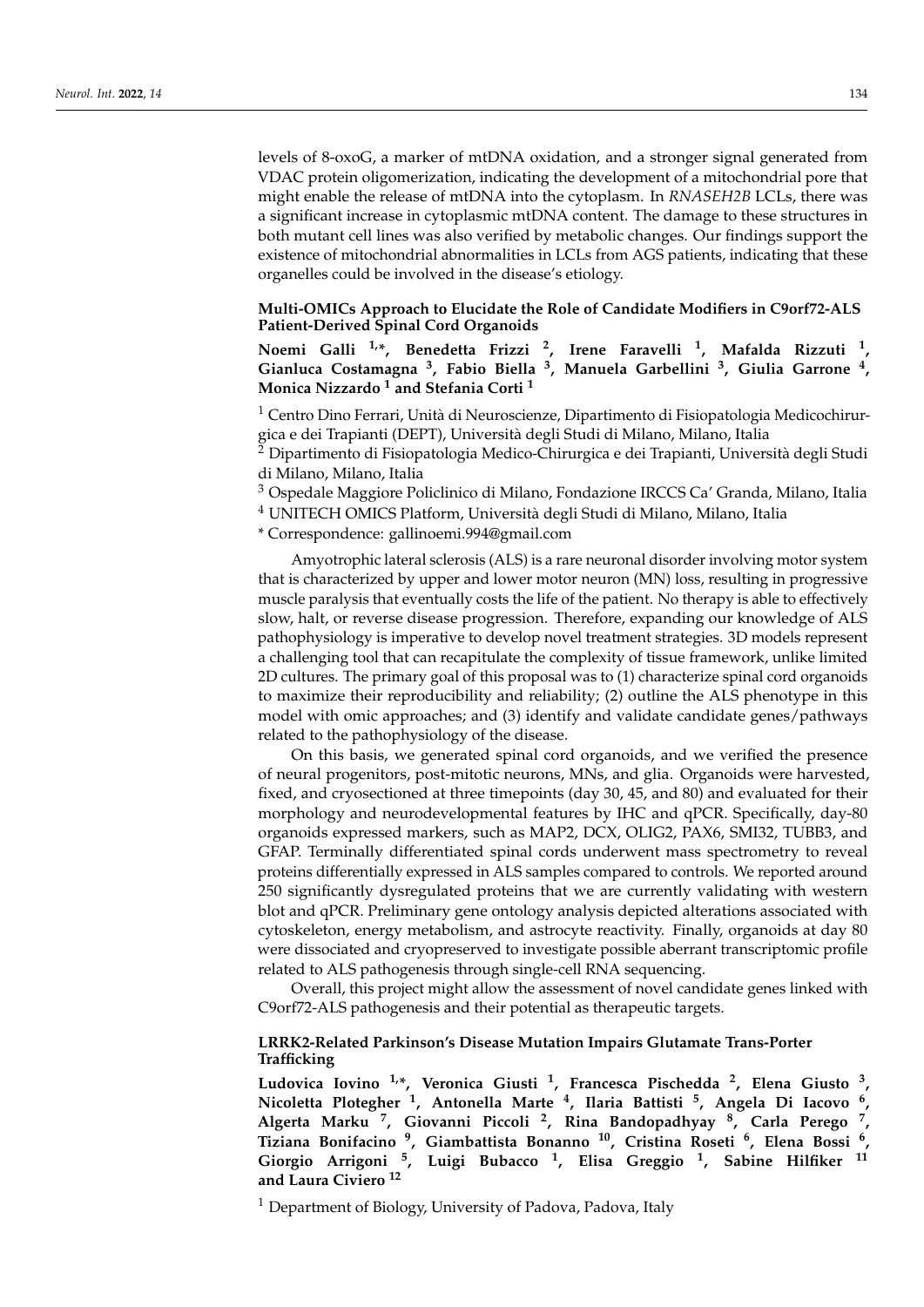<sup>2</sup> Department of Cellular, Computational and Integrative Biology—CIBIO, University of Trento, Trento, Italy

<sup>3</sup> IRCCS, San Camillo Hospital, Venezia, Italy

 $4$  Department of Experimental Medicine, University of Genova, Genova, Italy

<sup>5</sup> Department of Biomedical Sciences, University of Padova, Padova, Italy

<sup>6</sup> Center for Research in Neuroscience, Department of Biotechnology and Life Sciences, University of Insubria, Varese, Italy

 $<sup>7</sup>$  Department of Pharmacological and Biomolecular Sciences, University of Milano, Milano, Italy</sup>

<sup>8</sup> UCL Queen Square Institute of Neurology, Reta Lila Weston Institute of Neurological Studies, London, UK

<sup>9</sup> Department of Pharmacy-DIFAR, University of Genova, Genova, Italy

<sup>10</sup> Department of Pharmacy-DIFAR/Ospedale Policlinico San Martino, University of Genova/IRCCS, Genova, Italy

<sup>11</sup> Department of Anesthesiology, Physiology, Pharmacology, and Neuroscience, Rutgers New Jersey Medical School, Newark, NJ, USA

<sup>12</sup> Department of Biology/San Camillo Hospital, University of Padova/IRCCS, Paodva/Venezia, Italy

\* Correspondence: ludovica.iovino@unipd.it

The Excitatory Amino Acid Transporter 2 (EAAT2) accounts for 80% of brain glutamate clearance and is mainly expressed in astrocytic perisynaptic processes. EAAT2 function is finely regulated by endocytic events, recycling to the plasma membrane, and degradation. Noteworthy, deficits in EAAT2 have been associated with neuronal excitotoxicity and neurodegeneration. In this study, we show that EAAT2 trafficking is impaired by the leucine-rich repeat kinase 2 (LRRK2) pathogenic variant G2019S, a common cause of lateonset familial Parkinson's disease (PD). In LRRK2 G2019S human brains and experimental animal models, EAAT2 protein levels are significantly decreased, which is associated with elevated gliosis. The decreased expression of the transporter correlates with its reduced functionality in mouse LRRK2 G2019S purified astrocytic terminals and in *Xenopus laevis* oocytes expressing human LRRK2 G2019S. In Lrrk2 G2019S knockin mouse brain, the correct surface localization of the endogenous transporter is impaired, resulting in its interaction with a plethora of endo-vesicular proteins. Mechanistically, we report that pathogenic LRRK2 kinase activity delays the recycling of the transporter to the plasma membrane, causing its intracellular relocalization and degradation. Taken together, our results demonstrate that pathogenic LRRK2 interferes with the physiology of EAAT2, pointing to extracellular glutamate overload as a possible contributor to neurodegeneration in PD.

**miRNAs Shuttled by Exosomes Produced by Mesenchymal Stem Cells Ameliorate the Astrocyte Phenotype in Late Symptomatic SOD1G93A Mouse Astrocyte Primary Cultures**

**Mandeep Kumar 1,\*, Francesca Provenzano <sup>1</sup> , Debora Giunti <sup>2</sup> , Marco Milanese <sup>1</sup> , Benedetta Parodi <sup>2</sup> , Nicole Kerlero Rosbo <sup>2</sup> , Antonio Uccelli <sup>3</sup> and Giambattista Bonanno <sup>1</sup>**

<sup>1</sup> Departmentof Pharmacology and Toxicology, University of Genova, Genova, Italy

<sup>2</sup> Department of Neurosciences, Ophthalmology, University of Genova, Genetics, Rehabilitation and Child Health, Genova, Italy

<sup>3</sup> IRCCS, San Martino Polyclinic Hospital, Genova, Italy

\* Correspondence: mandeep.pharm@gmail.com

Amyotrophic lateral sclerosis (ALS) is a fatal neurodegenerative disease characterized by muscle wasting, weakness, and spasticity due to progressive degeneration of cortical and spinal motor neurons. Both familiar and sporadic ALS have been described. Despite the notable growth of genetic studies, the genesis of most sporadic cases remains unknown. Currently, epigenetic research involving miRNA studies shows some promising aspects.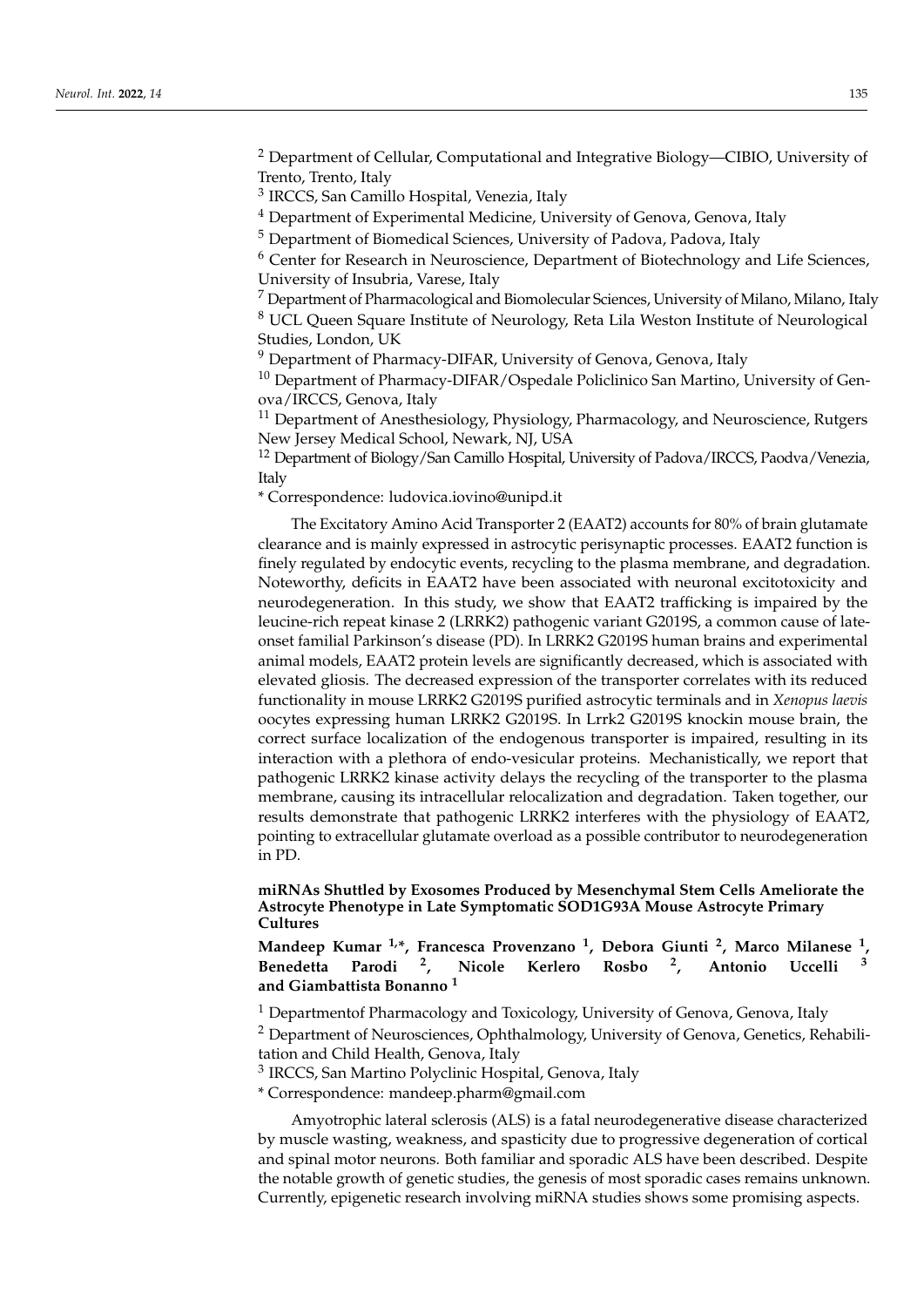We previously reported that intravenous administration of mesenchymal stem cells (MSCs) in the SOD1G93A ALS mouse model significantly improved disease progression and modulated the astrocyte and microglia reactive phenotype. We proposed that MSC effects were paracrine, possibly involving exosome-mediated cell communication. Indeed, unpublished results substantiate the positive impact of MSC-derived exosomes on spinal cord primary astrocyte cell cultures prepared from late symptomatic 120-day-old SOD1G93A mice.

Here, we investigated the effects of nine miRNA, which were found up-regulated in IFN<sub>s</sub>-primed MSCs and shuttled by MSC-derived exosomes. For this purpose, we transfected SOD1G93A astrocytes with the single synthetic miRNAs and analysed their effect on the astrocyte phenotype. Seven out of nine miRNA mimics significantly decreased the overexpression of GFAP, IL1 $\beta$ , and TNF $\alpha$  detected by confocal microscopy in SOD1G93A astrocytes.

Four of these miRNAs (466q, 467f, 466m5p, and 466i3p) were over-expressed in MSCs and in exosomes. We selected in silico their relevant pathways ( $p38$ , TNF $\alpha$ , and NFKB) that have been validated by determining the miRNA effects on MAP3K8, MAPK-APK2, MAPK11, and TRAF6 by qPCR. 466q and 467f strongly reduced MAPK11 mRNA expression, thus inhibiting  $TNF\alpha$  formation.

Our results suggest that the amelioration of the reactive phenotype of spinal cord SOD1G93A astrocytes, brought about by in-vivo MSC treatment, operates through exosomeshuttled specific miRNAs.

#### **Dissecting the Molecular Mechanism linking GCase Deficiency with the Onset of Neurodegeneration in Gaucher and Parkinson's Diseases**

**Giulia Lunghi 1,\*, Emma Veronica Carsana <sup>1</sup> , Samarani Maura <sup>2</sup> , Emanuele Frattini <sup>3</sup> , Rosaria Bassi <sup>1</sup> , Nicoletta Loberto <sup>1</sup> , Alessio Di Fonzo <sup>3</sup> and Massimo Aureli <sup>1</sup>**

<sup>1</sup> Department of Medical Biotechnology and Molecular Medicine, University of Milano, Segrate, Italy

<sup>2</sup> Department of Cell Biology and Infection, Institute Pasteur, Paris, France

<sup>3</sup> Movement Disorder Research Group, Fondazione IRCCS Cà Granda Ospedale Maggiore Policlinico, Milano, Italy

\* Correspondence: giulia.lunghi@unimi.it

β-glucocerebrosidase (GCase) is a lysosomal glycohydrolase encoded by GBA gene, responsible for the catabolism of the sphingolipid glucosylceramide (GlcCer). Deficiency of this enzyme causes the lysosomal accumulation of GlcCer, leading to the onset of GCaserelated pathologies, characterized by neurological impairment and neurodegeneration, which comprise Gaucher disease (GD) and GBA-dependent Parkinson's disease (GBA-PD). Nevertheless, the relation between GCase loss of function and neurodegeneration is not understood so far. To dissect the possible molecular mechanism linking GCase deficiency and the consequent GlcCer accumulation with the onset of neuronal damage occurring in GCase-related pathologies, we developed an in-vitro human model of the neuronal form of GD represented by hiPSCs-derived dopaminergic neurons obtained from healthy subjects' fibroblasts treated with 500 µM conduritol B epoxide (CBE), a specific GCase inhibitor. CBE-treated neurons present a progressive and time-dependent accumulation of GlcCer. Moreover, they recapitulate the neurodegenerative phenotype of GCase-related pathologies, presenting a significantly decreased expression of neuronal markers, such as Tau, MAP2, Neurofilament H, and PSD95. We also observed that GCase deficiency causes an enhanced lysosomal biogenesis and exocytosis, which leads to the extracellular release of uncatabolized GlcCer and to its accumulation also at the plasma membrane (PM) level. Interestingly, at the PM level GlcCer accumulates in specific signalling microdomains called "lipid rafts," altering their sphingolipid pattern and protein content. In particular, we identified a reduction of complex gangliosides together with an enrichment of the active form of the non-receptor tyrosine-kinase c-Src. These data led us to speculate about the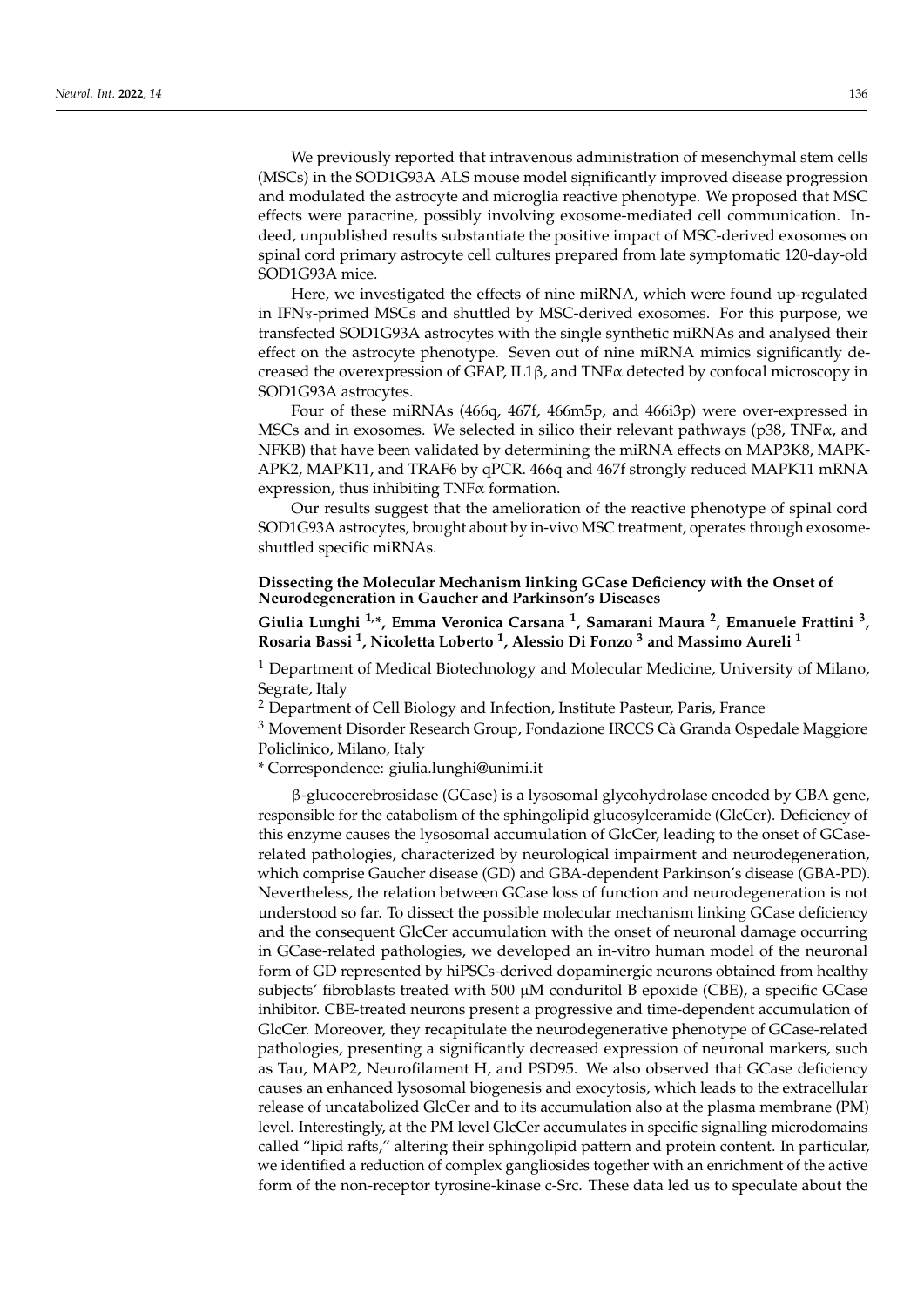existence of a lysosome-PM axis responsible for the alteration of the PM architecture that can lead to the neuronal damage occurring in GCase-related pathologies.

### **The Repositioning of the Antibiotic Moxifloxacin as a Novel Approach for Spinal Muscular Atrophy Treatment: Therapeutic Effects in SMN∆7 Mice**

**Giovanna Menduti 1,\*, Piotr Konieczny <sup>2</sup> , Camille Januel <sup>3</sup> , Cecile Martinat <sup>3</sup> , Ruben Artero <sup>2</sup> and Marina Boido <sup>1</sup>**

<sup>1</sup> Department of Neuroscience "Rita Levi Montalcini," Neuroscience Institute Cavalieri Ottolenghi, University of Turin, Turin, Italy

<sup>2</sup> Interdisciplinary Research Structure for Biotechnology and Biomedicine (ERI BIOTECMED), University of Valencia, Valencia, Spain

<sup>3</sup> INSERM/UEPS UMR 861, Paris Saclay Université, I-STEM, 91100 Corbeil-Essonnes, France \* Correspondence: giovanna.menduti@unito.it

Spinal muscular atrophy (SMA) is a neurodegenerative disease affecting children, characterized by motor neuron (MN) impairment, skeletal muscle atrophy, and premature death. SMA is due to the mutation/deletion of the Survival Motor Neuron 1 (*SMN1*) gene; even if spared in case of disease, its human-specific copy (*SMN2* gene) fails in rescuing SMA phenotype since it produces a low amount of functional SMN protein. Improving therapeutic strategies aimed at increasing *SMN2* function is still a hot topic in the SMA field. Recently, by performing a screening of FDA-approved drugs, the antibiotic Moxifloxacin demonstrated to exert positive effects on *SMN2* exon 7 splicing, increasing SMN protein level on several SMA models (a Drosophila-based reporter system and SMA patients-fibroblasts). Here, we tested the effects of the Moxifloxacin administration in SMA∆7 mice (a SMA type II murine model). The drug was daily injected into mice subcutaneously, from postnatal day 2 (P2) to P12. Weight assessment and behavioural and molecular analysis, respectively, showed a significant increase in body weight, motor skills, and SMN protein levels in different tissues ( $\geq$ 34% in the spinal cord,  $\geq$ 91% in the quadriceps) in treated mice compared to the untreated ones. In addition, stereological and immunohistochemical analyses performed on lumbar spinal cord sections showed a delay in MN degeneration and a significant reduction in the levels of the apoptotic marker cleaved caspase 3 (≤46%) in treated mice. Moreover, concerning effects on neuroinflammation, astrogliosis (GFAP signal) was significantly reduced ( $\leq$ 48%) and a different degree of microglia ramification/activation was morphologically assessed in treated mice. Finally, histological analysis of skeletal muscles showed a significant increase in fibers area and Feret's diameter in treated mice in comparison with untreated pups. Overall, the results demonstrated that Moxifloxacin can be potentially repositioned for the SMA treatment.

#### **Age-Dependent BBB Damage Favours Brain Iron Deposits, Activation of the Hepc/Fpn1 Pathway and Astrocytic-Neuronal Crosstalk**

### **Mariarosa Mezzanotte 1,\*, Giorgia Ammirata <sup>2</sup> , Marina Boido <sup>3</sup> , Serena Stanga <sup>3</sup> and Antonella Roetto <sup>1</sup>**

<sup>1</sup> Translational Research Center for Innovative Medicine (TRECIM), Department of Clinical and Biological Sciences, University of Turin, Torino, Italy

<sup>2</sup> Department of Clinical and Biological Sciences, University of Turin, Torino, Italy

<sup>3</sup> Department of Neuroscience Rita Levi Montalcini, Neuroscience Institute Cavalieri Ottolenghi, University of Turin, Torino, Italy

\* Correspondence: mariarosa.mezzanotte@unito.it

During aging, iron levels increase in the brain and accumulate in regions that are vulnerable to age-dependent neurodegeneration: the cerebral cortex and the hippocampus. However, the mechanism of iron regulation in the brain remains scarce. Here, we demonstrated for the first time the involvement of the Hepcidin/Ferroportin1 (Hepc/Fpn1) pathway in the metabolism of iron in the brain. We measured a remarkable reduction of Zonula occludens1 (ZO-1), a tight junction protein of the blood-brain barrier (BBB),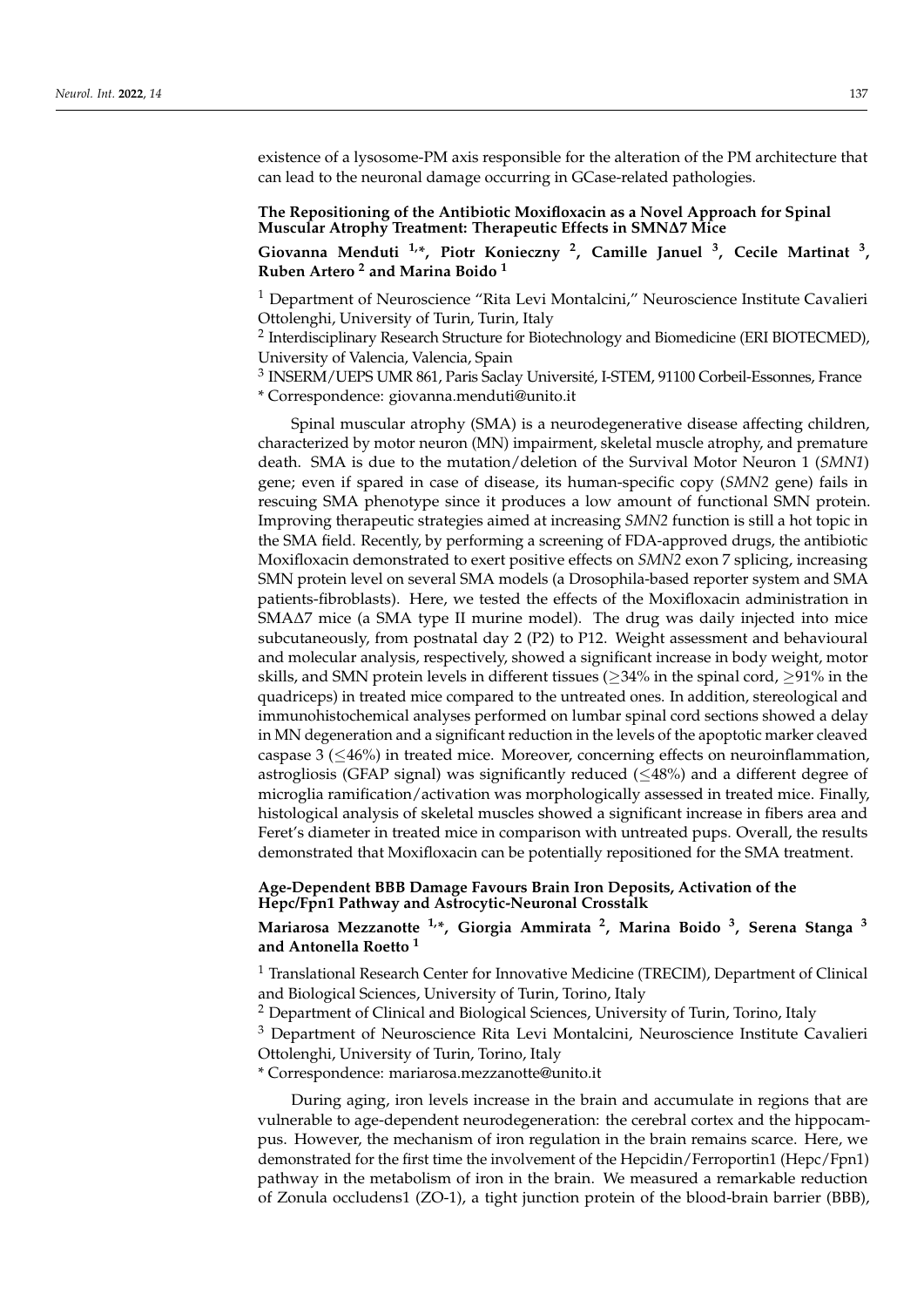indicating an increased permeability to iron in old mice; the alteration of iron homeostasis and its deposition in the brain drives neuroinflammation and oxidative stress. We found that Hepc is upregulated by the increase of iron content, and it acts as inhibitor of the iron exporter Fpn1. Interestingly, both in the cerebral cortex and hippocampus, Fpn1 colocalize specifically with astrocytes, while the iron storage protein ferritin light-chain colocalize with neurons. This differential distribution within neuronal tissue suggests that astrocytes drive iron shuttling in the brain and that neurons are unable to metabolize it. Moreover, we observed an increase of the ferritinophagy inductor Nuclear Receptor Coactivator 4 (NCOA4), which selectively degradates the ferritin heavy-chain (Ft-H) protein, in turn promoting the increase of the ferritin light chain (Ft-L) heteropolymers, which are more effective for iron storage. Altogether, these data highlight for the first time the involvement of the Hepc/Fpn1 axis and NCOA4 in brain iron increase during mice aging as a response to a higher iron flux in the central nervous system consequent to a BBB alteration.

*C. elegans* **Helps to Decipher the Mechanism Underlying Tau Toxicity in Tauophaties Carmina Natale 1,\*, Maria Monica Barzago <sup>1</sup> , Margherita Romeo <sup>1</sup> , Gloria Vegliante <sup>2</sup> , Luca Colnaghi <sup>1</sup> , Franca Orsini <sup>2</sup> , Luana Fioriti <sup>2</sup> , Roberto Chiesa <sup>2</sup> , Elisa R. Zanier <sup>2</sup> and Luisa Diomede <sup>1</sup>**

<sup>1</sup> Istituto di Ricerche Farmacologiche Mario Negri-IRCCS, Biochimica e Farmacologia Molecolare, Milano, Italy

<sup>2</sup> Istituto di Ricerche Farmacologiche Mario Negri-IRCCS, Neuroscienze, Milano, Italy

\* Correspondence: carmina.natale@marionegri.it

Abnormal tau phosphorylation and aggregation into bundles of filaments in the central nervous system is a common feature of a heterogeneous group of pathologies called tauopathies. Similarly to other misfolded proteins, tau oligomers more than fibrillar assemblies have been suggested to be the main responsible of toxicity. Hyperphosphorylated tau is able to spread in the brain, exerting its toxic function through a non-cell-autonomous mechanism. With the hypothesis that abnormal tau conformers play a causal role in driving toxicity, we conceived an original, integrated approach involving the use of recombinant human wild-type (WT) tau or tau carrying P301L mutation, cells overexpressing tau P301L, brain homogenates from WT or transgenic mice overexpressing tau P301L, and *C. elegans*. Cerebral homogenates from chronic traumatic brain-injured (TBI) mice showing widespread tau pathology were also employed. We found that recombinant tau oligomers but not monomers induced functional deficits in *C. elegans* consisting of neuromuscular impairment and altered synaptic transmission. Results were similar when worms were exposed to brain homogenates from P301L or TBI mice. Harsh protease digestion to eliminate the protein component of the brain homogenates from TBI or P301L mice, preincubation with anti-tau antibodies, or tau depletion by immunoprecipitation abolished the toxicity, indicating a pivotal role of abnormal tau conformers. These findings indicate that *C. elegans* represents a tractable model to investigate in vivo the toxicity of misfolded/aggregated tau, assessing its impact on neuromuscular function. This *C. elegans*-based platform can be successfully employed to test the ability of anti-tau compounds to interfere with the consequences of tauopathies.

### **In-Vivo Targeting GPR17 by Montelukast Affects Survival and Disease Progression in a Gender-Dependent Manner in SOD1G93A Mice**

**T.P. Nhung Nguyen 1,\*, Tiziana Bonifacino <sup>1</sup> , Stefano Raffaele <sup>2</sup> , Marta Fumagalli <sup>2</sup> , Maria Pia Abbracchio <sup>3</sup> and Giambattista Bonanno <sup>1</sup>**

 $1$  Department of Pharmacy, University of Genoa, Genoa, Italy

- <sup>2</sup> Department of Pharmacological and Biomolecular Sciences, University of Milan, Milan, Italy
- $3$  Department of Pharmaceutical Sciences, University of Milan, Milan, Italy

\* Correspondence: nguyen@difar.unige.it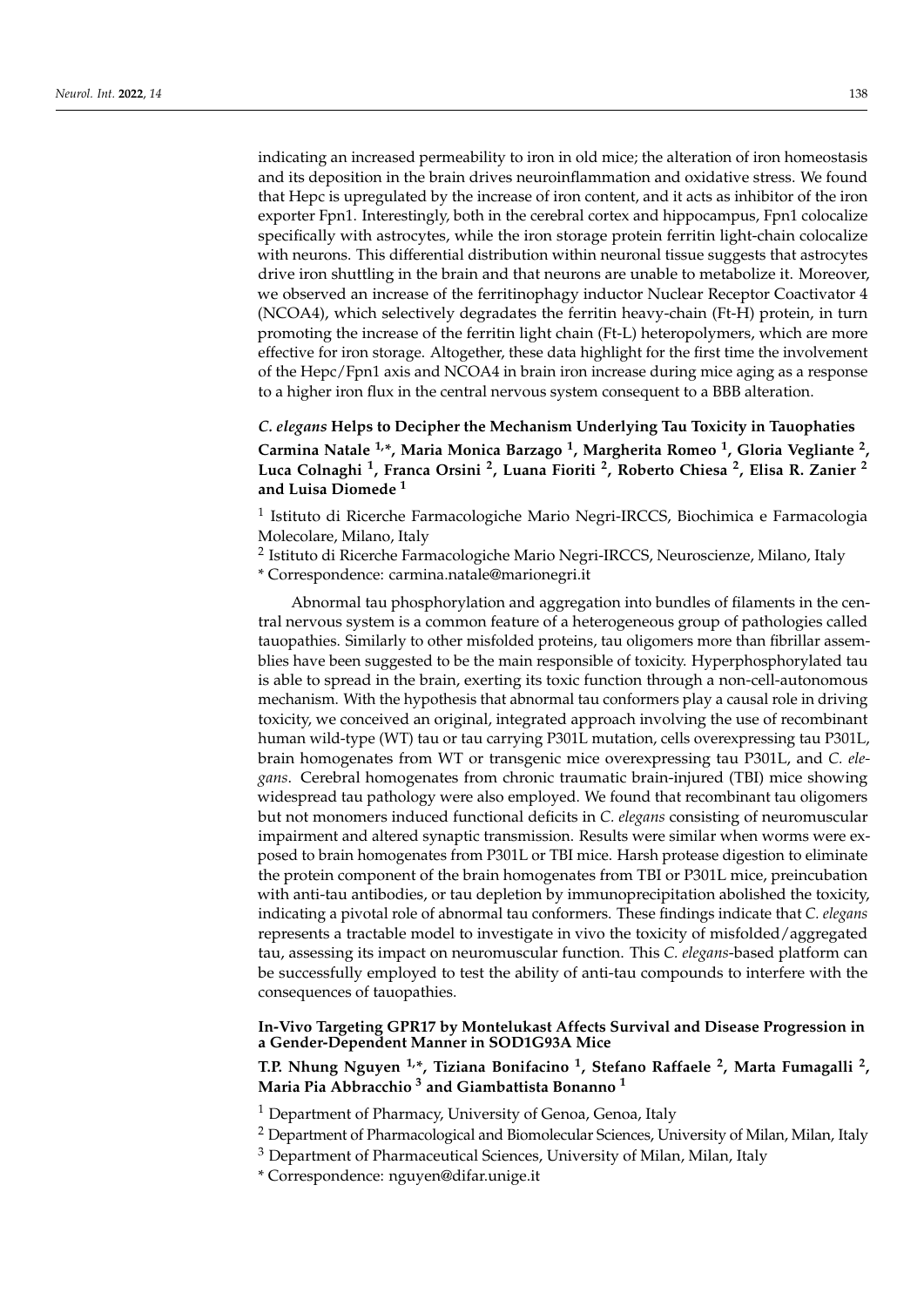Amyotrophic lateral sclerosis (ALS) is a multifactorial neurodegenerative disease leading to motor neurons death. Among the different pathological mechanisms, oligodendrocyte degeneration (OL) and OL precursor cell (OPC) maturation dysfunction contribute to ALS, guiding to myelin deterioration. An important regulator of OPC differentiation and survival is GPR17. However, at a specific stage, GPR17 needs to be downregulated for OPC maturation completion. We have previously shown that GPR17 expression is abnormally increased in the lumbar spinal cord (SC) of SOD1G93A mice and in SC-derived OPCs. Of note, the market available drug montelukast (MTK), a GPR17 antagonist, successfully restored the differentiation defects in primary OPC cultures from SOD1G93A mice. Here, we investigated the in-vivo effects of the MTK treatment in SOD1G93A mice. Two different MTK doses were used (10 or 30 mg/kg/24 h), starting at the early symptomatic phase of the disease (90 days of life). Survival probability was determined by the Kaplan–Meier analysis. Behavioural tests were performed three times per week to examine the progression of motor coordination (rotarod, beam balance tests); motor skills (gait, extension reflex tests); and muscle strength (paw-grip endurance, grip strength meter tests). The low MTK dose neither increased survival probability nor ameliorated disease progression. Accordingly, immunohistochemical analyses in lumbar SC did not highlight MTK-induced modifications of OL differentiation, myelin integrity, or neuroinflammatory readouts. On the contrary, the high MTK dose positively affected survival probability and strongly delayed weight loss in SOD1G93A female mice. Significant amelioration was also registered in behavioural tests. In contrast, SOD1G93A males were not significantly affected by MTK treatment. Our results suggest that in-vivo blocking GPR17 by MTK positively affects ALS progression in a gender-specific way and identify GPR17 as a novel pharmacological target.

### **Optimization of AAV9 Gene Therapy for Spinal Muscular Atrophy with Respiratory Distress Type 1 Using In-Vivo Disease Model**

**Elisa Pagliari 1,\*, Alessia Anastasia <sup>2</sup> , Manuela Garbellini <sup>2</sup> , Paola Rinchetti <sup>1</sup> , Valentina Melzi <sup>2</sup> , Michela Taiana <sup>1</sup> , Giacomo Pietro Comi <sup>1</sup> , Stefania Corti <sup>1</sup> and Monica Nizzardo <sup>2</sup>**

<sup>1</sup> Department of Pathophysiology and Transplantation, Università degli Studi di Milano, Milan, Italy

<sup>2</sup> Neurology Unit, Fondazione IRCCS Ca' Granda Ospedale Maggiore Policlinico, Milan, Italy \* Correspondence: elisa.pagliari@gmail.com

Spinal muscular atrophy with respiratory distress type 1 (SMARD1) is a rare autosomal recessive motoneuron disease with infantile onset. It is caused by mutations in the *immunoglobulin mu-binding protein 2* (*IGHMBP2*) gene, which lead to a deficient amount of the encoded protein. The main clinical symptoms are distal muscular atrophy and diaphragmatic palsy, which requires supportive ventilation. Currently, there are no effective therapies available but only palliative treatments and only little research on this regard. Recently, adeno-associated virus 9 (AAV9)-mediated gene therapy showed promising results in preclinical models. To refine this approach, we compared the efficiency of two AAV9-*IGHMBP2* vectors, carrying different promoters, by administering them intracerebroventricularly (ICV) in SMARD1 mice model (*nmd*) during the presymptomatic phase of the disease at postnatal day 1. Expression analysis demonstrated a significant increase in the IGHMBP2 protein expression level compared to *nmd* mice. Treatments resulted in an extended survival time, higher body weight, and improvement of the motor behaviours. Histopathological analysis on mice muscles showed an increased innervation of the neuromuscular junctions and a recovery of fibers' diameter; in addition, on spinal cords, we also observed an increased number of motoneurons associated to a reduced astrocyte gliosis. To support the translatability of the therapy, we confirmed the lack of a significative alteration of the toxicity biomarkers after the treatment, especially of the hepatic enzymes, usually. These data confirmed the efficacy of local administered gene therapy with a lack of relevant toxic effects. Although further investigations are needed on the possibility to expand the therapeutic window, up to now, these results provided a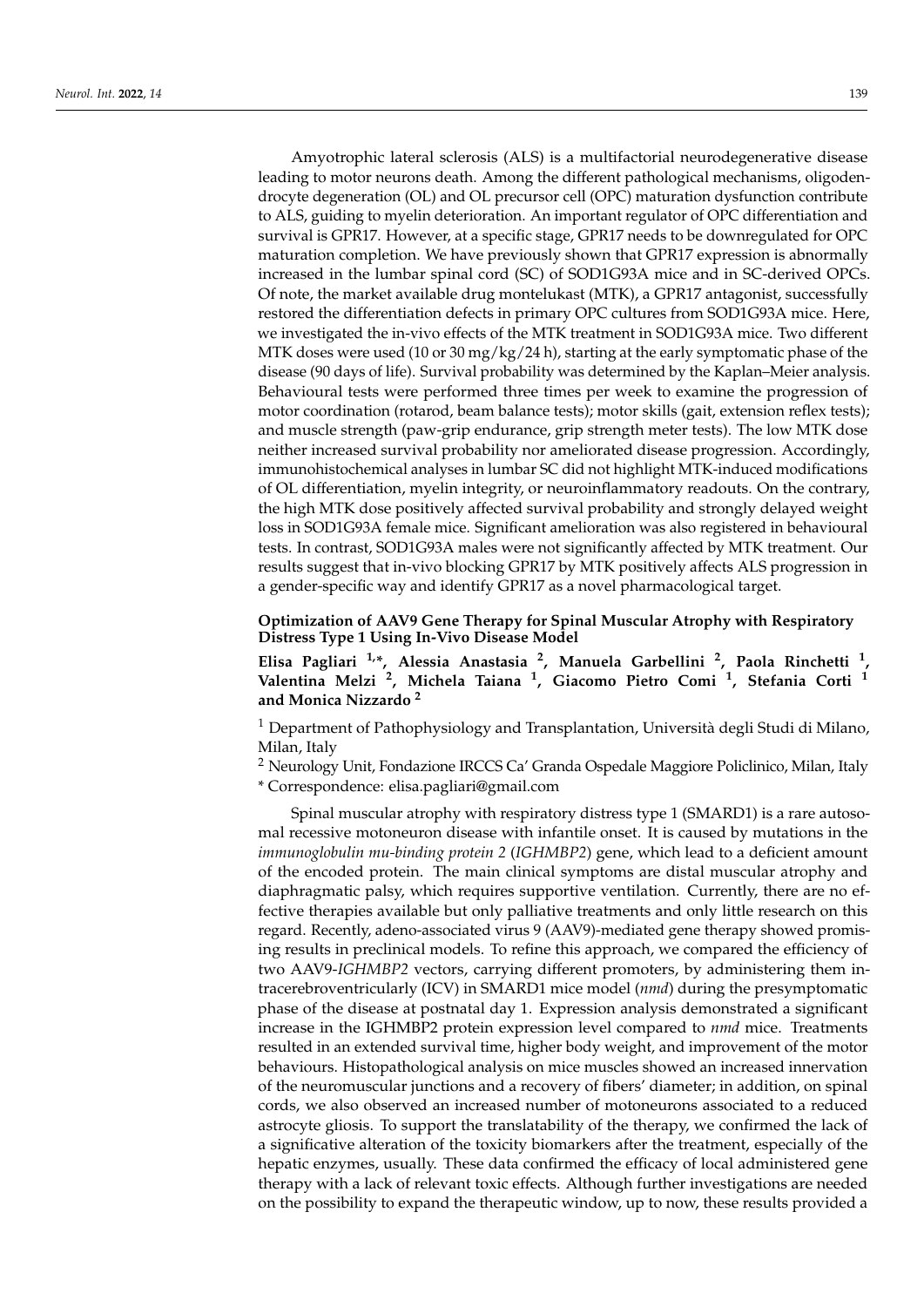promising starting point for future application in clinical practice, paving the way for the development of an effective treatment for SMARD1 patients.

#### **Exosomes Derived from CAR-T Cells as Novel Treatment for Paediatric Brain Tumours**

**Marta Ibáñez Navarro 1,\*, Susana García-Silva <sup>2</sup> , Cristina Ferreras <sup>3</sup> , Javier Saceda <sup>4</sup> , Diego Plaza <sup>5</sup> , Héctor Peinado <sup>2</sup> , Antonio Pérez Martínez <sup>5</sup> and Lucía Fernández <sup>1</sup>**

<sup>1</sup> Spanish National Cancer Research Centre (CNIO), Clinical Research Department, Haematological Malignancies, Madrid, Spain

<sup>2</sup> Spanish National Cancer Research Centre (CNIO), Molecular Oncology Department, Tumor Microenvironment and Metastasis, Madrid, Spain

<sup>3</sup> Hospital La Paz Institute for Health Research, IdiPAZ, Translational Research in Paediatric Oncology, Haematopoietic Transplantation, and Cell Therapy, Madrid, Spain

<sup>4</sup> Department of Paediatric Neurosurgery, University Hospital La Paz, Madrid, Spain

<sup>5</sup> Paediatric Haemato-Oncology Department, University Hospital La Paz, Madrid, Spain

\* Correspondence: mibanez@cnio.es

Paediatric central nervous system (CNS) malignant tumors are the main cause of cancer-related death in children. Although current treatments have resulted in prolonged free survival rates (60–70%), the effects of surgery and chemo or radiotherapy in the developing brain of children may cause long-life neurologic irreversible effects, underlying the urgent need to find more specific and less toxic treatments. Chimeric Antigen Receptor T cell (CAR T)s have demonstrated potent anticancer efficacy in B-cell malignances, but in solid tumors, their efficacy is limited. The main hurdles for a successful CAR T cell therapy for paediatric brain tumors are lack of specific Tumor-Associated Antigens (TAAs), the hostile Tumor Microenvironment (TME), the difficulty to trespass the blood-brain barrier (BBB), and the need to avoid inflammation and neurotoxicity. NKG2D CAR T cells target up to eight different NKG2D ligands that are upregulated in CNS tumors and in Myeloid-Derived Suppressor Cells (MDSCs) and could overcome tumor heterogeneity and hostile TME. Additionally, they have shown efficacy against paediatric CNS tumor cell lines in vitro. Exosomes derived from CAR-T cells (exo-CAR T) maintain the TAA recognition ability and anti-tumor properties of their parental CAR T cells while presenting some advantages, including (1) their nanoscale size (30–120 nm), which can potentially facilitate trespassing of the BBB; (2) the lack of expression of inhibitory molecules, such as PD1, providing enhanced resistance to the immunosuppressive TME; and (3) inability to release inflammatory cytokines and thus minimizing the risk of Cytokine Release Syndrome. Thus, our project aimed to investigate the potential of exosomes derived from NKG2D CAR T cells (Exo-NKG2D CAR) as an advantageous therapeutic approach to treat paediatric CNS tumors. In this study, we aimed to isolate, characterise, and test the anti-CNS tumor ability of Exo-NKG2D CAR both in vitro and in a stereotaxic mouse model.

# **Human Umbilical Cord-Derived Mesenchymal Stem Cells Limit Oligo-Dendrocytes Precursors Cells Damage in an In-Vitro Model of Encephalopathy of Prematurity**

#### **Marta Tiffany Lombardo \*, Marta Lombardi and Claudia Verderio**

Consiglio Nazionale Delle Ricerche (CNR), Istituto di Neuroscienze, Milano, Italy \* Correspondence: martatiffany.lombardo@in.cnr.it

To date, 1 in 10 babies is born premature, and even though the mortality decreased by 50% in the past years, brain damage still occurs, leading to motor, cognitive, and neuropsychiatric disabilities. The most frequent cause of these lesions is diffuse White Matter Insult, caused by impaired oligodendrocytes maturation and development of the myelin sheath with consequent altered cortical development. Due to their fundamental role in myelination and brain development during the third trimester of gestation, Oligodendrocyte Precursor Cells (OPCs) are considered the key cellular target in preterm brain injury. The aim of this study is to validate, in a simplified in-vitro model, human Umbilical Cord-Mesenchymal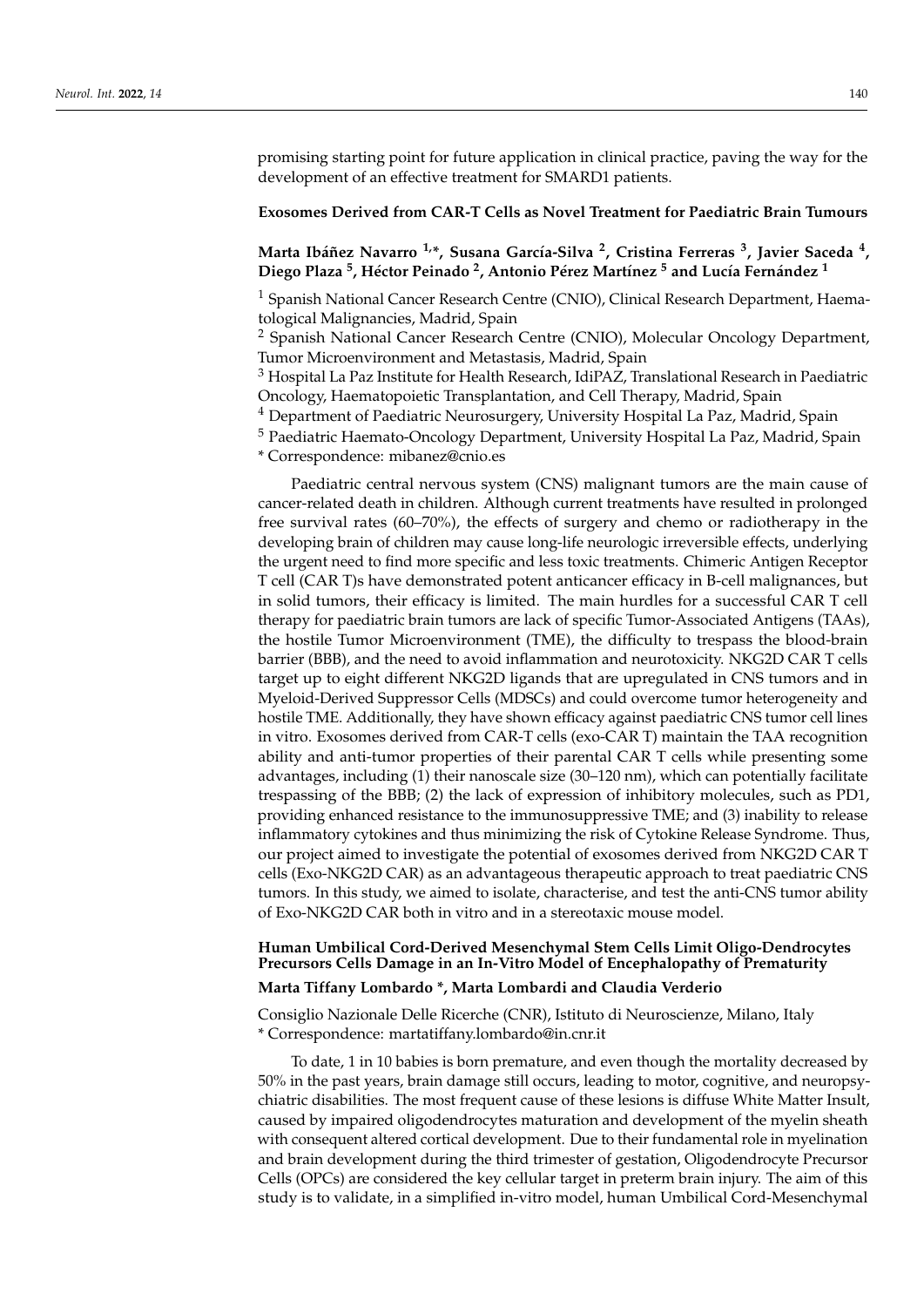Stem Cells (hUC-MSCs) secretome as a strategy to limit the OPCs inflammatory damage caused by encephalopathy of prematurity. We investigated the effect of hUC-MSCs on survival, proliferation, and differentiation of OPCs, using a non-contact co-culture system. OPCs were obtained from five-day-old pup mice, selected and cultured in proliferating medium for 72 h followed by 48 h in differentiating medium with/without hUC-MSCs under control or inflammatory condition (medium conditioned by inflammatory microglia). MSCs benefit from being cultured in hypoxia  $(1\% O_2)$  compared to normoxia  $(21\% O_2)$ . Therefore, hUC-MSCs were maintained in naïve and hypoxia conditions before being co-cultured with OPCs. At the end of the co-culture, OPCs were exposed to EdU or stained for MBP, OLIG2, and DAPI Ab for ICC analysis. hUC-MSCs promoted OPCs survival and differentiation both in control and under inflammatory insult, with an enhanced effect in the hypoxia-treated condition. These promising results indicate that hUC-MSCs secretome have protective effect on insulted OPCs, and further experiments are required to unravel the molecular pathways that drive this rescue.

This work was funded by H2020 PREMSTEM project.

#### **Unravelling Novel Players in Astrocyte-Mediated Phagocytosis**

**Veronica Giusti 1,\*, Elena Giusto <sup>2</sup> , Michele Sandre <sup>3</sup> , Ludovica Iovino <sup>1</sup> , Giuseppina Covello <sup>1</sup> , Marta Giacomello <sup>1</sup> , Luigi Bubacco <sup>1</sup> , Elisa Greggio <sup>1</sup> and Laura Civiero <sup>4</sup>**

- <sup>1</sup> Department of Biology, University of Padova, Padova, Italy
- <sup>2</sup> IRCCS, San Camillo Hospital, Venice, Italy
- <sup>3</sup> Department of Neuroscience, University of Padova, Padova, Italy
- <sup>4</sup> Department of Biology/San Camillo Hospital, University of Padova/IRCCS, Padova, Italy
- \* Correspondence: veronica.giusti@phd.unipd.it

Elimination of unwanted and potentially harmful material is crucial for Central Nervous System development and function. Astrocytes are responsible for the clearance of dead cells, tissue debris, amyloidogenic-toxic proteins, and obsolete synapses. However, the molecular machinery involved in the recognition and degradation of such material is poorly characterized. Recent studies revealed that astrocytes contribute to synaptic clearance both in health and disease. The aim of this research is to dissect novel players of synapses clearance mediated by astrocytes following an unbiased approach. To achieve this goal, we optimized an in-vitro phagocytosis assay to evaluate the phagocytic capacity of astrocytes. In this assay, we used brain-purified neuronal terminals named synaptosomes, which manifest several features of live synapses, including the ability to be recognized and internalized by glial cells. To follow internalization in astrocytes, we conjugated synaptosomes with a pH-sensitive dye, which starts to emit bright red fluorescence within acidic organelles. Primary striatal astrocytes plated in multiple well plates were transfected with siRNA mouse library containing around 3000 hits, all potentially druggable. Fluorescence was acquired over time using high-content imaging system. We are now applying bioinformatic tools to prioritize hits for subsequent validation. Overall, this research highlights novel proteins involved in astrocytes-mediated phagocytosis that can be easily targeted in pathologies.

### **Hyperactivity of Rac1 GTPase Pathway Affects the Development of Cortical Inhibitory Neurons**

#### **Carla Liaci \*, Mattia Camera, Valentina Zamboni and Giorgio Roberto Merlo**

Dipartimento di Biotecnologie Molecolari e Scienze per la Salute, Università di Torino, Torino, Italy

\* Correspondence: carla.liaci@unito.it

GTPases of the Rho family are components of signaling pathways linking extracellular signals to the control of cytoskeleton dynamics. Among these, Rac1 plays key roles during brain development, ranging from neuronal migration to neuritogenesis, synaptogenesis,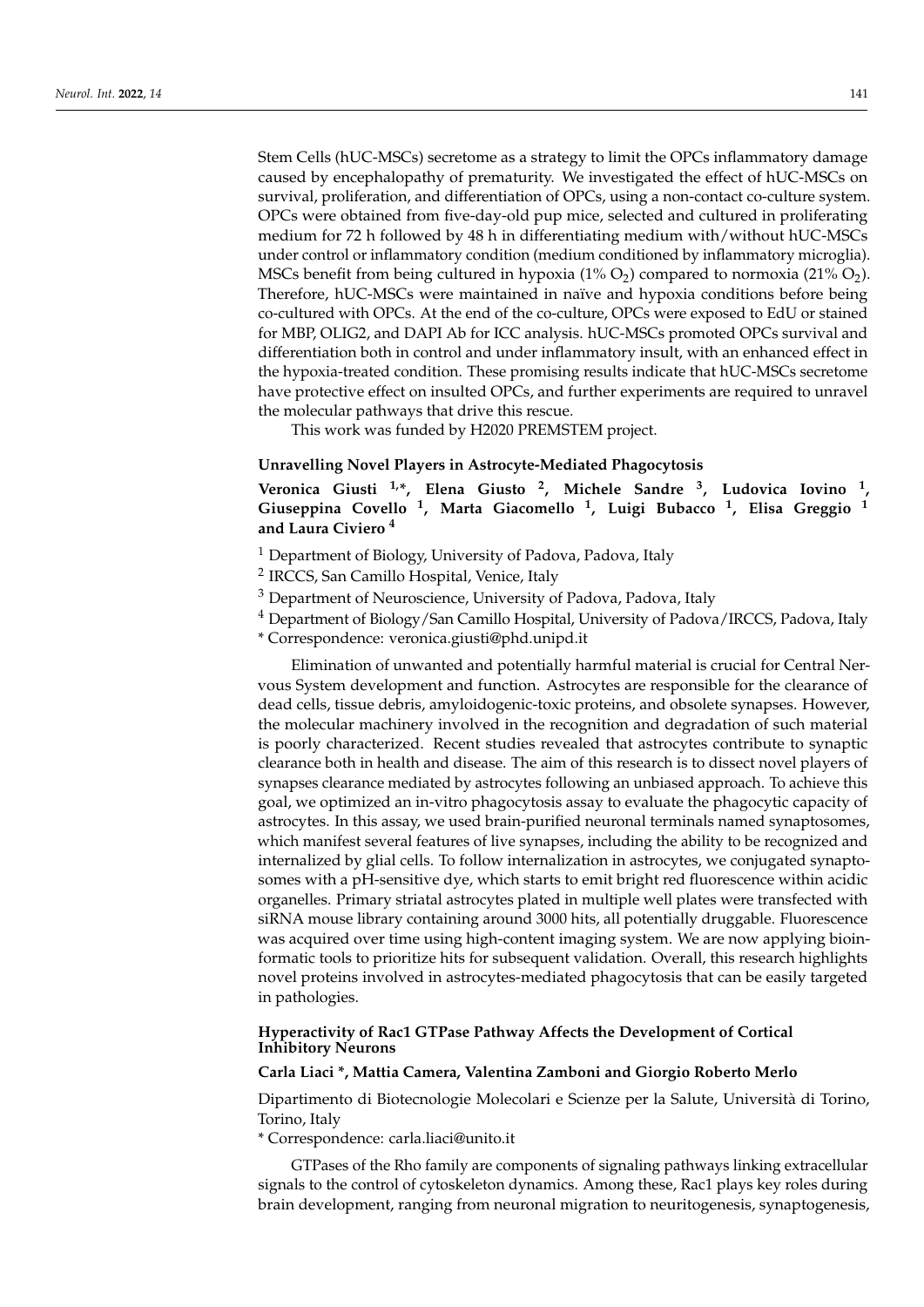and plasticity. Rac1 activity is positively and negatively controlled by GEFs and GAPs respectively, but the specific role of each regulator in vivo is poorly known. The GTPaseactivating protein ArhGAP15 is a specific negative regulator of Rac1, expressed during development in migrating cortical interneurons (CINs) and in a fraction of most subtypes of adult CINs. During development, loss of ArhGAP15 causes reduced morphological complexity and altered directionality of the leading edge of tangentially migrating CINs. Likewise, time-lapse imaging of embryonic CINs reveals a poorly coordinated directional control also during radial migration, possibly due to a hyperexploratory behavior. In the adult ArhGAP15<sup>-/-</sup> cortex, the observed migration defects lead to subtle layering defects of distinct CIN subtypes, hyperexcitability of pyramidal neurons, spontaneous sub-clinical seizures, and increased susceptibility to the proepileptic drug pilocarpine. These results indicate that ArhGAP15 imposes a fine negative regulation on Rac1 that is required for normal control of directionality during CIN migration, with consequences on their laminar distribution and inhibitory function.

#### **Neural Stem Cell-Derived Exosomes Counteract Insulin Resistance-Induced Impairment of Brain Plasticity**

**Francesca Natale 1,\*, Lucia Leone <sup>1</sup> , Matteo Spinelli <sup>2</sup> , Marco Rinaudo <sup>2</sup> , Raimondo Sollazzo <sup>2</sup> , Francesco La Greca <sup>2</sup> , Saviana Antonella Barbati <sup>2</sup> , Salvatore Fusco <sup>1</sup> and Claudio Grassi <sup>1</sup>**

<sup>1</sup> Department of Neuroscience, Università Cattolica del Sacro Cuore—Fondazione Policlinico Universitario A. Gemelli IRCCS, Rome, Italy

<sup>2</sup> Neuroscience, Università Cattolica del Sacro Cuore, Rome, Italy

\* Correspondence: francesca.natale1@unicatt.it

Overnutrition and metabolic disorders induce cognitive deficits by affecting both neural stem cell (NSCs) niche and mature neurons. In particular, type 2 diabetes-related cognitive impairment is correlated with decreased adult neurogenesis in the hippocampus due to defective proliferation, differentiation, and cell survival. In physiological conditions, adult neural stem cells release extracellular vesicles (exo-NSC) contributing to intercellular communication and potentially regulating brain cell activity. Recently, numerous studies revealed the capability of exo-NSC to ameliorate brain functions and counteract cognitive decline occurring in experimental models of neurological diseases, but the underlying molecular mechanisms are still poorly understood. We investigated the effects of intranasal administration of exo-NSC on brain plasticity in a well-established experimental model of brain insulin resistance (i.e., mice fed with a high-fat diet). Our data demonstrated that intranasal administration of exo-NSC was able to deliver the vesicles into the hippocampus of mice and to restore the HFD-dependent proliferation/senescence unbalance of neurogenic niche. Chronic administration of exo-NSC also prevented HFD-induced memory impairment. Interestingly, exo-NSC seem to differently modulate intracellular molecular cascades in mature neurons and NSCs. In particular, exo-NSC prevented the inhibition of BDNF/TrKB/CREB signaling in differentiated neurons, whereas they rescued IRS1/FoxOs-mediated transcription of pro-proliferative genes in NSCs. Collectively, our findings highlight the role of extracellular vesicle cargo in the regulation of brain plasticity and provide evidence of the potential therapeutic effect of these vesicles against metabolic disease-related cognitive deficits.

### **Investigating Patterns of White Matter Disconnections in Gliomas: A Single-Subject, Tractography-Based Approach**

**Umberto Villani 1,\*, Erica Silvestri <sup>2</sup> , Manuela Moretto <sup>1</sup> , Diego Cecchin <sup>3</sup> , Corbetta Maurizio <sup>1</sup> and Alessandra Bertoldo <sup>2</sup>**

- <sup>1</sup> Padovaneuroscience Center, University of Padova, Padova, Italy
- <sup>2</sup> Department of Information Engineering, University of Padova, Padova, Italy
- <sup>3</sup> Nuclear Medicine Unit, Department of Medicine, University Hospital of Padova, Padova, Italy
	- \* Correspondence: umberto.villani@gmail.com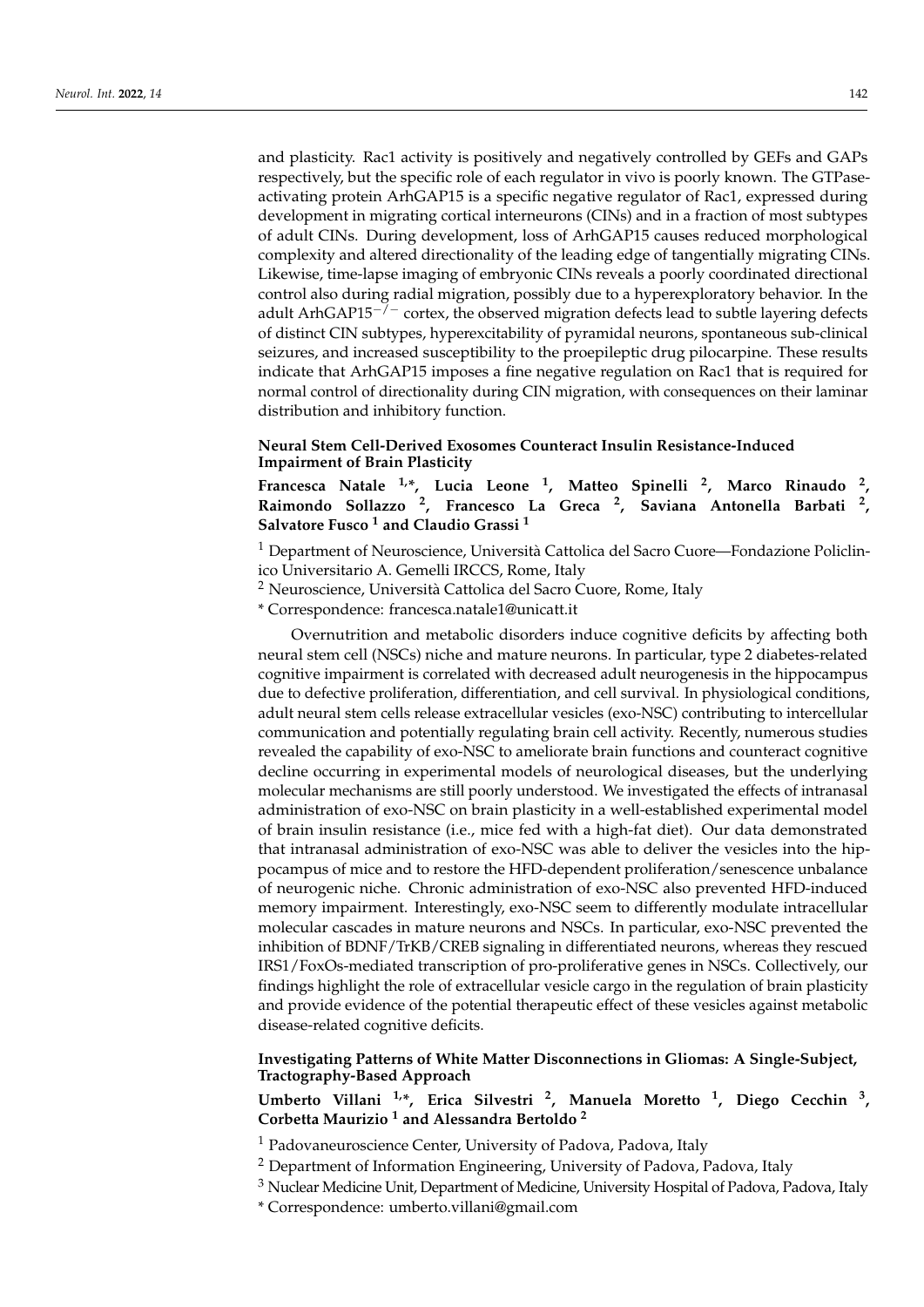Gliomas are infiltrative brain tumours originating from white matter (WM) cells, often associated with poor prognosis. Having a clearer depiction of the involvement of WM pathways could be of paramount importance to predict the progression of the disease. To this end, diffusion MRI (dMRI) offers unparalleled potential for the in-vivo dissection of the human brain. Tractography techniques allow the reconstruction of WM fibre pathways connecting different brain regions. Although rich in information, full tractograms are difficult to navigate in search for the impairment of WM bundles due to the pathology. To obviate this issue, inspired by past work on defining structural disconnections, we here introduce a method to conveniently visualize the alteration caused by the presence of tumor on brain tissues. Forty-eight glioma patients were scanned at the University Hospital of Padova. Tumour core was manually segmented by an expert neuroradiologist using FLAIR, T1w (pre/post contrast medium), and T2w scans. Based on a rich dMRI protocol, we performed multi-shell multi-tissue spherical deconvolution and reconstructed the tractograms (10-M streamlines) using a probabilistic, anatomically constrained algorithm. In each subject, for every streamline in the tractogram, we initially tested whether it crossed the tumoral lesion. We subsequently transformed the subset of streamlines for which this overlap was found (i.e., affected streamlines) into a visitation map, detailing in each voxel how many altered streamlines were passing through it. We labelled these maps direct Structural Disconnection maps (dSD) in contrast to indirect ones, which compute the visitation maps projecting the lesion mask on selected population tractography atlases. Our study supports the use of dSD maps, which use subject-specific tractograms and are thus less prone to biases due to modified brain morphology (e.g., due to mass effect) potentially altering the predictive ability of the WM disconnection information.

#### **Toward a New Tolerogenic Strategy: Could Dendritic Cells Educated through Exposure to Specialized Pro-Resolving Mediators Be Possible Therapeutic Agents in Neuroinflammation?**

**Giada Pessina 1,\*, Marta Bottero <sup>2</sup> , Fabrizio Loiacono <sup>2</sup> , Valerio Chiurchiù 3,4 , Nicole Kerlero de Rosbo <sup>1</sup> , Antonio Uccelli 1,2 and Giovanni Ferrara <sup>2</sup>**

 $1$  Department of Neurology, Rehabilitation, Ophthalmology, Genetics, Maternal and Child Health, University of Genoa, L.go P. Daneo, 3, 16132 Genoa, Italy

<sup>2</sup> IRCCS Ospedale Policlinico San Martino, L.go R. Benzi, 10, 16132 Genoa, Italy

 $^3$  Institute of Translational Pharmacology, National Research Council, Via del Fosso del Cavaliere 100, 00133 Rome, Italy

<sup>4</sup> Laboratory of Resolution of Neuroinflammation, European Center for Brain Research, IRCCS Santa Lucia Foundation, Via del Fosso di Fiorano 64, 00143 Rome, Italy \* Correspondence: giada9820@gmail.com

Dendritic cells (DCs) play a crucial role in the immune system activation and in the regulation of immunological tolerance. DCs are present within the central nervous system (CNS), in the choroidal plexuses, and in the perivascular spaces regulating the CNS immune surveillance and tolerance in both mouse and human. In experimental autoimmune encephalomyelitis (EAE), a pathology mediated by encephalitogenic T-cell activation induced by auto-reactive DCs, the loss of immunological tolerance is one of the main autoimmune pathological mechanisms. We propose to generate tolerogenic DCs using a novel approach whereby DCs are exposed to specialized pro-resolving mediators (SPMs), a novel class of bioactive lipids that play a fundamental role in the resolution of inflammation. SPMs act as immunoresolvents by reducing the infiltration and activation of pro-inflammatory leukocytes, such as neutrophils, monocytes/macrophages, and T lymphocytes, and by shifting their immune response into an anti-inflammatory phenotype as well as promoting tissue healing and regeneration. Accordingly, we hypothesized that DCs conditioned by exposure to SPMs could acquire a tolerogenic phenotype and could reduce the activation of T cells, thus ameliorating EAE. qPCR analysis showed that differentiation of DCs induced to mature with LPS-INF $\gamma$  in the presence of SPMs imparts a tolerogenic phenotype, with down-regulation of pro-inflammatory markers and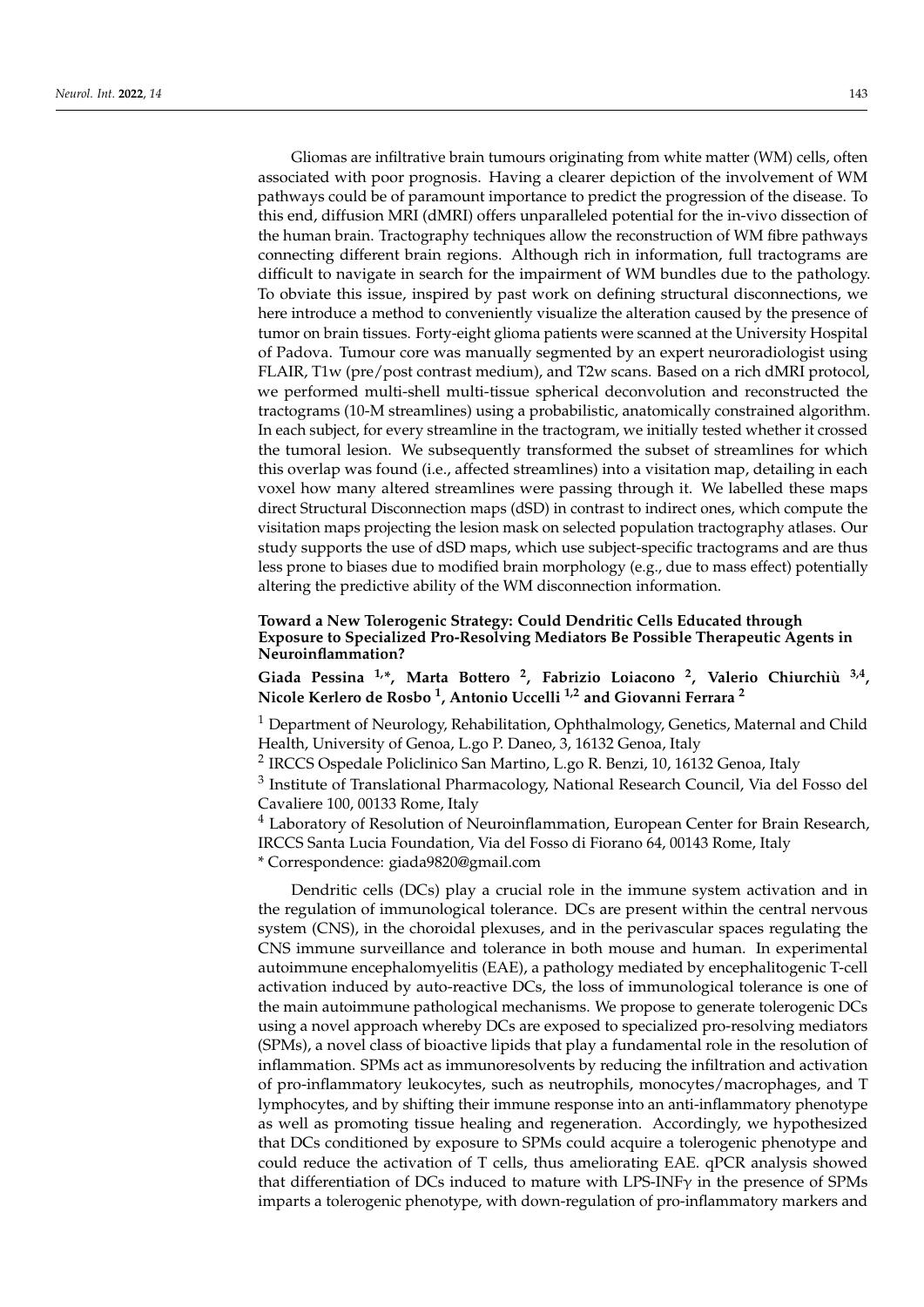concomitant upregulation of tolerogenic markers. Flow cytometry analyses confirmed that SPMs induce the anti-inflammatory phenotype of mature DCs by upregulating the surface markers of tolerance as well as other anti-inflammatory. Moreover, LPS-INFγactivated DCs differentiated in the presence of SPMs maintained the upregulation of those tolerogenic markers after 24 h and 48 h and displayed a cytokine profile commensurate with a tolerogenic phenotype. In addition, activated T cells co-cultured with DCs or stimulated with the supernatant of DCs generated in the presence of SPMs, produced low levels of pro-inflammatory cytokines INFγ and IL-17 and displayed a reduced mRNA expression of the relative transcription factors. Our preliminary data point to a novel role of SPMs in the induction of a tolerogenic phenotype for DCs.

### **Modulation of Neuroendocrinal and Peripheral Immunological Biomarkers by Rehabilitation in Sarcopenic Subjects**

# **Federica Piancone 1,\*, Marina Saresella <sup>1</sup> , Francesca La Rosa <sup>1</sup> , Ivana Marventano <sup>1</sup> , Rossella Miglioli <sup>2</sup> , Fabio Trecate <sup>2</sup> and Mario Clerici <sup>1</sup>**

<sup>1</sup> IRCCS Fondazione Don Carlo Gnocchi ONLUS, Laboratorio di Medicina Molecolare e Biotecnologie, Milano, Italy

<sup>2</sup> IRCCS Fondazione Don Carlo Gnocchi ONLUS, U.O. Riabilitazione, Milano, Italy

\* Correspondence: fpiancone@dongnocchi.it

Sarcopenia is an aged-related condition characterized by loss of muscle mass and function, whose risk factors include, among others, inflammation and a complex imbalance of the neuroendocrine system. No pharmacological agents have been FDA approved for the treatment of sarcopenia, and the management of this disease is primarily focused on physical therapy for muscle strengthening and gait training. Because the crosstalk between the neuroendocrine and immune system is modulated by rehabilitation, the aim of this study was to verify the efficacy of the rehabilitation in reducing inflammation in sarcopenic patients. Sixty sarcopenic patients undergoing a specifically designed rehabilitation program were enrolled in the study. At the time of recruitment (T0) and at the end of the end of the rehabilitation program (30 days; T1), patients underwent a comprehensive geriatric multidimensional evaluation that included lower extremity function evaluation with the Short Physical Performance Battery (SPPB), fall risk assessment evaluation (Tinetti score), and the evaluation of performance in activities of daily living (Barthel index) as well as the analysis of the plasmatic concentration of proinflammatory (IL-1β, TNF $\alpha$ , IL-6, and IL-18) and antiinflammatory cytokines (IL-10) and the quantification in serum of neurotransmitters noradrenalin, adrenalin, dopamine, and serotonin. Rehabilitation resulted in a significant improvement of physical and cognitive conditions. This was accompanied by significantly increased concentrations of IL-10 and noradrenalin ( $p = 0.02$  and  $p = 0.016$ , respectively) that were positively correlated with the improvement in the scores of the Tinetti ( $p = 0.02$ ) and of the (SPPB) tests ( $p = 0.004$ ). IL-18 concentation was significantly reduced as well at T1 ( $p = 0.008$ ), and this was negatively correlated with Barthel index (*p* = 0.0085) and SPPB (*p*= 0.05) test scores. Results herein show a correlation between the rehabilitation efficacy and the reduction of the inflammation and identify the peripheral immunological and neuroendocrine biomarkers, which are modulated by rehabilitation.

#### **Differential Regulation of Haematopoiesis and Regulatory T-Cell Generation in Mouse Models of Glioma**

**Erika Ricci 1,\*, Maria Cristina Mariani <sup>1</sup> , Paolo Malatesta <sup>1</sup> , Irene Appolloni <sup>2</sup> , Davide Ceresa <sup>1</sup> , Federico Ivaldi <sup>3</sup> , Tiziana Vigo <sup>1</sup> , Nicole Kerlero De Rosbo <sup>3</sup> and Antonio Uccelli <sup>1</sup>**

<sup>1</sup> IRCCS Hospital San Martino, Genoa, Italy

<sup>2</sup> Experimental Biology Unit, Department of Experimental Medicine (DIMES), University of Genoa, Genoa, Italy

<sup>3</sup> Department of Neurosciences, Ophthalmology, Genetics, Maternal and Child Health, University of Genoa, Genoa, Italy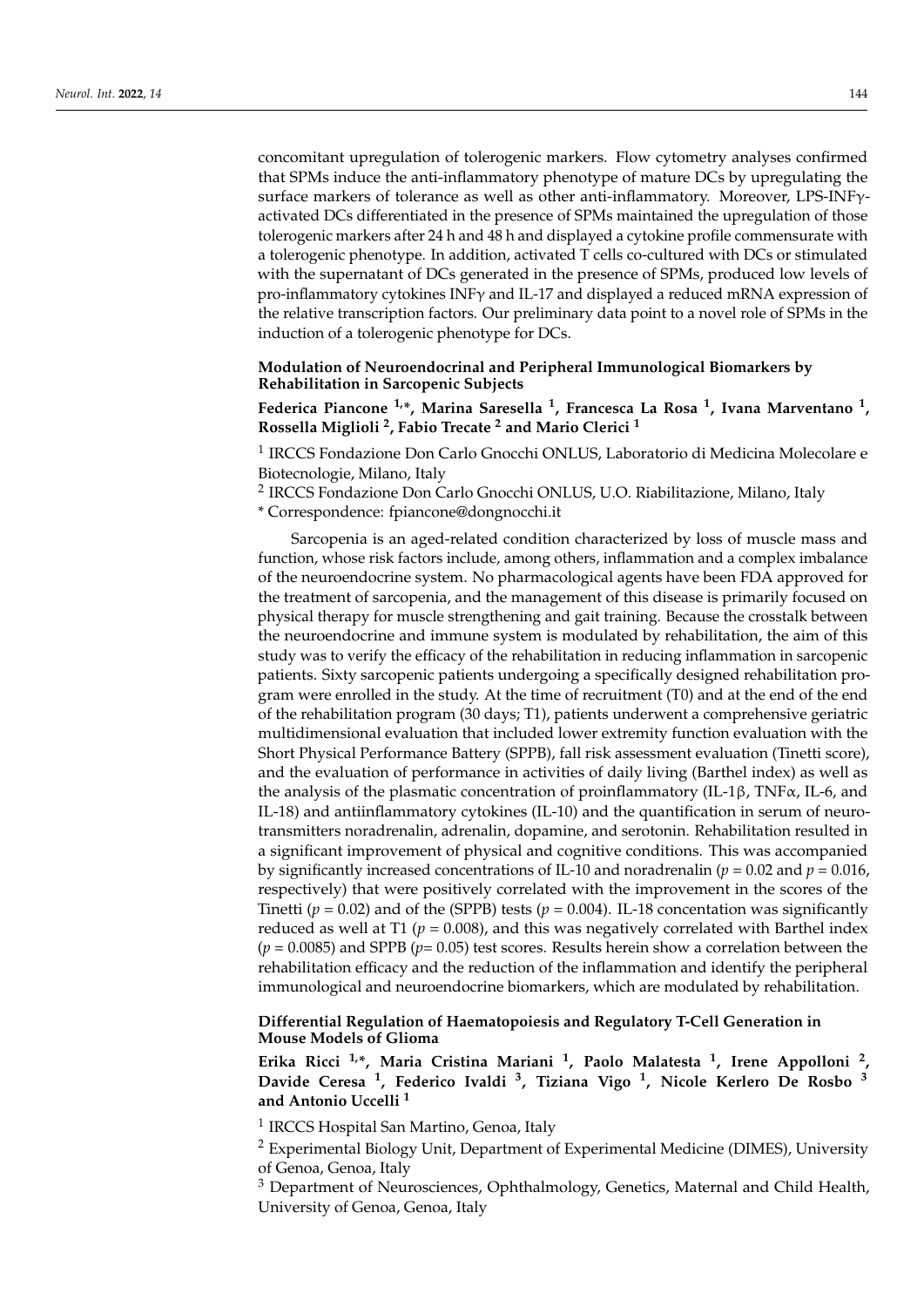Glioblastoma (GBM), the most common and malignant of all primary brain tumors in adults, is notorious for its immunosuppressive features and for its resistance to immunotherapy. The immunogenicity of glioma is lost during tumor progression. Indeed, low-grade glioma displays abundance of infiltrating lymphocytes, while in high-grade gliomas, a shift of the immune infiltrate towards a pro-tumorigenic phenotype has been observed. Tumor strategies to evade the immune system include sequestration of T cells in the bone marrow (BM) and promotion of regulatory T-cell (Treg) activity. Neuro-inflammation is known to elicit the generation of sympathetic nervous system (SNS) signals that control hematopoiesis and lymphopoiesis in BM and thymus. We propose that the progressive reduction of neuro-inflammation during brain tumor progression may alter SNS transmission to BM and thymus, impacting generation and release of lymphocytes, finally contributing to the process of tumor immunoediting. To assess our hypothesis, we have exploited a platelet-derived growth factor-B (PDGF-B) overexpressing mouse model of glioma. These mice can either develop low-grade (LG) or high-grade (HG) tumors. We have performed a single-cell gene expression analysis of LG and HG gliomas to define changes in the inflammatory signature of these tumors. We used flow cytometric analysis to monitor the differentiation of hematopoietic stem cells (HSC) in BM, of T-cell maturation and Treg generation in thymus, and of T and B lymphocytes in BM and blood. We observed an impairment of Treg generation in thymus of HG gliomas bearing mice, associated with a reduction of T and B lymphocytes in BM and blood and with promotion of HSC differentiation in BM. Our results clearly indicate that the maturation of immune cells in BM and thymus differs between LG and HG glioma-bearing mice. We are now assessing the possible signals which drive the regulation of immune cells that lead to promotion of LG vs. HG tumors.

### **Effects of MAGL Inhibitor on Striatal Synaptic Dysfunction in a Mouse Model of Multiple Sclerosis**

**Krizia Sanna 1,\*, Alessandra Musella <sup>2</sup> , Francesca Romana Rizzo <sup>1</sup> , Livia Guadalupi <sup>1</sup> , Valentina Vanni <sup>2</sup> , Diego Fresegna <sup>2</sup> , Antonietta Gentile <sup>2</sup> , Francesca De Vito <sup>3</sup> , Sara Balletta <sup>1</sup> , Silvia Caioli <sup>3</sup> , Ludovic Collin <sup>4</sup> , Anto Pavlovic <sup>4</sup> , Sven Schippling <sup>4</sup> , Diego Centonze <sup>1</sup> and Georgia Mandolesi <sup>2</sup>**

- <sup>1</sup> Medicina dei Sistemi, Università Tor Vergata, Roma, Italy
- <sup>2</sup> Synaptic Immunopathology Lab, IRCCS San Raffaele Pisana, Roma, Italy
- <sup>3</sup> IRCCS Istituto Neurologico Mediterraneo (INM) Neuromed, Pozzilli, IS, Italy
- <sup>4</sup> Roche, F. Hoffmann-La Roche Ltd. Roche, Innovation Center Basel, Basel, Switzerland

\* Correspondence: krizia.sanna@live.it

Multiple sclerosis (MS) is an inflammatory neurodegenerative disorder in which the neuronal compartment is affected since the early stages of the disease. Data from MS patients and the MS rodent model, experimental autoimmune encephalomyelitis (EAE), have underscored a harmful but potentially reversible inflammatory synaptopathy in several brain area and a significant alteration of the endocannabinoid system (ECS). Studies from the EAE model have shed a light on the biological effects of endocannabinoids (eCBs)—anandamide (AEA) and 2-arachidonoylglycerol (2AG) —and their receptors (CB1R, CB2R, and TRPV). Of note, recent evidence showed that the inhibition of monoacylglycerol lipase (MAGL), the key hydrolytic enzyme responsible for 2-AG inactivation, can exert a surprising beneficial effect on EAE disease, but the mechanism is still unclear. Here, we took advantage of a reversible MAGL inhibitor (MAGLi) to investigate for the first time its effects on motor disability, neuroinflammation, and synaptopathy in EAE mice. Our data clearly indicate beneficial effects of MAGLi treatment in both ex-vivo and in-vivo conditions in EAE mice. We observed that MAGLi treatment is able to induce a less severe disease course accompanied by an improvement in motor activity evaluated by the grip strength test at the onset of the disease. Electrophysiological recordings re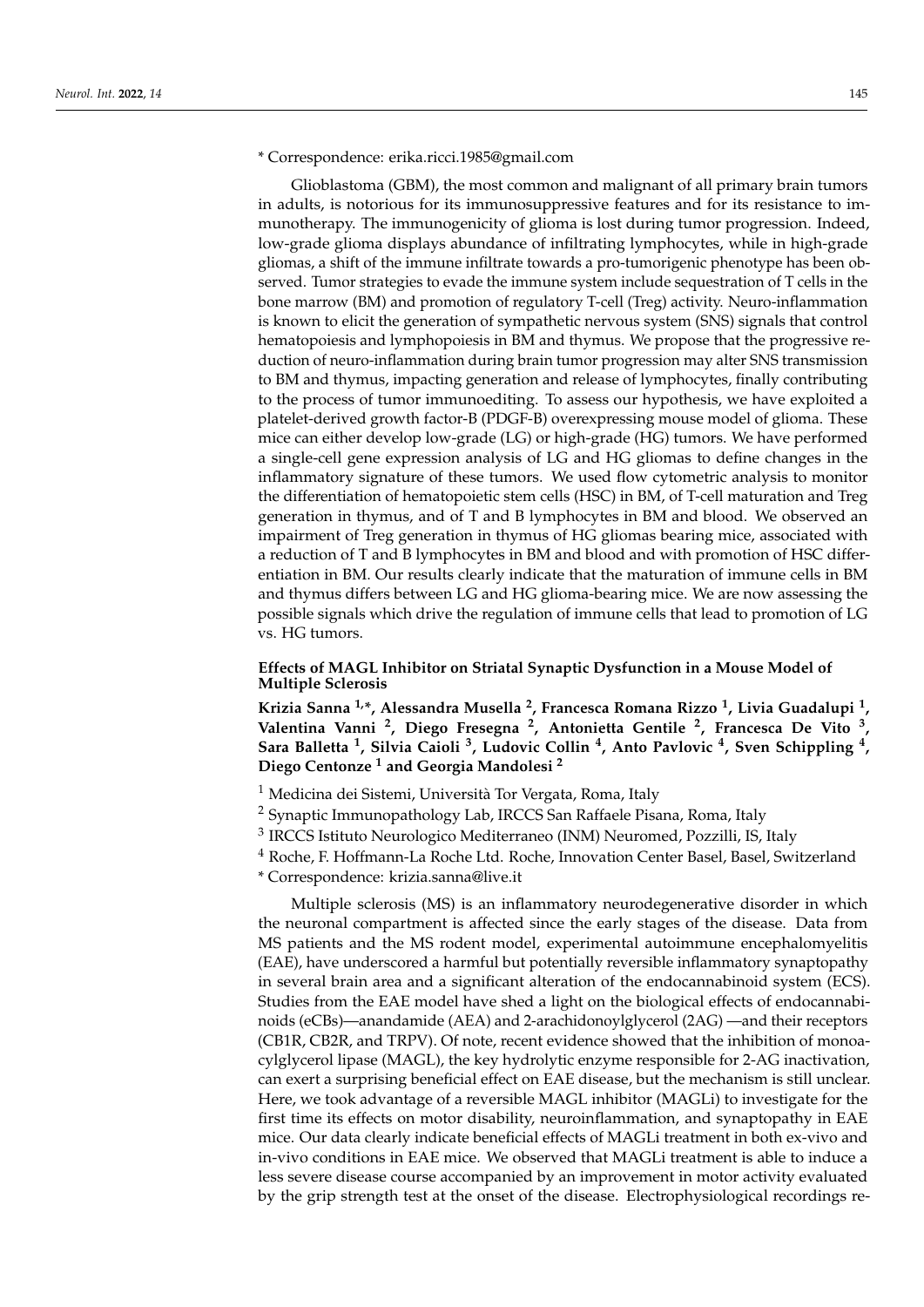vealed a selective recovery of the spontaneous glutamatergic current frequency in the striatum of EAE mice in association with an effective enzymatic MAGL inhibition and increased 2AG levels. Moreover, we explored the inflammatory status of the striatum, and by immunohistochemistry, we observed a significant reduction of the microglia activation. Overall, we demonstrated that an up-regulation of the endocannabinoid tone induced by MAGL inhibition is potentially involved in the recovery of both inflammatory status and glutamatergic alterations mediated by CB1 receptor occupancy in EAE mice.

#### **Air Pollution and Neuroinflammation**

#### **Giulia Terribile \* and Giulio Sancini**

School of Medicine and Surgery, University of Milano-Bicocca, Monza, Italy \* Correspondence: g.terribile1@campus.unimib.it

Air pollution consists of a complex mixture of chemicals, particular matter (PM), organic compounds, metals, ions, and elemental carbon, which can harm living organisms, including humans. The several PM adverse effects may relate to its physicochemical characteristics, including mass, size, number, surface area, concentration, source, and composition. Since the last decade, the central nervous system (CNS) has also been proposed to be a target organ for the detrimental effects of airborne pollutants. Emerging evidence from epidemiological, clinical, and experimental studies suggest that certain neurological diseases, such as Alzheimer's disease, may be strongly associated with ambient air pollution. Although the precise mechanisms underlying neurodegenerative diseases still remain elusive and are not fully understood, environmental pollution is believed to exert its neurotoxic function through oxidative stress, glial activation, and cerebrovascular damage. The aim of our study is to explore the effects of airborne pollution on CNS elements and brain homeostasis focusing on microglia, brain cells of nonneural origin, as predominant regulators of neuroinflammation. To explore the effects of airborne pollution on microglia we treated, at different timepoints, an immortalized line of murine microglia (i.e., BV2) with different concentration of a standard reference material of diesel exhaust particles (DEP), one of the main component of airborne pollutants at urban area. After the treatment, we evaluated cell viability, cell morphology, and intracellular calcium waves by means of calcium imaging technique. Our preliminary data suggest that BV2 cells actively interact with DEP after 24 h treatment. DEP seems to be also chemoattractant factor for BV2, but the exact mechanisms are still unknown. We are going to deeply investigate how DEP is able to interact with BV2 functions, thus triggering neuroinflammation and neurodegeneration.

### **Translocator Protein Modulation of Human Microglia Activity: The Involvement of Neurosteroids Production**

### **Chiara Tremolanti \*, Lorenzo Germelli, Barbara Costa and Eleonora Da Pozzo**

Department of Pharmacy, University of Pisa, Pisa, Italy \* Correspondence: chiara.tremolanti@phd.unipi.it

Dysregulation of microglial activity is related to the development of chronic neuroinflammation and neurodegenerative diseases. The mitochondrial translocator protein (TSPO, 18 kDa) has emerged as a promising target against neuroinflammation due to its overexpression in activated glia. Several cellular processes have been proposed to underlie TSPO immunomodulatory activity, including neurosteroidogenesis induction. However, the precise role of TSPO in the modulation of reactive microglia is still unclear. We investigated the potential role of TSPO during the inflammatory response in a model of immortalized human inflamed microglia. In addition, we aimed to elucidate the mechanism underlying its activity. Our results demonstrated that TSPO stimulation by the use of a selective ligand attenuated microglia activation promoting the shift towards the restorative phenotype. Moreover, this phenomenon was abolished in the presence of an inhibitor of the neurosteroidogenesis cascade, suggesting a possible role for neurosteroids in the modulation of microglial phenotype. Therefore, we investigated the putative neurosteroidogenic activ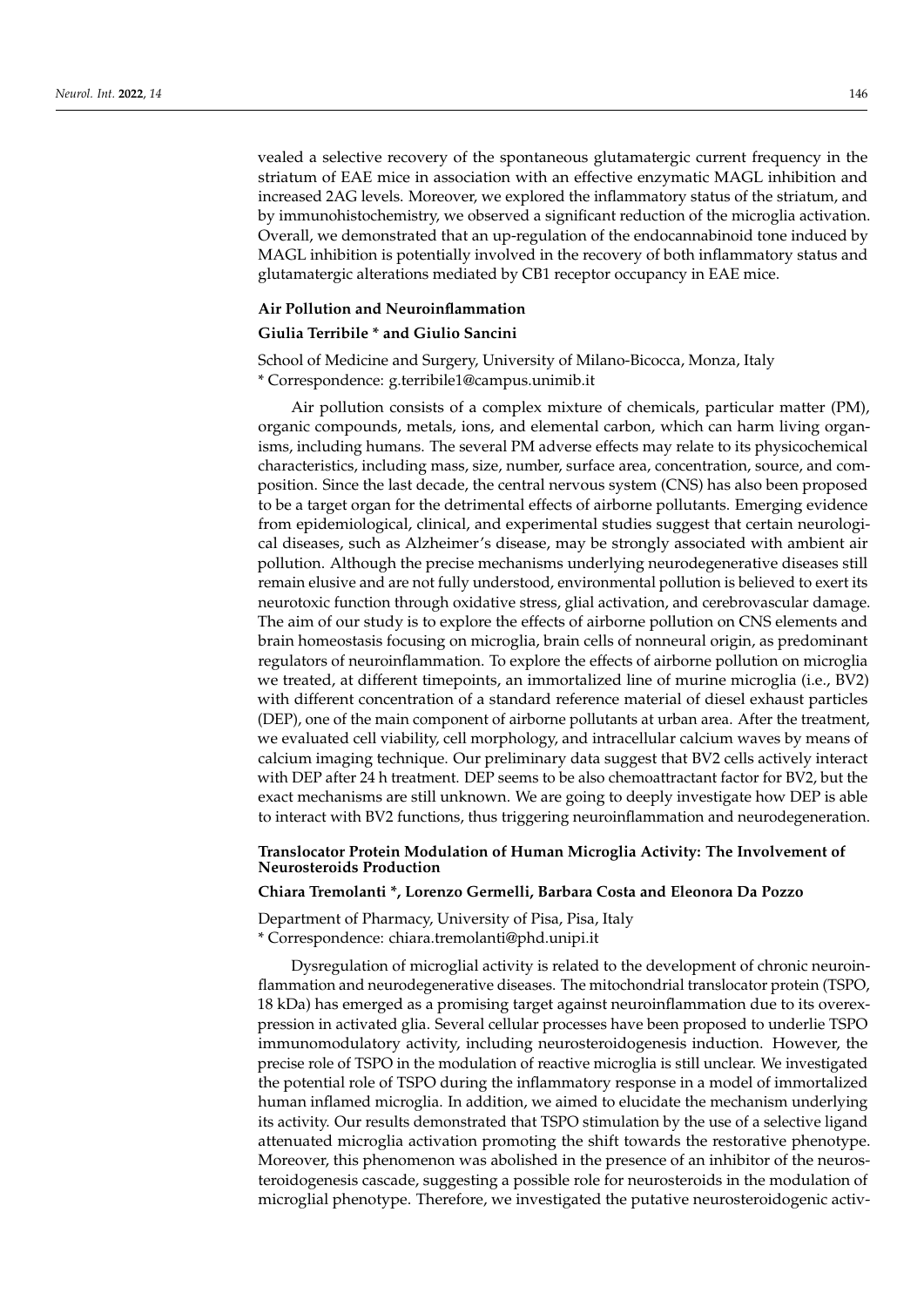ity of microglia, and our results showed that microglia express all the key members for neurosteroid production, including TSPO, StAR, and CYP11A1, which convert cholesterol into pregnenolone as the first limiting step of neurosteroids synthesis. In line with these results, pregnenolone was accumulated by human microglia cells in a time-dependent manner, and the pharmacological stimulation of TSPO drastically increased pregnenolone release. In conclusion, the results obtained in our experimental setting suggested that TSPO contributes to the preservation of microglia well-being, exerting a negative regulation on neuroinflammatory mechanisms, and this activity could be attributed to the induction of neurosteroidogenesis.

### **The Modulation of Mitochondria Function as a Possible Mechanism for GM1 Oligosaccharide-Derived Neuroprotection**

**Maria Fazzari 1,\*, Giulia Lunghi <sup>1</sup> , Erika Di Biase <sup>1</sup> , Matteo Audano <sup>2</sup> , Pamela Fato <sup>1</sup> , Laura Mauri <sup>1</sup> , Maria Grazia Ciampa <sup>1</sup> , Gabriella Tedeschi <sup>3</sup> , Nico Mitro <sup>2</sup> , Sandro Sonnino <sup>1</sup> and Elena Chiricozzi <sup>1</sup>**

<sup>1</sup> Department of Medical Biotechnology and Translational Medicine, University of Milano, Segrate, Italy

<sup>2</sup> Department of Pharmacological and Biomolecular Sciences, University of Milano, Milano, Italy

 $3$  Department of Veterinary Medicine, University of Milano, Milano, Italy

\* Correspondence: maria.fazzari@unimi.it

Parkinson's disease (PD) is a neurodegenerative disorder characterized by the progressive loss of dopaminergic (DA) neurons in the brain substrantianigra. Although its etiopathogenesis is still poorly understood, the mitochondrial (mit) dysfunction was described to have a crucial role in the exacerbation of neuronal degeneration. Hence, mittargeted protective compounds capable of minimizing mit dysfunction constitute hopeful therapeutic strategies for PD. Here, we describe the properties of GM1 oligosaccharide (OligoGM1), the bioactive portion of GM1 ganglioside, that, by interacting with and activating the NGF TrkA receptor at the cell surface, triggers crucial cellular pathways responsible for mit neuroprotection. Using proteomic and biochemical approaches, we demonstrated that OligoGM1 is able to induce the mitochondriogenesis and to enhance the mit function. Wildtype Neuro2a cells treated with OligoGM1 showed an increased number of mitochondria and, at functional level, an increased expression of mit complexes, boosted ATP levels, and mit respiration. Importantly, OligoGM1 treatment determined the rescue of mit activity and respiration in a Neuro2a model of mit dysfunction. On the other hand, OligoGM1 proved to efficiently counteract both in vitro and in vivo the neurotoxicity associated to 1-methyl-4-phenyl-1,2,3,6-tetrahydropyridine (MPTP), a PD-linked neurotoxin that acts by inhibiting the mit complex I. Specifically, OligoGM1 pre-treatment strongly reduced the mit ROS overproduction and P38 MAPK hyper-phosphorylation due to MPTP exposure leading to increased cell viability and neurite network in Neuro2a cells and DA neurons together with enhanced ATP levels and mit complexes expression. Collectively, our data indicate that OligoGM1 is able to protect neurons possibly via mit function restoration and oxidative stress reduction, opening a new perspective for the use of OligoGM1 in diseases where these organelles are compromised, including PD.

#### **Stem Cells Differentiation in a 3D Environment for the Study of ALS**

**Eveljn Scarian 1,\*, Matteo Bordoni <sup>2</sup> , Riccardo Cotta Ramusino <sup>3</sup> , Valentina Fantini <sup>1</sup> , Stephana Carelli <sup>4</sup> , Orietta Pansarasa <sup>5</sup> and Cristina Cereda <sup>5</sup>**

<sup>1</sup> Department of Brain and Behavioral Sciences, University of Pavia, Pavia, Italy

<sup>2</sup> Centro di Eccellenza sulle Malattie Neurodegenerative, Dipartimento di Scienze Farmacologiche e Biomolecolari (DiSFeB), Università degli Studi di Milano, Milano, Italy

<sup>3</sup> Department of Biology and Biotechnology "L. Spallanzani," University of Pavia, Pavia, Italy

<sup>4</sup> Department of Biomedical and Clinical Sciences "L. Sacco," University of Milan, Milano, Italy

<sup>5</sup> Genomic and Post-Genomic Unit, IRCCS Mondino Foundation, Pavia, Italy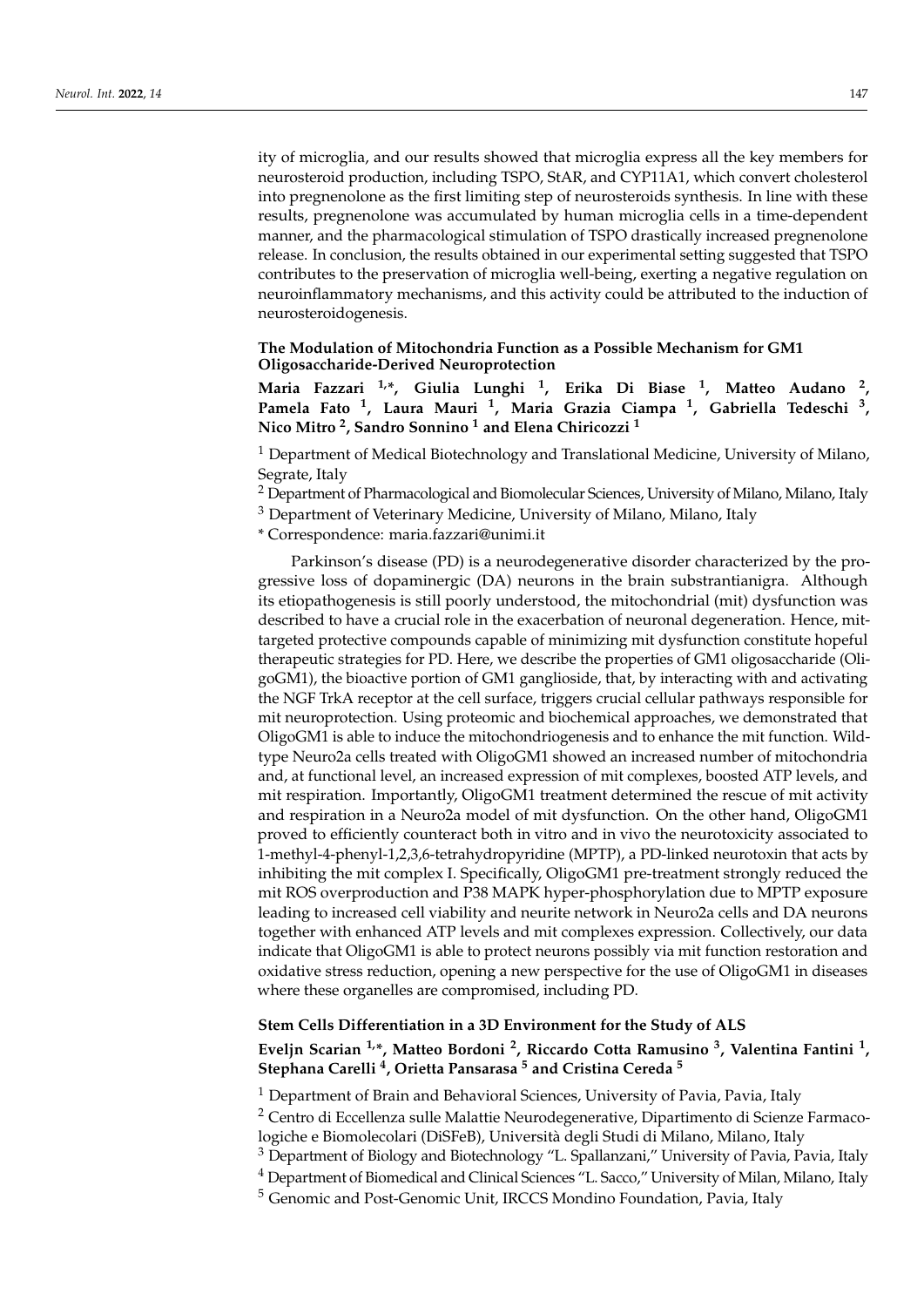#### \* Correspondence: eveljn.scarian@mondino.it

Amyotrophic lateral sclerosis (ALS) is a neurodegenerative disease that affects both upper and lower motor neurons in cortex, brainstem, and spinal cord, causing weakness, muscle atrophy, and spasticity. Unfortunately, there are only symptomatic treatments available. An important innovation of recent years is 3D bioprinting, which allows the creation of a 3D model for the study of interaction between cells and between cells and environment. Moreover, an important newness is the use of induced pluripotent stem cells (iPSCs). They are pluripotent stem cells derived from adult somatic cells, which can allow the creation of a more realistic pathological model advancing the field of personalized medicine. The aim of this work was the development of a protocol of 3D stem cells differentiation and their characterization. We first obtained iPSCs from peripheral blood mononuclear cells (PBMCs) of ALS patients and healthy subjects and differentiated them in neural stem cells (NSCs). NSCs were then included in Cellink Bioink and printed in 3D structures. Cells were differentiated in 3D in motor neuron progenitors (MNPs), immature MNs, and at the end mature MNs. Every step was tested for cells viability and characterized by confocal microscopy and RT-qPCR. At the end, we tested the electrophysiological characteristics of included Mouse Motor Neuron-Like Hybrid Cells (NSC34). We found that included NSCs maintain a good proliferation rate during the differentiation in 3D. Moreover, we confirmed the good differentiation process both by confocal microscopy and RT-qPCR, using specific markers of the different steps. Finally, we confirmed that NSC34 cells maintain their electrophysiological characteristics when printed in a 3D structure. In conclusion, we confirmed that 3D bioprinting can be considered a good model for the study of the pathogenesis of ALS allowing the growth and proliferation of cells in a more physiological environment.

#### **Pathological Hallmarks in Brain Organoids Derived from sALS Patients**

# **Matteo Bordoni <sup>1</sup> , Eveljn Scarian 2,\*, Emanuela Jacchetti <sup>3</sup> , Valentina Fantini <sup>2</sup> , Manuela Teresa Raimondi <sup>3</sup> , Stephana Carelli <sup>4</sup> , Orietta Pansarasa <sup>5</sup> and Cristina Cereda <sup>5</sup>**

<sup>1</sup> Centrodi Eccellenza sulle Malattie Neurodegenerative, Dipartimentodi Scienze Farmacologichee Biomolecolari (DiSFeB), Università degli Studi di Milano, Milano, Italy

<sup>2</sup> Department of Brain and Behavioral Sciences, University of Pavia, Pavia, Italy

<sup>3</sup> Department of Chemistry, Materials and Chemical Engineering "Giulio Natta," Politecnico di Milano, Milano, Italy

<sup>4</sup> Department of Biomedical and Clinical Sciences "L. Sacco," University of Milan, Milano, Italy

<sup>5</sup> Genomic and Post-Genomic Unit, IRCCS Mondino Foundation, Pavia, Italy

\* Correspondence: eveljn.scarian@mondino.it

Amyotrophic lateral sclerosis (ALS) is considered a non-cell autonomous disorder, and many cell types contribute to motor neurons death. The lack of effective treatments is probably due to the absence of a realistic model that can recapitulate early and late pathogenic mechanisms. Cerebral organoids are pluripotent stem cell-derived self-organizing structures that recapitulate brain development and allow in-vitro generation of 3D tissues. We developed a new method for the generation of motor neuron organoids that can be used for the study of pathogenic mechanisms in ALS. The aim of the work was to characterize a 3D organoid model for the study of ALS pathogenesis. We started from iPSCs obtained from healthy controls and sALS patients. We differentiated iPSCs into neural stem cells (NSCs). NSCs were dissociated using StemPro Accutase and a cell strainer. Then, NSCs were plated on low-attachment six-well plate and were cultured in floating conditions using an orbital shaker. NSCs were differentiated in these conditions into motor neuron progenitors (MNPs), immature motor neurons (MNs), and finally mature MNs. We then characterized cells by phase-contrast and confocal microscopy. We found that brain organoids derived from sALS patients were smaller and with irregular morphology compared to healthy controls. Using the GFAP marker, we found that sALS organoids have a thicker glial layer compared to healthy controls. We also found that healthy controls organoids show longer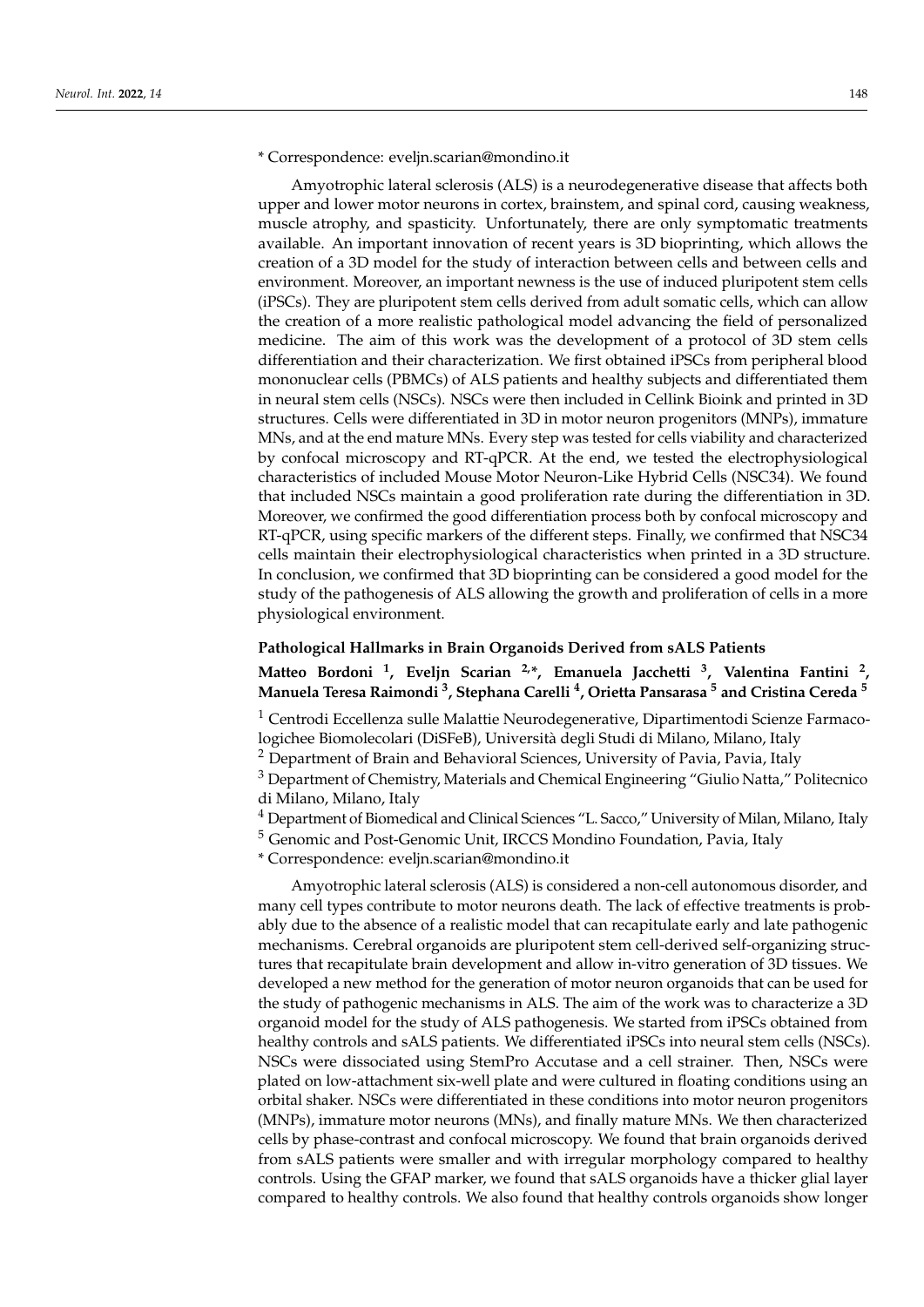neurites compared to sALS organoids. Finally, we found a diverse composition of cell populations. Indeed, healthy controls organoids show a higher amount of differentiated cells compared to sALS organoids. In conclusion, brain organoids represent a promising tool for the investigation of pathogenic mechanisms of ALS. Indeed, we found typical pathological hallmarks of the pathology, such as the presence of gliosis, the smaller length of neurites, and the decreased level of mature MNs.

### **Characterization of the Neuromuscular junction in iPSC-Derived 2D and 3D FUS-ALS Model Systems**

### **Beatrice Silvestri 1,\*, Alessandro Rosa <sup>1</sup> , Maria Giovanna Garone <sup>1</sup> and Valeria De Turris <sup>2</sup>**

<sup>1</sup> Dipartimento di Biologia e Biotecnologie "Charles Darwin," Università di Roma "La Sapienza," Roma, Italy

- <sup>2</sup> Istituto Italiano di Tecnologia, Roma, Italy
- \* Correspondence: beatrice.silvestri@uniroma1.it

Amyotrophic lateral sclerosis (ALS) is a neurodegenerative disease characterized by motor neurons (MNs) death in the spinal cord and brain, leading the loss of skeletal muscle mass (muscle atrophy). So far, it has been difficult to investigate the molecular pathways of ALS because of the lack of suitable cell model system. The use of induced pluripotent stem cells (iPSC) carrying ALS mutations introduced by gene editing represents a valuable opportunity for the study of this pathology. Such a cell model system has indeed provided important improvements on the understanding of the molecular processes involved in ALS pathology. Mutations in the FUS protein have been reported in several ALS patients. It has been shown that a hallmark of ALS disease is the abnormal cytoplasmatic accumulation of FUS-mutated protein. Preliminary data collected in our lab highlight an aberrant increase in axon branching and growth in MNs derived from FUS-mutated iPSCs. Moreover, an interesting aberrant crosstalk between FUS protein and the RNA-binding protein HuD, leading to an upregulation of HuD levels, has been identified. This interaction results in the consequent upregulation of some HuD targets, such as the axonal proteins GAP43 and NRN1. The principal aim of this project is to analyze the importance of GAP43 involvement in aberrant axon phenotypes and confirm whether this increase in neurite branching can lead to neuromuscular disruption. Notably, neuromuscular junction (NMJ) degeneration has been observed as an early pathogenic event in ALS. To recapitulate the NMJ circuit formation in vitro, we took advantage from iPSCs to obtain neural-muscle systems by 2D co-cultures and 3D neuromuscular organoids. The study of NMJ impairment will be conducted by morphological and functional assays to assess the contribution of FUS mutation in ALS progression. Finally, understanding of these cellular processes represents a crucial step for to the development of more personalized therapies.

### **Extracellular Vesicles Showed Different Immune Phenotypes in Patients with Amyotrophic Lateral Sclerosis**

# **Daisy Sproviero 1,\*, Eleonora Corridori <sup>2</sup> , Stella Gagliardi <sup>1</sup> , Luca Diamanti <sup>3</sup> , Matteo Bordoni <sup>2</sup> , Orietta Pansarasa <sup>1</sup> and Cristina Cereda <sup>1</sup>**

<sup>1</sup> Genomic and Post-Genomic Unit, IRCCS Fondazione Mondino, Pavia, Italy

<sup>2</sup> Centro di Eccellenza sulle Malattie Neurodegenerative, Dipartimento di Scienze Farmacologiche e Biomolecolari, Università degli Studi di Milano, Milano, Italy

<sup>3</sup> Neuro-Oncology Unit, IRCCS Fondazione Mondino, Pavia, Italy

\* Correspondence: daisy.sproviero@mondino.it

Background. Extracellular vesicles (EVs) play central role in inflammatory processes, and they could be plausible targets in ALS related to immunological reaction to motor neuron loss. We previously demonstrated that leukocyte-derived EVs are upregulated in ALS patients, and they can be considered markers of disease progression.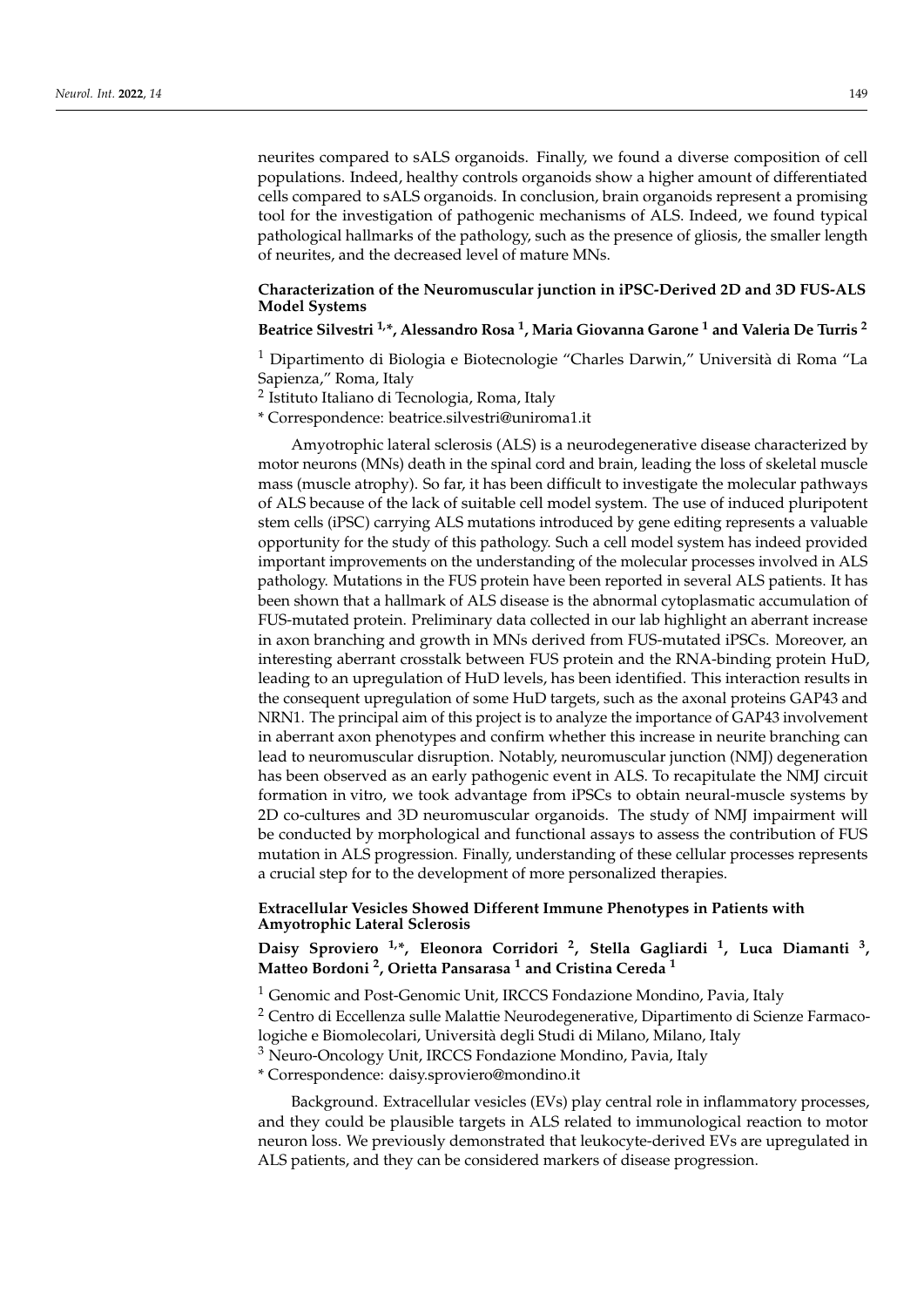Objectives. The aim of this study was to investigate specific immunological surface markers on Large and Small EVs (LEVs and SEVs) from plasma of sporadic ALS (sALS) patients and healthy donors (CTRLs).

Methods. EVs were isolated from plasma of 50 sALS and 30 CTRLs by differential centrifugation and characterized by Nanoparticle Tracking Analysis (NTA), Atomic Force Microscopy (AFM), and COlorimetric NANoplasmonic method (CONAN). For a simultaneous identification of 37 surface protein markers in each sample, we used a multiplex bead-based flow cytometric assay (MACSPlex Exosome Kit).

Results. Endosome-specific tetraspanins (CD63 and CD9), leucocyte, platelet and endothelial cell adhesion molecules (leukocyte common antigen (CD45), platelet endothelial cell adhesion molecule (PECAM-1, CD31), human Integrin alpha 5 (CD49e), E-selectin (CD69), and B-lymphocyte antigen (CD20) were more expressed in SEVs derived from CTRLs than in sALS patients (*p* < 0.05). LEVs derived from CTRLs were enriched in platelet surface expression of CD62P (P-selectin) ( $p < 0.05$ ) and CD63 ( $p < 0.001$ ) compared to sALS patients.

Discussion. Endosome-specific tetraspanins decrease in both LEVs and SEVs in accordance with the autophagy-endolysosomal system dysregulation described in ALS. LEVs from sALS patients also had fewer platelet activation markers, in line with the literature, as suggested by the platelet variation in blood of ALS patients. These data suggest that LEVs and SEVs carry different surface markers which might discriminate their role in ALS pathogenesis.

#### **Exceptionally Potent Human Monoclonal Antibodies Are Effective for Prophylaxis and Therapy of Tetanus in Mice**

**Marika Tonellato 1,\*, Marco Pirazzini <sup>1</sup> , Alessandro Grinzato <sup>1</sup> , Davide Corti <sup>2</sup> , Sonia Barbieri <sup>2</sup> , Oneda Leka <sup>1</sup> , Francesca Vallese <sup>1</sup> , Chiara Silacci-Fregni <sup>3</sup> , Luca Piccoli <sup>3</sup> , Eaazhisai Kandiah <sup>4</sup> , Giampietro Schiavo <sup>5</sup> , Giuseppe Zanotti <sup>1</sup> , Antonio Lanzavecchia <sup>3</sup> and Cesare Montecucco <sup>1</sup>**

<sup>1</sup> Department of Biomedical Sciences, University of Padova, Padova, Italy

<sup>2</sup> Humabs BioMed SA, Vir Biotechnology, Bellinzona, Switzerland

 $^3$  Institute for Research in Biomedicine, Università della Svizzera Italiana, Bellinzona, Switzerland

<sup>4</sup> European Synchrotron Radiation Facility, (ESRF), Grenoble, France

<sup>5</sup> Department of Neuromuscular Diseases, Queen Square Institute of Neurology, UK Dementia Research Institute, University College London, London, UK

\* Correspondence: marika.tonellato@gmail.com

Tetanus neurotoxin (TeNT) is the causative agent of tetanus, a life-threatening disease of vertebrates, including humans, characterized by neurogenic muscle rigidity and spasticity. Although tetanus can be prevented by a very effective vaccine, worldwide clinical practice in the emergency rooms is the administration of anti-TeNT immunoglobulins (TIG), which are used both for prophylaxis to avoid tetanus development in wounded patients or for therapy to treat patients already carrying tetanus symptoms. TIG is produced from the blood of hyperimmune individuals, either humans or horses (in developing countries). As such, it exposes patients to several possible side-effects, including infections by stillunknown pathogens as well as dangerous anaphylactic reactions. Human monoclonal antibodies (humAbs), which are emerging as superior therapeutics against several diseases, could overcome the drawbacks of TIG. Here, we screened the immortalized memory B cells pooled from the blood of immunized human donors and isolated two TeNT-specific hum-Abs, dubbed TT104 and TT110, that display an unprecedented neutralization ability against TeNT neurotoxicity. We determined the epitopes recognized by TT104 and TT110 via cryo-EM and defined how they interfere with the mechanism of neuron intoxication. These analyses pinpointed two novel mechanistic aspects of TeNT activity in neurons unraveling at the same time as the molecular bases of the exceptional neutralization ability of TT104 and TT110. Crucially, the combination of TT104 and TT110 displayed a prophylactic activity in mice when injected long before TeNT. Moreover, the two Fab derivatives neutralized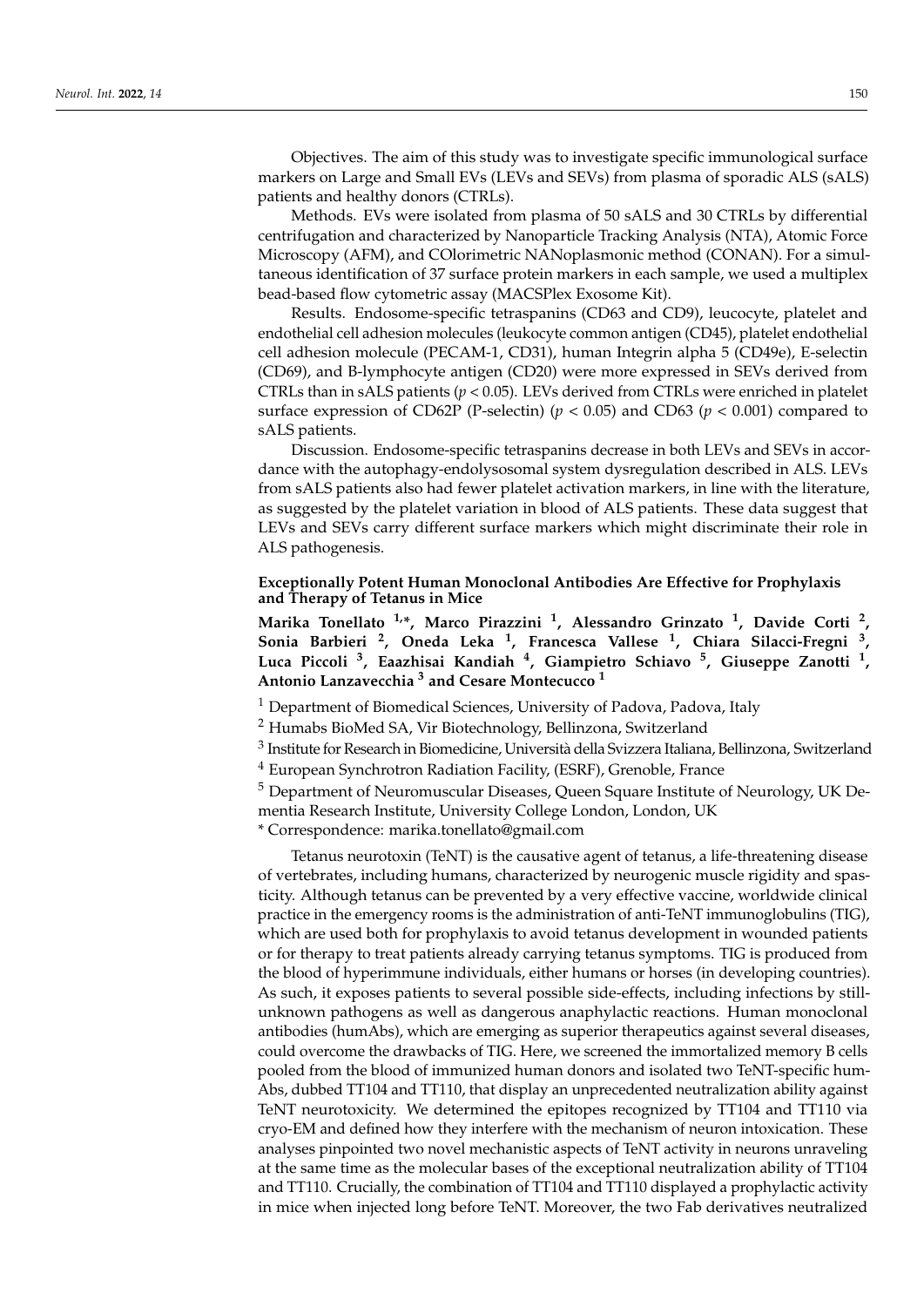TeNT in post-exposure experiments. In both these two paradigms of experimental tetanus, TT104 and TT110 humAbs and their Fabs derivates display an activity fully comparable to TIG. In conclusion, they meet all requirements for being considered for prophylaxis and therapy of human tetanus and are ready for clinical trials.

#### **Identification of the Transition Frequency from Theta to Alpha Band in Patients with Neurodegenerative Disease**

# **Elisabetta Vallarino 1,\*, Sara Sommariva <sup>1</sup> , Dario Arnaldi <sup>2</sup> , Flavio Nobili <sup>2</sup> and Michele Piana <sup>1</sup>**

- <sup>1</sup> Dipartimento di Matematica, Università degli Studi di Genova, Genova, Italy
- <sup>2</sup> IRCCSOspedale Policlinico San Martino, Dipartimento di Neuroscienze, Genova, Italy

\* Correspondence: vallarino@dima.unige.it

It is well known that brain activity is modulated by oscillations within different frequency bands, each of them related to specific brain states. Common practice in electroencephalography (EEG) signal processing consists in analysing the data at specific frequency bands chosen according to the interest and target of the study. It is straightforward that an optimal identification of the frequency bands is the starting point to reach good results. Many studies still rely on a standard frequency band subdivision; however, a subject-specific frequency band subdivision is gaining more interest. This is of utmost importance, for instance, when dealing with data from Alzheimer's patients since it has been demonstrated a progressive shift towards the low frequencies of the power spectrum profile with the progression of the disease.

The key point in a good subject-specific frequency band subdivision is the identification of the individual alpha peak (IAP) and the transition frequency (TF) from theta to alpha band. While the literature presents robust methods for the identification of IAP, there still is a lack of methods for the identification of the TF. The main method reported in literature requires both resting state and task EEG recordings; however, this is limiting, as it is not rare to only have resting state data at disposal for the analysis.

We propose a novel method for the identification of the TF, which only requires resting state EEG recordings. The key idea of the presented method is to identify two EEG channel groups, characterized by a strong presence of alpha activity in the first group and theta activity in the second. The two groups play the role of the resting state and task EEG recordings in the classical method. We validated the method on an EEG open-source dataset from both Parkinson's patients and healthy subjects. The novel method that we propose is easy to implement and yet very robust; thus, it can be of great interest for the neuroscientific community.

### **A Bidirectional Relationship between Alzheimer's Disease and Sleep Fragmentation in 5xFAD Mice**

### **Valeria Vasciaveo 1,\*, Antonella Iadarola <sup>2</sup> , Elena Tamagno <sup>1</sup> , Alessandro Cicolin <sup>2</sup> and Michela Guglielmotto <sup>1</sup>**

<sup>1</sup> Dipartimento di Neuroscienze, Neuroscience Institute Cavalieri Ottolenghi, Torino, Italy <sup>2</sup> Centro Medicina del Sonno, AOU Città Della Salute e della scienza, Molinette, Dipartimento di Neuroscienze, Torino, Italy

\* Correspondence: valeria.vasciaveo@unito.it

Alzheimer's disease (AD) is the most common age-related disorder, characterized by loss of memory and cognitive functions. It is due to both genetic and environmental factors, and it is correlated to aging. Recent studies have demonstrated that sleep disorders can be a risk factor for developing AD. Indeed, between AD and sleep disorders a bidirectional relationship exists. Actually, the acute effect of sleep disorders results in an increase in Ab concentration; besides, the sleep quality in AD patients is impaired, leading to a possible further accumulation of Ab. Literature data demonstrate a correlation between AD and acute sleep deprivation. In this study, we performed and validated a mouse model of AD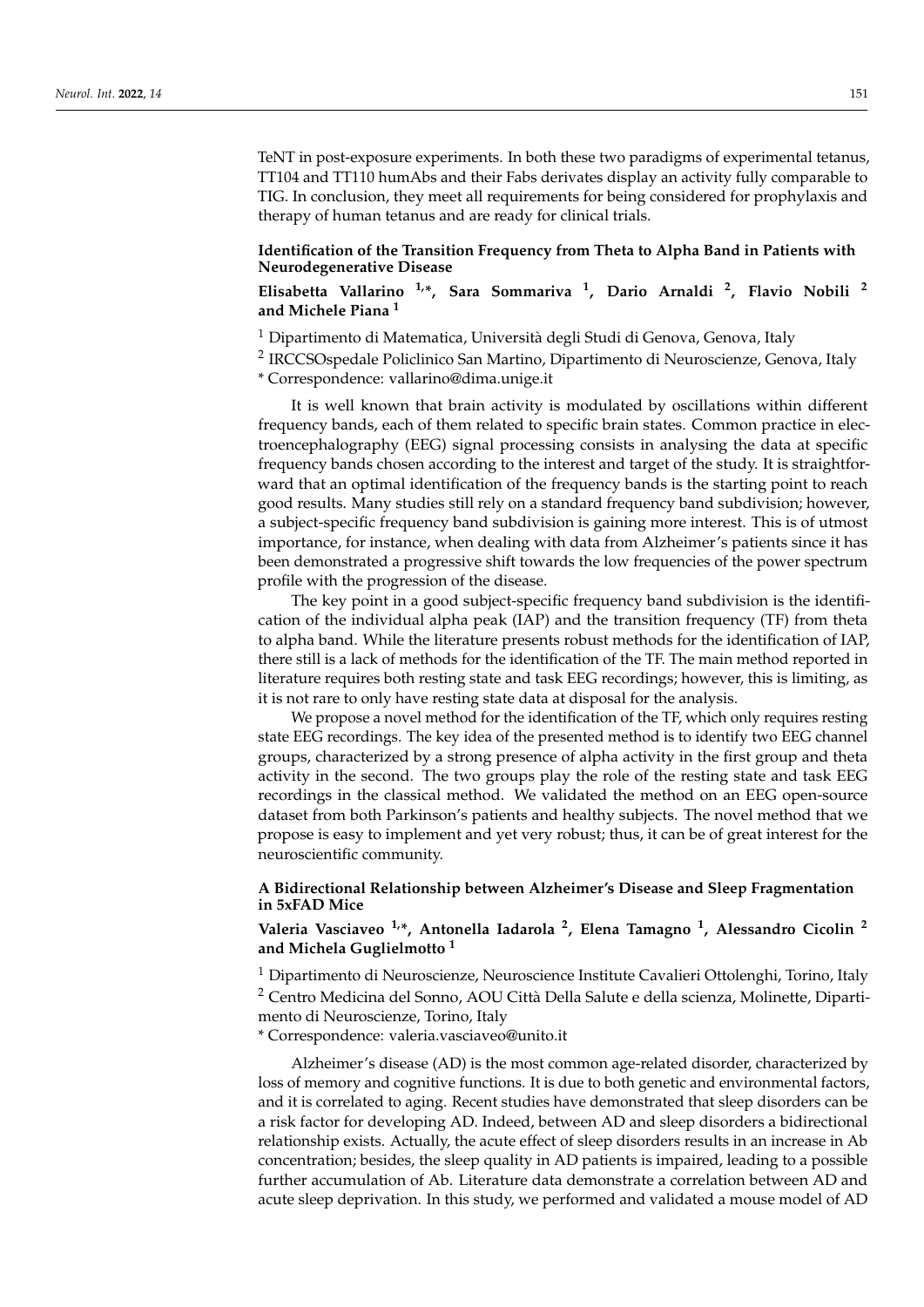and sleep fragmentation, a sleep disorder that mimics more correctly a real condition of intermittent and continuous awakening. The fragmentation method lasts 30 days, all day long, and includes a time-controlled tilt, which swings every 3 min for about 10-sec epochs. We analysed the effect of sleep fragmentation in 5xFAD and wild-type (wt) mice of two months of age since 5xFAD mice at this age already develop senile plaques. In this study, we observed in fragmented 5xFAD and wt mice respect to their control (no-fragmented) an increase in the amount of Ab1-42 production, tau phosphorylation, and GSH/GSSG ratio. Moreover, we observed a modulation in the expression of the kinases involved both in the oxidative stress pathway and in tau phosphorylation, such as pJNK and pERK in fragmented wt and 5xFAD mice. For these reasons, we examined in depth the modulation of tau protein in mice expressing human tau. In conclusion, since the first signs of AD appear 15–20 years after its pathogenesis begins, it is possible to say that a bad sleep quality could be a risk factor for AD but also an aggravating of the pathogenesis and probably speeding it up. A more in-depth study could lead to the development of new preventive therapies in patients with chronic sleep disorders.

**The Effect of Exosomes Isolated from Murine Adipose-Derived Stem Cells on Two Motor Neurons Disorders: ALS and SMA**

**Federica Virla 1,\*, Sylwia Dabrowska <sup>1</sup> , Ilaria Scambi <sup>1</sup> , Molakun Bankole <sup>1</sup> , Marina Boido <sup>2</sup> and Raffaella Mariotti <sup>1</sup>**

<sup>1</sup> Department of Neurosciences, Biomedicine and Movement Sciences, University of Verona, Verona, Italy

<sup>2</sup> Department of Neuroscience Rita Levi Montalcini, University of Turin, Turin, Italy

\* Correspondence: federica.virla@univr.it

The use of stem cells represents a possible treatment for neurodegenerative disorders, like amyotrophic lateral sclerosis (ALS) and spinal muscular atrophy (SMA). In particular, their beneficial action seems to be due to the paracrine release of exosomes, main mediators of intercellular communication. Indeed, through the release of their content (proteins, miRNA and nucleic acids), they are able to promote neurogenesis, inhibit apoptosis, and enhance immunomodulation in different pathophysiological contexts, recapitulating the effect of origin cells.

Although ALS and SMA are two distinct neurodegenerative diseases caused by different pathogenic mechanisms, our aim is to investigate the protective influence of exosomes in two different in-vivo models. We therefore isolated and characterized exosomes from murine adipose-derived stem cells (ASC-exosomes) and delivered them via intranasal administration in the SOD1(G93A) mice, the murine model of ALS, and with intracerebroventricular injections in the SMN∆7 murine model, the most widely used one for SMA.

The results showed that ASC-exosomes could improve the motor performance of animals, both in treated SOD1(G93A) and SMN∆7 mice. They could also protect lumbar spinal cord motor neurons from neurodegeneration and modulate the neuroinflammation in the central nervous system. Moreover, in the peripheral tissues, we could observe a higher number of innervated neuromuscular junctions and an attenuated skeletal muscle atrophy in the treated SMN∆7 group. These outcomes could allow to better understand the effects of ASC-exosomes and to target them as a possible approach in the treatment of neurodegenerative disorders.

**Effects of Traffic-Related Air Pollution on the Development of Alzheimer's Disease: The Role of the Olfactory Pathway**

**E. Scarcello <sup>1</sup> , T. Wahle 1,\*, A. Sofranko <sup>1</sup> , J. van Rüschen <sup>1</sup> , I. Masson <sup>1</sup> , C. Albrecht <sup>2</sup> , G. Bredeck <sup>1</sup> , M. Busch <sup>1</sup> , P. Fokkens <sup>3</sup> , J. Boere <sup>3</sup> , F. R. Cassee 3,4 and R. P. F. Schins <sup>1</sup>**

 $1$  Air Pollutants and Brain Aging Research Group, IUF-Leibniz Research Institute for Environmental Medicine, Duesseldorf, Germany

 $^2$  IUF-Leibniz Research Institute for Environmental Medicine, Duesseldorf, Germany

<sup>3</sup> National Institute for Public Health and the Environment (RIVM), Bilthoven, The Netherlands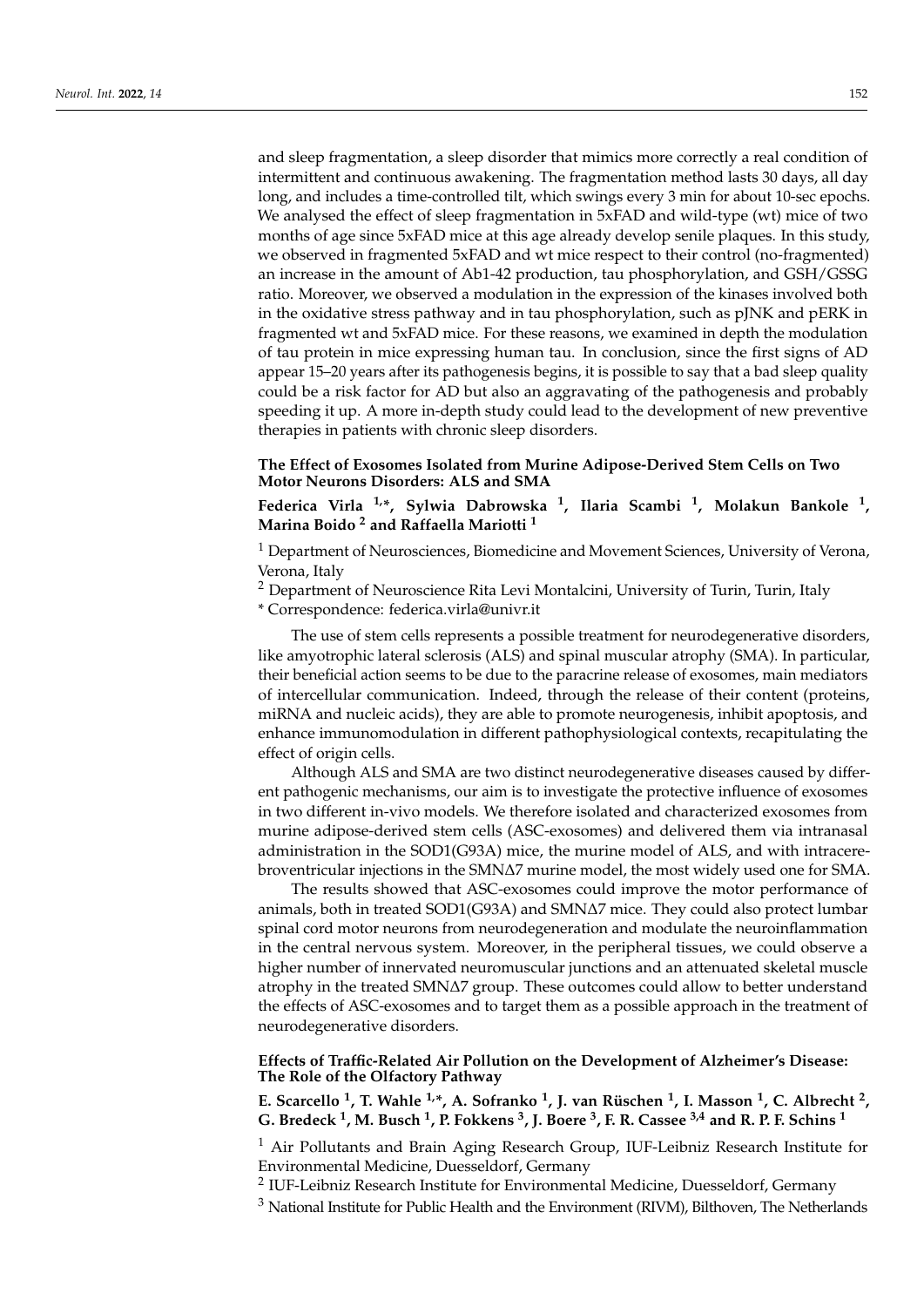<sup>4</sup> Institute for Risk Assessment Sciences, Utrecht University, Utrecht, The Netherlands \* Correspondence: eleonora.scarcello@gmail.com

**Abstract**: Ambient air pollution, a heterogenous mixture of gases and fine and ultrafine particles, has been shown to potentially cause adverse health effects, including respiratory and cardiovascular diseases. More recent investigations have also shown that ultrafine particles can deposit in the brain and increase the risk of developing neurological disorders, such as Alzheimer's disease (AD). In previous investigations, we already showed that diesel engine exhaust can aggravate amyloid plaque formation and motor function impairment in a mouse AD model. However, not only the molecular and cellular mechanisms behind it are still unknown but also if there are any biomarkers indicating air pollution's effects on the brain. In order to address these questions, we exposed female 5X Familial AD (5XFAD) mice and their female wild-type (WT) littermates for 5 h/day, 5 days/week during two or four consecutive weeks at a traffic-dominated location to concentrated ambient particles (CAPs), particle filtered air (FA), or clean air (CA). Our preliminary results revealed that traffic-related air pollution accelerates AD-like pathologies in the 5xFAD mice, albeit to a different extent by CAPs and FA exposures. Analysis of the olfactory bulbs of 5xFAD vs. WT mice from the respective exposure groups by cytokine array indicated that the olfactory route might be involved in these adverse effects. Potential individual biomarkers were thus chosen for further evaluation by immunohistochemical analysis, ELISA, or Western blot.

**Acknowledgments**: The work leading to these results has received funding from the European Union's Horizon 2020 research and innovation programme under grant agreement No 814978 (TUBE) and a cross-border grant awarded by the Alzheimer Forschung Initiative (AFI, Germany) and Alzheimer Nederland.

# **A Strange Case of Foetal Hydrops: The Mystery of the Vein of Galen Roberta Pintus 1,\*, Maria Antonietta Marcialis <sup>2</sup> , Maria Cristina Pintus <sup>2</sup> , Flaminia Bardanzellu <sup>1</sup> , Viviana Marinelli <sup>2</sup> and Vassilios Fanos <sup>1</sup>**

<sup>1</sup> Neonatal Intensive Care Unit, Department of Surgery, University of Cagliari, Cittadella Universitaria, SS 554, km 4.5, Monserrato, 09042 Cagliari, Italy

<sup>2</sup> Neonatal Intensive Care Unit, University of Cagliari, Cittadella Universitaria, SS 554, km 4.5, Monserrato, 09042 Cagliari, Italy

\* Correspondence: gomberta@icloud.com

We present a case report of a preterm neonate born at 31 weeks and 6 days of gestational age (birth weight 2300 g) by emergency c-section due to fetal hydrops, mainly characterized by abundant pleural fluid with lungs compression and mild pericardial effusion. Echocardiography showed a good biventricular function. At birth, the baby was asphyxiated (Apgar 3 and 4) and then intubated and underwent external cardiac massage, treated with a dose of endotracheal surfactant in the birth room. She was then transferred to the Neonatal Intensive Care Unit in extremely severe conditions. The postnatal echocardiography showed iso-systemic lung hypertension without structural cardiopathy. The newborn was treated with invasive ventilation for 13 days and for 11 with non-invasive ventilation. The karyotype, the haemoglobin, the metabolism, and the infection parameters were all normal. The brain sonography was normal up to the first month of life, when it showed multiple micro-calcifications in the posterior right frontal parenchyma. The following magnetic resonance examination showed a small ectasia of the straight sinus with an apparent aneurismatic dilation of the vein of Galen. It will be re-evaluated with angiography sequences.

The following brain sonographies evidenced with some difficulties the aneurismatic dilation of the vein of Galen, but they showed several doppler velocity grams inside the same vein. Two were arterial, characterized by an IR of 0.5 and one was venous. The pericallosal artery showed a systolic velocity that ascends in a steep way and one diastolic that showed a notch and an IR of 0.9.

The echocardiography is normal.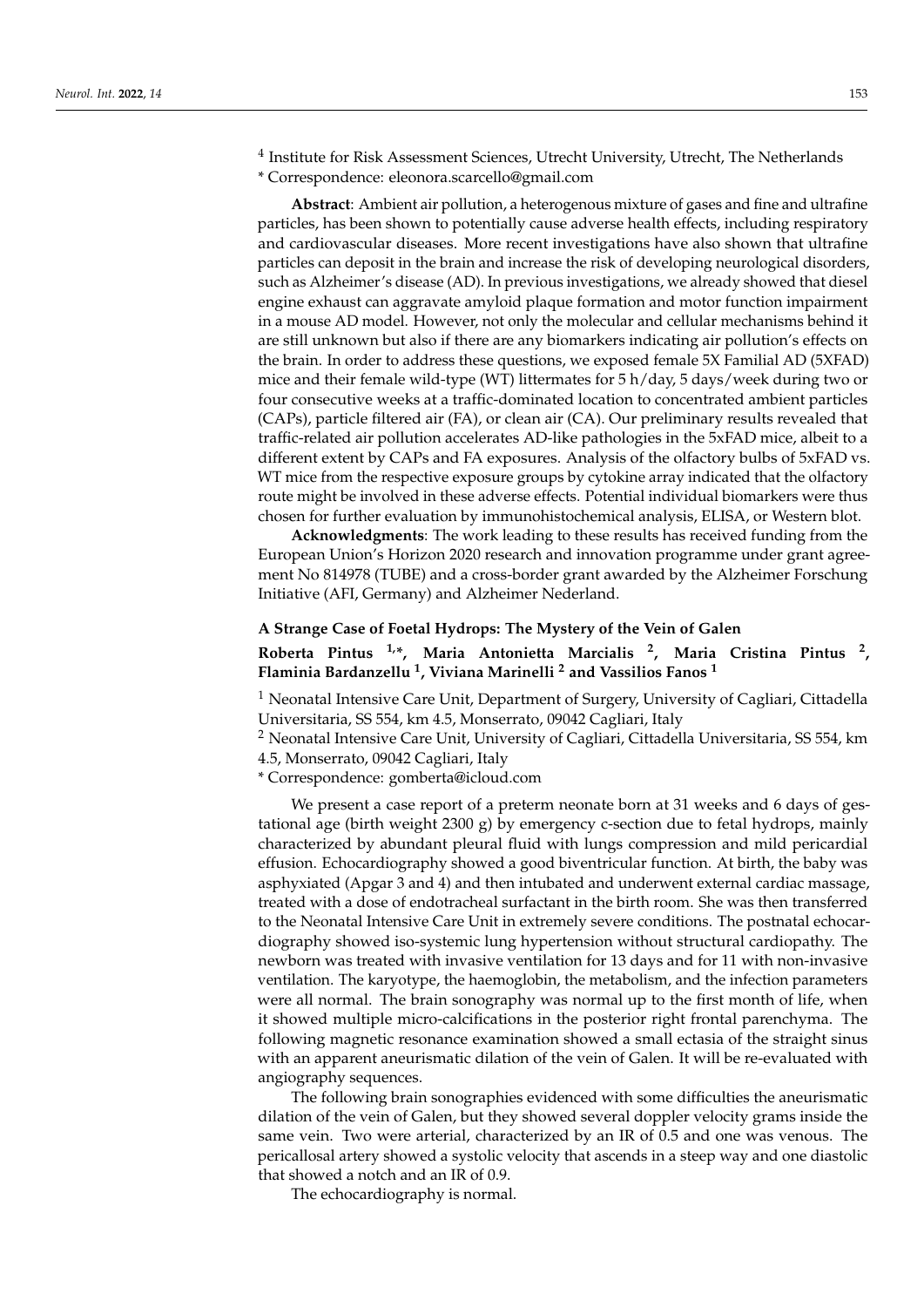Now, the new-born is in discreet general conditions and is gaining weight.

At nine months, the Magnetic Resonance and the angio-magnetic resonance examination showed a minimal dimensional increment of the venous ampulla of Galen and the ventricular system. Nevertheless, the psycho-behavioural and motor profile of the baby was normal.

#### **Functional Assessment of KCNB1 Variants: Loss-Versus Gain-of-Function and Related Electro-Clinical Phenotypes**

**Antonella Riva 1,\*, Loretta Ferrera <sup>1</sup> , Chiara Reale <sup>2</sup> , Ganna Balagura <sup>3</sup> , Marcello Scala <sup>4</sup> , Elisabetta Amadori <sup>4</sup> , Maria Stella Vari <sup>5</sup> , Francesca Madia <sup>6</sup> , Elena Gennaro <sup>7</sup> , Michele Iacomino <sup>6</sup> , Irene Bagnasco <sup>8</sup> , Gaetano Terrone <sup>9</sup> , Emilia Ricci <sup>10</sup> , Chiara Vannicola <sup>10</sup>, Vincenzo Salpietro <sup>4</sup> , Elena Gardella <sup>2</sup> , Federico Zara <sup>1</sup> and Pasquale Striano <sup>4</sup>**

 $1$  Unit of Medical Genetics, Department of Neurosciences, Rehabilitation, IRCCS Istituto Giannina Gaslini, Ophthalmology, Genetics, Maternal and Child Health, University of Genoa, Genoa, Italy

<sup>2</sup> Danish Epilepsy Centre, Department of Epilepsy Genetics and Personalized Medicine, Dianalund, Denmark

<sup>3</sup> Center for Neurogenomics and Cognitive Research (CNCR), Department of Functional Genomics, Vrije Universiteit (VU), de Boelelaan, 1081 HV Amsterdam, Amsterdam, The Netherlands <sup>4</sup> Paediatric Neurology and Muscular Disease Unit, Department of Neurosciences, IRCCS Istituto Giannina Gaslini, Rehabilitation, Ophthalmology, Genetics, Maternal and Child Health, University of Genoa, Genoa, Italy

<sup>5</sup> Paediatric Neurology and Muscular Disease Unit, IRCCS Istituto Giannina Gaslini, Genoa, Italy <sup>6</sup> Unit of Medical Genetics, IRCCS Istituto Giannina Gaslini, Genoa, Italy

<sup>7</sup> U.O.C Laboratorio di Genetica Umana, IRCCS Istituto Giannina Gaslini, Genoa, Italy

<sup>8</sup> Division of Child Neuropsychiatry, Ospedale Martini, Turin, Italy

<sup>9</sup> Section of Paediatrics—Child Neurology Unit, Department of Translational Medical Sciences, Università Federico II, Naples, Italy

<sup>10</sup> Epilepsy Center, Health Sciences Department, Università degli Studi di Milano, Ospedale San Paolo, Milan, Italy

\* Correspondence: riva.anto94@gmail.com

Purpose: Pathogenic variants in the *KCNB1* gene encoding the voltage-gated K+ channel (Kv) a-subunit are associated with a spectrum of phenotypes ranging from severe developmental and epileptic encephalopathies (DEE) to mild intellectual disability without epilepsy. Kv2.1 exerts an electrical role in neurons and mutations may be associated with loss of the channel voltage-dependence or loss of the ion currents conductance. We evaluated the functional effect of different pathogenic variants in *KCNB1* and correlated the results with the electro-clinical phenotype of patients.

Method: *KCNB1* pathogenic variants were identified through next-generation sequencing (NGS). Kv2.1 mutants were expressed in HEK293 cells and membrane currents were evaluated by patch-clamp technique. Cells were stimulated with constant pulse-potentials ranging from  $-80$  to +120 mV, D = 20 mV ( $n \ge 4$  experiments for each mutation). Patients were deep-phenotyped through clinical charts collected from referring clinicians.

Results: We identified five *KCNB1* pathogenicvariants, including p.T210M, p.T804A, p.R293C, p.A406V, and p.F416L (four de novo, p.T804A inherited from the affected mother). In p.T804A mutant, Kv2.1 showed to stay open at >+50 mV potentials, whereas the Kv2.1 p.R293C mutant showed a different voltage-dependence and a modified reversal potential as compared to the wild-type channel ( $p = 9.35 \times 10^{-6}$ ). Both variants were associated with a milder phenotype (focal epilepsy with mild intellectual disability) in two and eight patients, respectively. The remaining Kv2.1 mutants showed loss of the ion current conduction. These variants were found in 48 patients with severe phenotypes (DEE).

Conclusions: *KCNB1* mutations may impact patients' phenotypes depending on the functional effect on the channel; milder phenotypes are more often associated with gain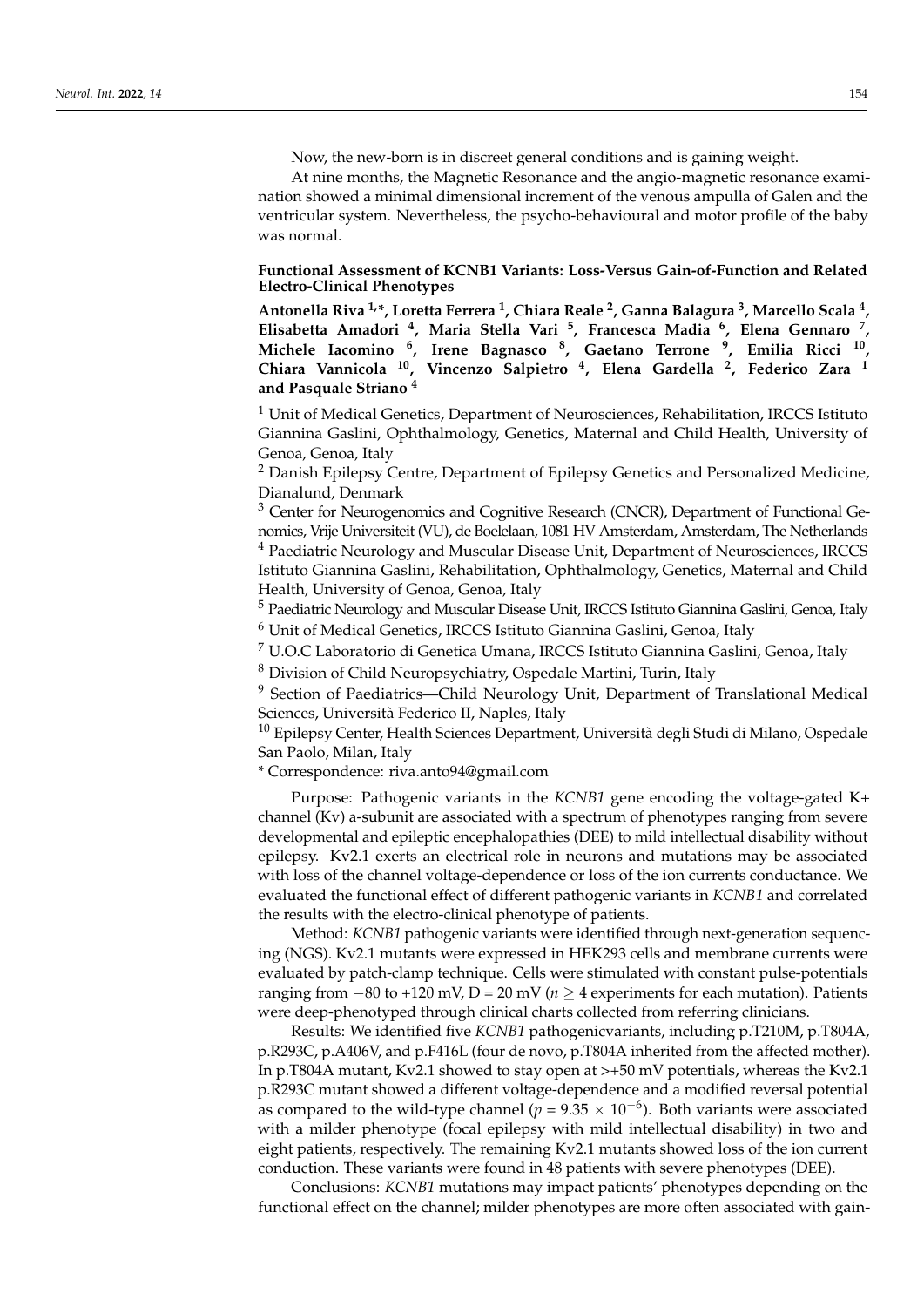of-function mutations, whereas severe phenotypes are associated with loss-of-function mutations.

#### **Septal Cholinergic Input to CA2 Hippocampal Region Controls Social Memory via Nicotinic Receptor-Mediated Disinhibition**

**Domenico Pimpinella 1,\*, Valentina Mastrorilli <sup>2</sup> , Corinna Giorgi <sup>3</sup> , Silke Coemans <sup>1</sup> , Hannah Ostermann <sup>4</sup> , Elke C Fuchs <sup>4</sup> , Hannah Monyer <sup>4</sup> , Andrea Mele <sup>2</sup> , Enrico Cherubini <sup>1</sup> and Marilena Griguoli <sup>5</sup>**

<sup>1</sup> European Brain Research Institute, Neurophysiology, Roma, Italy

<sup>2</sup> Center for Research in Neurobiology "D. Bovet," Department of Biology and Biotechnology "C. Darwin," Sapienza University of Rome, Roma, Italy

 $^3$  Institute of Molecular Biology and Pathology of the National Council of Research (IBPM-CNR), Roma, Italy

<sup>4</sup> German Cancer Research Center (DKFZ), Department of Clinical Neurobiology, Medical Faculty of Heidelberg University, Heidelberg, Germany

<sup>5</sup> European Brain Research Institute/Institute of Neuroscience of the National Research Council (IN-CNR), Pisa, Italy

\* Correspondence: d.pimpinella@ebri.it

Despite its well-established neuromodulatory effect on attention, memory, and learning, the role of acetylcholine (ACh) in social memory, meaning the capacity of an animal to discriminate between a stranger and a familiar one, is virtually unknown. Medial Septum/Diagonal Band of Broca (MSDB) nuclei contain cholinergic neurons projecting to different brain areas, including the hippocampal CA2 region, which is known to be involved in social memory encoding. Here, different strategies have been used to control the activity of cholinergic neurons in the MSDB to evaluate its effect on social memory and on CA2 circuit functionality. Hence, AAVs carrying floxed tetanus toxin (TeNT); inhibitory and excitatory DREADD hM4 and hM3, respectively; or channelrhodopsin (ChR2) were stereotactically delivered in the MSDB of ChAT-Cre mice. After four weeks, behavioral (three-chamber test) and electrophysiological experiments were performed. ChAT-Cre mice expressing Tetanus toxin (TeNT) showed an impairment in the novelty discrimination task, an indicator of social memory. This effect was mimicked by both i.p. and hippocampal administration of CNO activating the inhibitory hM4 and by application of selective antagonist of nicotinic AChRs. Ex-vivo recordings from hippocampal slices, provided insight into the underlying mechanism, as activation of nAChRs by nicotine or CNO binding to hM3 increased the excitatory drive to CA2 principal cells via disinhibition. In line with this observation, optogenetic activation of cholinergic neurons in MSDB enhanced the firing of CA2 principal cells in vivo. In conclusion, our results point to nAChRs as essential players in social discrimination by controlling inhibition in the CA2 region.

### **Chitosan Microstructures with Different Asymmetry for Peripheral Nerve Regeneration**

**Luca Scaccini <sup>1</sup> , Roberta Mezzena <sup>1</sup> , Alessia De Masi <sup>1</sup> , Mariacristina Gagliardi <sup>1</sup> , Giovanna Gambarotta 2,3, Marco Cecchini <sup>1</sup> and Ilaria Tonazzini 1,\***

<sup>1</sup> National Enterprise for Nanoscience and Nanotechnology (NEST), Istituto Nanoscienze Consiglio Nazionale delle Ricerche (CNR) and Scuola Normale Superiore Pisa, Piazza San Silvestro 12, 56127 Pisa, Italy

<sup>2</sup> Department of Clinical and Biological Sciences (DSCB), University of Torino, Orbassano, 10043 Turin, Italy

<sup>3</sup> Neuroscience Institute Cavalieri Ottolenghi (NICO), Regione Gonzole 10, Orbassano, 10043 Turin, Italy

\* Correspondence: ilaria.tonazzini@sns.it; Tel.: +39-050-509434

Peripheral nerve injuries (PNIs) are a severe condition in which a nerve is damaged, affecting more than 300,000 people in Europe every year. Nowadays, there are still no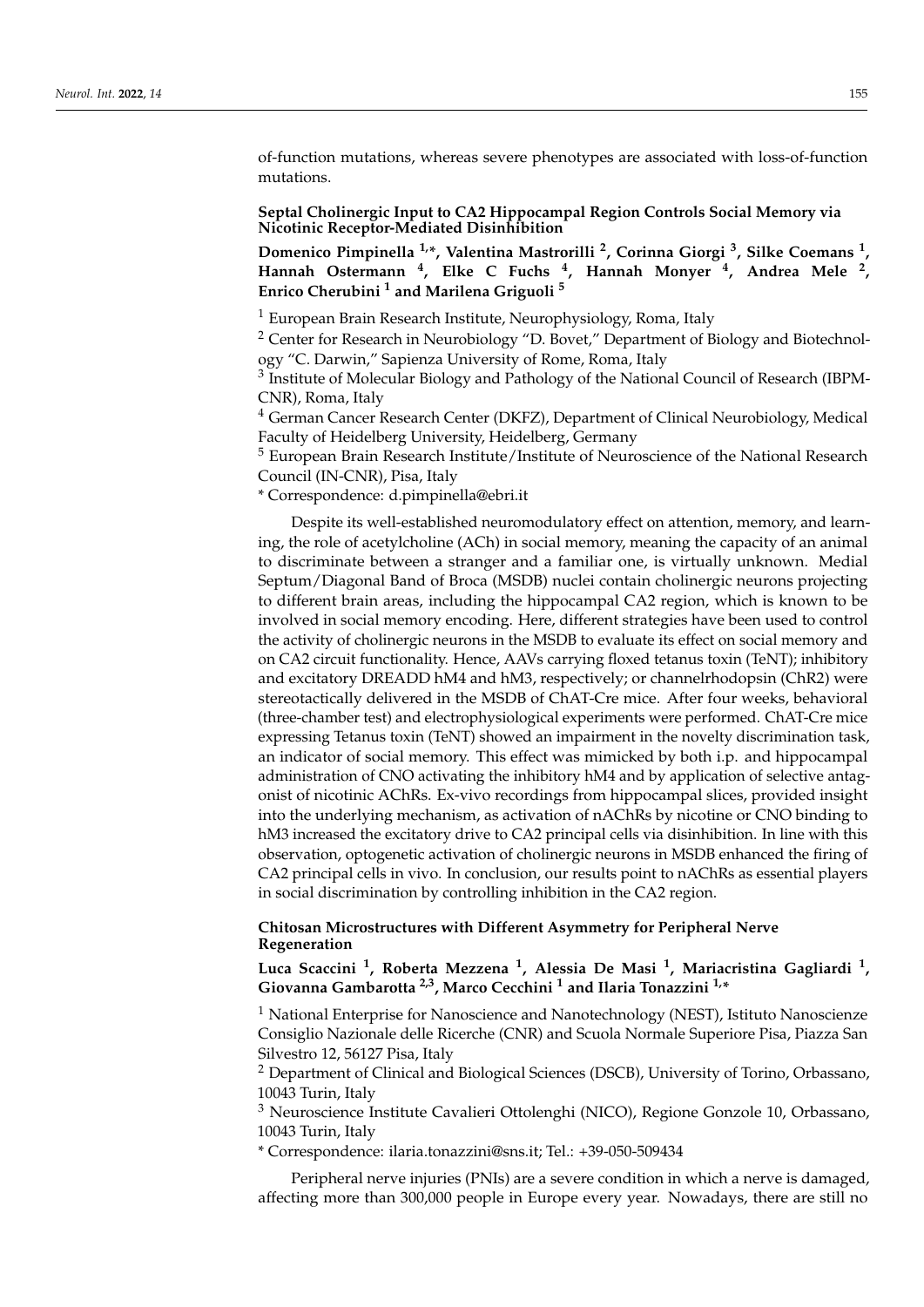efficient therapeutic treatments for PNIs. Artificial scaffolds can offer new opportunities for nerve regeneration applications, and in this framework, chitosan, an FDA-approved biomaterial, is emerging as promising. In this work, we propose a simple and effective method for the production of micro-structured chitosan films by solvent casting, with high fidelity in micro-pattern reproducibility. We developed three types of chitosan directional micro-grooved patterns, presenting different levels of symmetricity, for application in nerve regenerative medicine, including gratings (GR), isosceles triangles (ISO), and scalene triangles (SCA). We tested our directional topographies in vitro with the RT4D6P2T-GFP glial Schwann cell line. SCA, the most asymmetric topography, although leading to a less efficient cell polarization, promoted higher cell proliferation and a faster cell migration, both individually and collectively, with higher directional persistence of motion. In conclusion, the use of micro-structured asymmetrical directional topographies, produced on chitosan scaffolds, may be exploited to enhance the nerve regeneration process. Moreover, these results provide important information on the use of specific topographical features for other neural tissue engineering applications and for the fabrication of novel, bio-compatible neural scaffolds.

### **Vulnerability and Resilience to Stress-Induced Anhedonic Phenotype Are Associated to a Different Modulation of Oxidative Balance**

# **Vittoria Spero 1,\*, Maria Serena Paladini <sup>1</sup> , Eleonora Buscemi <sup>1</sup> , Mariusz Papp <sup>2</sup> and Raffaella Molteni <sup>1</sup>**

 $1$  Department of Medical Biotechnology and Translational Medicine, University of Milan, Milan, Italy

<sup>2</sup> Polish Academy of Sciences, Institute of Pharmacology, Krakow, Poland

\* Correspondence: vittoria.spero@unimi.it

Stress is an important environmental risk factor for the development or exacerbation of major depression, which affects around 10% of the world population. However, the impact of stress is highly variable, with the majority of the subjects exposed to adverse situations being resilient, able to positively cope with it, and a smaller percentage being susceptible, developing psychopathologies, and needing drug treatment. Although the molecular mechanisms underlying resilience and vulnerability are still elusive, their characterization is crucial to identify systems that might be the target of more efficient therapeutic strategies, able to correct the alterations observed in a vulnerable subject but also to favour the resilient response. To this aim, we evaluated, at preclinical level, the involvement of oxidative balance mediators, known to be altered in psychiatric disorders, in the differential response to the chronic mild stress (CMS) model of depression. Adult male rats were exposed to two weeks of CMS paradigm, and the sucrose intake test was used to assess the insurgence of an anhedonic phenotype. The animals were then divided in vulnerable, those developing the anhedonic phenotype, and the resilient that did not. A total of 24 h after the test, we performed the molecular analyses to evaluate the gene and protein expression of oxidative balance mediators. Our study shows that chronic stress has a significant impact on the balance between pro- and antioxidant factors in different cerebral areas implicated in psychopathologies. Interestingly, resilient animals showed a marked antioxidant response characterized by the Nrf2 pathway activation in the prefrontal cortex. Conversely, in vulnerable animals, we observed a region-specific increase in oxidative stress. Our results suggest the Nrf2 antioxidant pathway as a possible target to consider in developing new pharmacological therapies for stress-related disorders, as its activation could favour a positive behavioural and molecular response to stress.

# **Assessment of Behavioural Outcomes after Stroke in a Mouse Model Livia Vignozzi \*, Stefano Varani and Matteo Caleo**

Department of Biomedical Sciences, Università degli Studi di Padova, Padova, Italy \* Correspondence: livia.vignozzi@phd.unipd.it